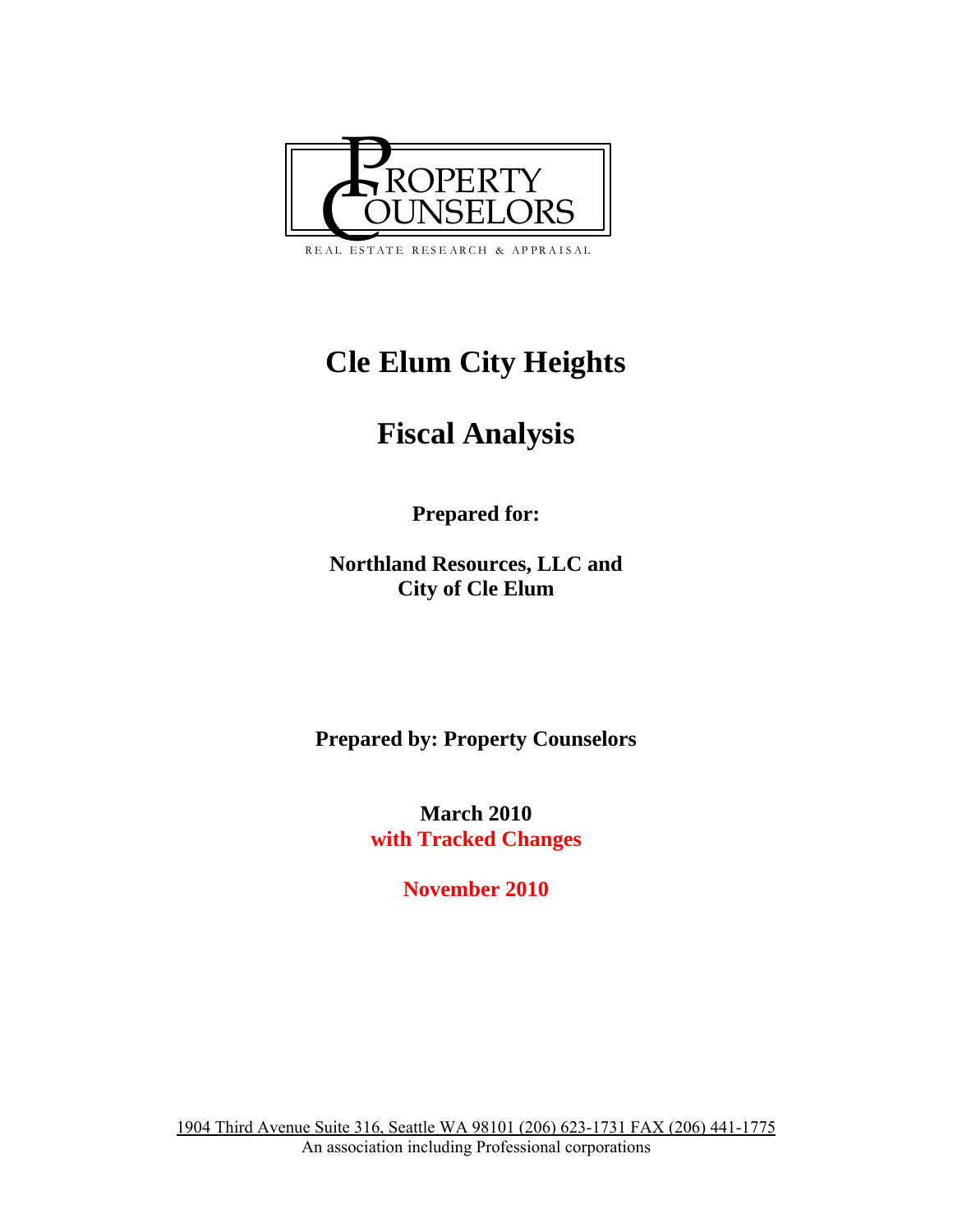# **Table of Contents**

| COMPARISON OF CAPITAL COST IMPACTS AND POSSIBLE FUNDING SOURCES34 |
|-------------------------------------------------------------------|
|                                                                   |
|                                                                   |
|                                                                   |
|                                                                   |
|                                                                   |
|                                                                   |
|                                                                   |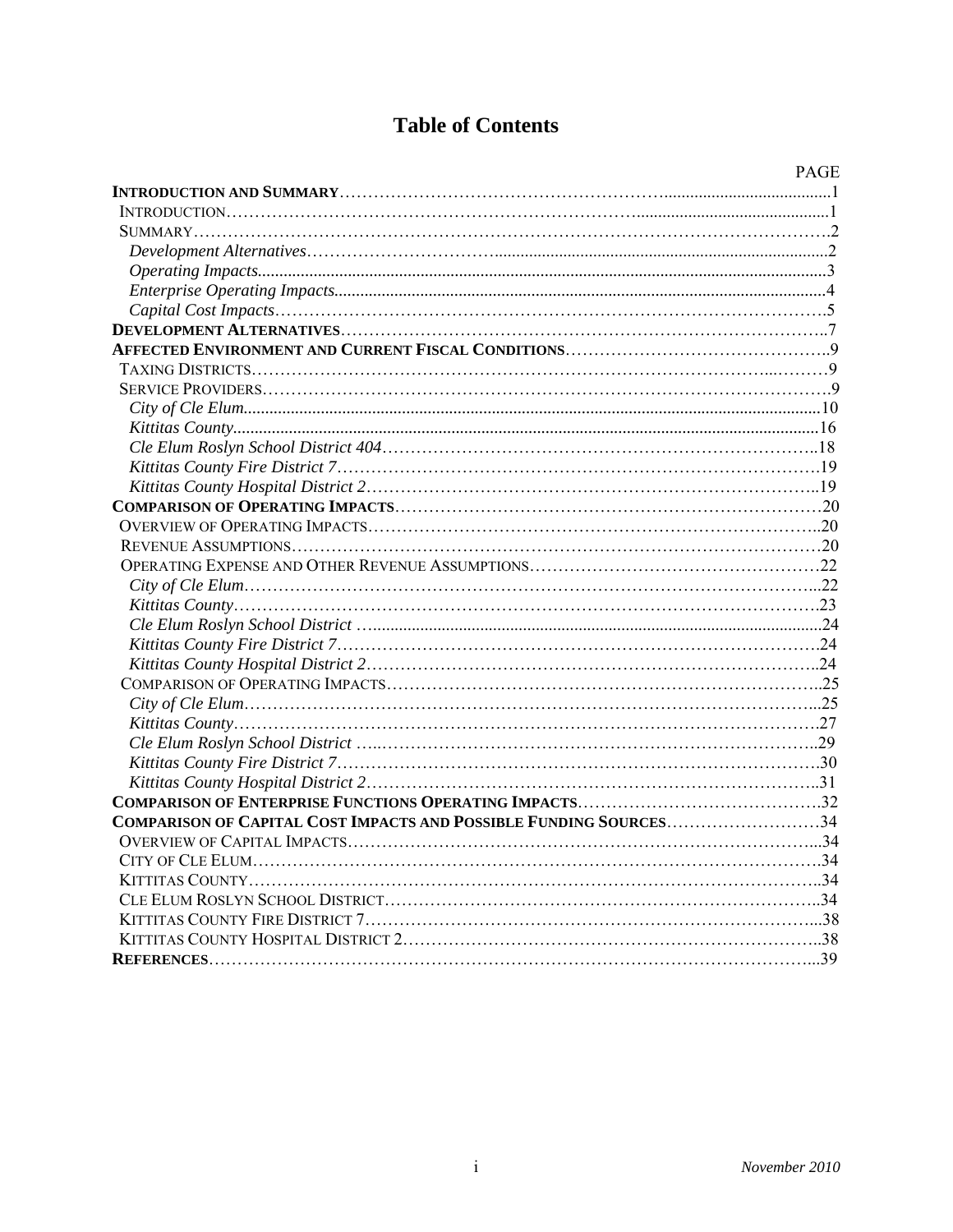# **Introduction and Summary**

# **INTRODUCTION**

Northland Resources, LLC has submitted an application to the City of Cle Elum for annexation, rezone, and entering into a Development Agreement that would authorize planned mixed-use (PMU) development of 330 acres to be annexed to the City and an additional 28 acres already within the City. The entire 358 acres would be called City Heights. The objectives of the proposal are to:

- Create a master planned community that is both constructible and economically viable.
- Achieve urban residential densities to comply with Washington State Growth Management Act (GMA) policies, to assist the City of Cle Elum by providing housing to meet Washington State Office of Financial Management population projections for the City and its Urban Growth Area.
- Develop a mix of dwelling unit types, including single-family detached and attached homes for permanent residents, detached and attached homes and fractional-ownership homes to serve the recreational housing market.
- Invigorate the downtown commercial area by increasing the population within the service area.
- Develop up to approximately 5% of the developable area of the site with commercial space for neighborhood services. Provide for uses that would not compete with downtown core businesses.
- Design the development to be responsive to site-specific characteristics: include significant open space and recreational amenities to preserve unique features of the site.
- Provide an interconnecting trail system to enhance the ability of the public to travel east and west through the Cle Elum area on trails through open space rather than on roads shared with vehicles.
- Provide connections to existing developed areas within the City for residents to enjoy the public amenities provided within the development, and to facilitate access to the services provided in the commercial core.
- Construct a stormwater management system compliant with the Washington Department of Ecology 2005 Stormwater Management Manual for Eastern Washington.
- Implement site improvements over a period of approximately 6 to 12 years, or in response to market demand.
- Comply with City of Cle Elum Comprehensive Plan policies, zoning regulations, and development standards through the provisions of a Development Agreement between the applicant and the City to guide the character of the project.

The City of Cle Elum, through the Environmental Impact Statement (EIS) Scoping process, has provided the applicant with direction regarding environmental review and community input to the Development Agreement. This direction has been to hold true to the basic tenets of the Washington State Growth Management Act, the goals of which are to implement "smart growth." Many of these principles attempt to lower the cost and optimize the efficiency of providing public services concurrent with new development.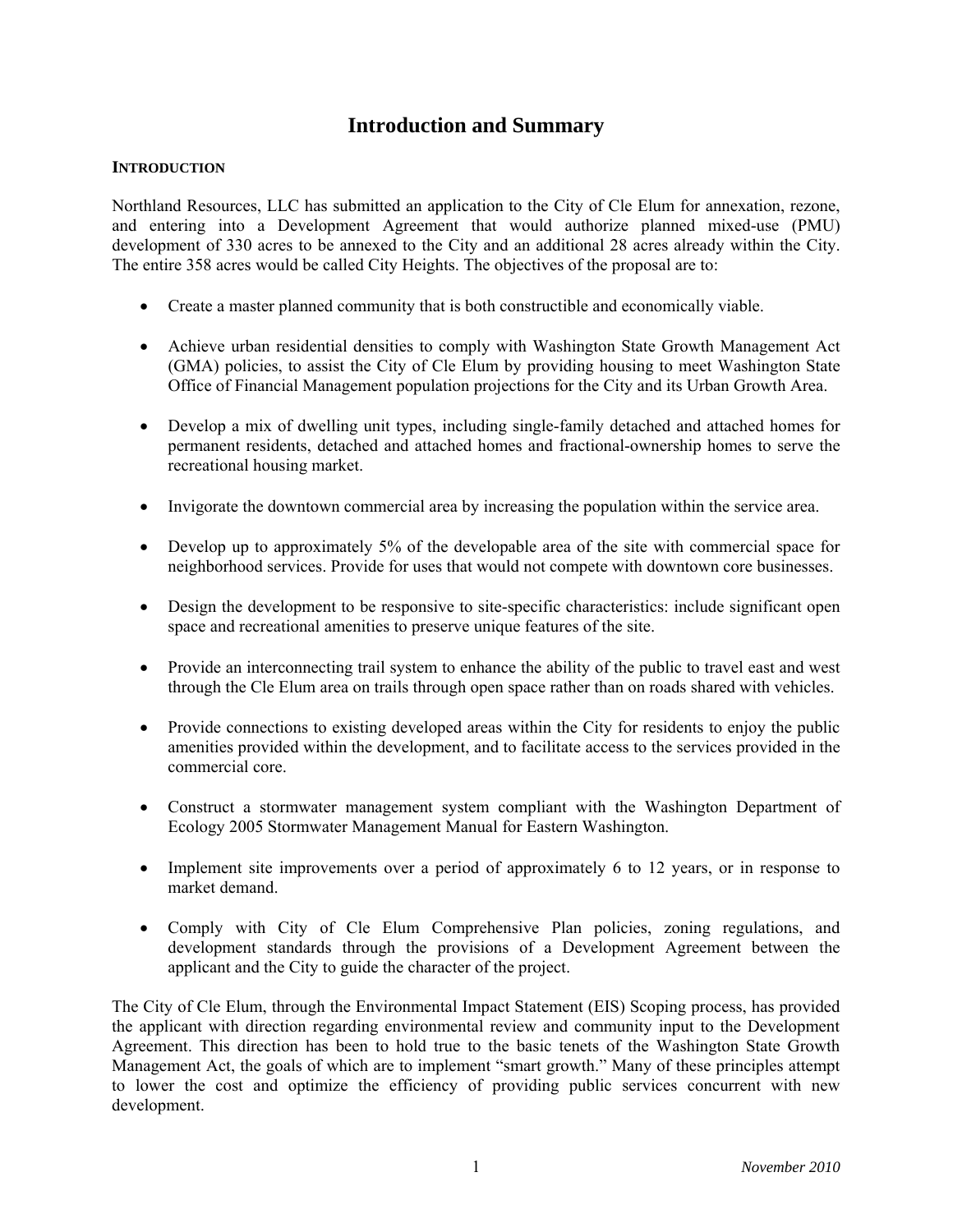The fiscal impact analysis for the EIS addresses the financial impacts to local governmental entities of providing the public services and capital facilities necessary to serve the Planned Mixed-Use development. This technical report documents the results of the fiscal analysis. The report is prepared by Property Counselors, an economic consulting firm that specializes in addressing issues related to land use and facilities development. The scope of the analysis includes an evaluation of the on-going operating impacts of the City Heights development as well as the impacts on required capital facilities. The analysis addresses initial and ongoing costs, available sources of funds to address these costs, and methods to fund any identified shortfalls.

The fiscal impact report is organized in seven sections:

Introduction and Summary

Development Alternatives

Affected Environment

Comparison of Operating Impacts

Comparison of Enterprise Function Operating Impacts

Comparison of Capital Impacts and Possible Funding Sources

References

The key findings are summarized in the remainder of this section.

#### **SUMMARY**

#### **Development Alternatives**

Five alternatives are evaluated in the EIS:

*Alternative 1: Preferred Alternative* (985 dwelling units and approximately 20,000 sf of neighborhood commercial uses).

*Alternative 2: Reduced Residential Density* (875 dwelling units and approximately 40,000 sf of neighborhood commercial uses).

*Alternative 3A: No Annexation, Development within the County under Single Ownership* (essentially the same conceptual land use plan as Alternative 2, different regulatory authority).

*Alternative 3B: No Annexation, Development within the County under Multiple Ownerships* (approximately 500 single-family detached homes, no coordinated system of road improvements or utilities infrastructure).

*Alternative 4: No Action* (no annexation, no development at this time, continuation of existing conditions).

The alternatives are further compared in Table 1.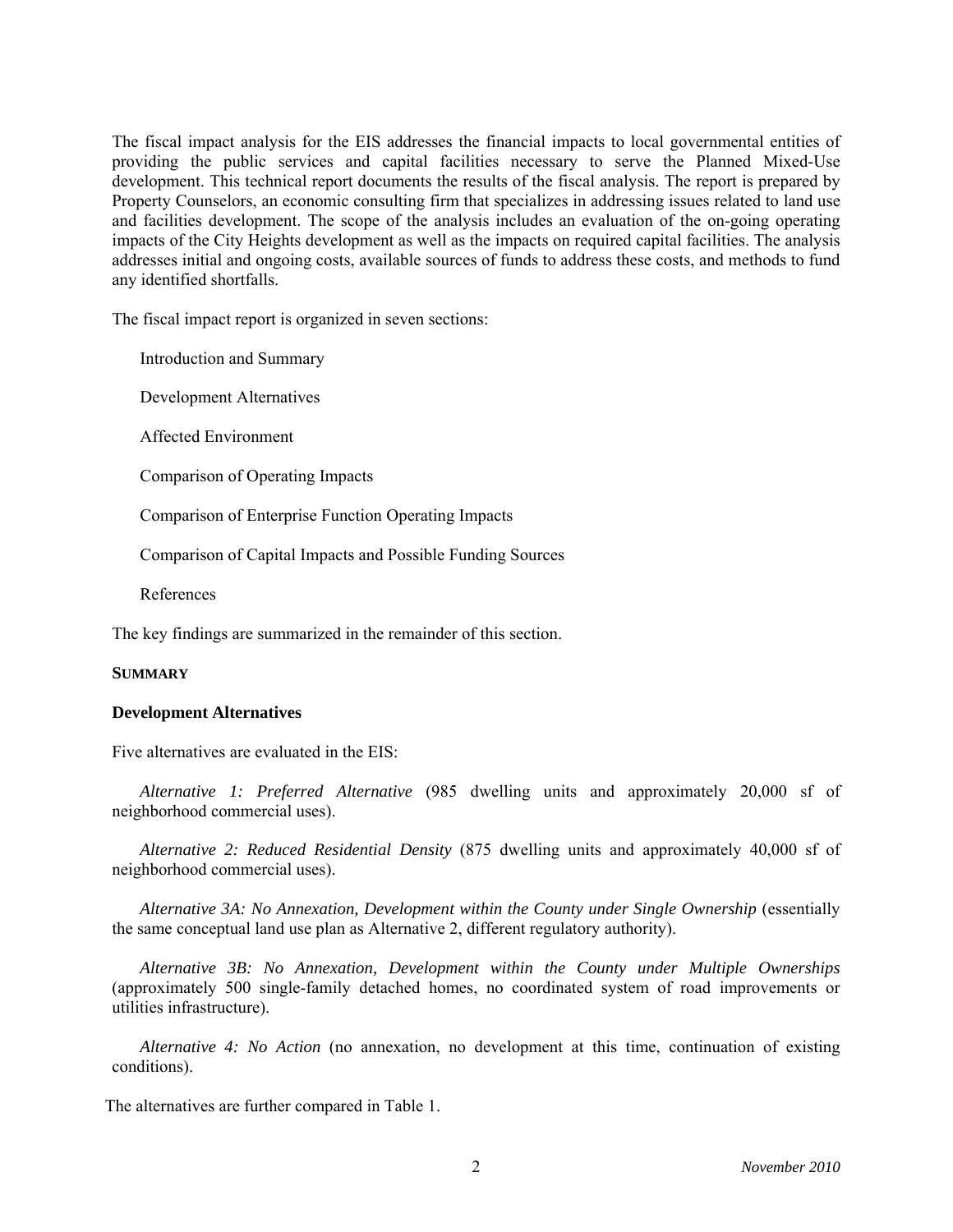#### **Table 1. Summary of Land Use Alternatives**

|                               | 1. Preferred<br><b>Alternative</b> | 2. Reduced<br><b>Residential Density</b> | <b>3A. No Annexation</b><br><b>Single Ownership</b> | <b>3B. No Annexation</b><br><b>Multiple</b><br>Ownerships | 4. No Action |
|-------------------------------|------------------------------------|------------------------------------------|-----------------------------------------------------|-----------------------------------------------------------|--------------|
| <b>Residential Units</b>      |                                    |                                          |                                                     |                                                           |              |
| <b>Single Family Detached</b> | 690                                | 525                                      | 525                                                 | 500                                                       |              |
| Single Family Attached        | 295                                | 350                                      | 350                                                 | $\overline{\phantom{a}}$                                  |              |
| Total                         | 985                                | 875                                      | 875                                                 | 500                                                       |              |
| Commercial (Sq. Ft.)          | 20,000                             | 40,000                                   | 40,000                                              | $\overline{\phantom{a}}$                                  |              |
| Population (avg. annual)      | 2,060                              | .814                                     | 1,814                                               | .073                                                      |              |
| School Enrollment             | 228                                | 199                                      | 199                                                 | 121                                                       |              |

For purposes of the analysis, it is assumed that 90% of the dwelling units will be occupied year-around. The assumption is intended to address the upper end of the range of possible impacts. The actual number of year-around units will be determined by future market conditions and will be dependent upon the actual development constructed.

# **Operating Impacts**

The operating impact is expressed as the difference between annual operating revenues and operating expenses on an ongoing basis, in constant 2009 dollars. One-time revenues associated with construction and initial property sales are also estimated in constant 2009 dollars. These one-time revenues can be utilized by the City of Cle Elum to offset temporary costs associated with construction activities and imbalances between ongoing revenue and operating expenses that may be associated with a growing population base. The estimates are intended to capture the relationship between direct revenue generated by the project and the marginal changes in expenditures. The changes to expenditures reflect possible economies of scale, and possible changes in service levels. The estimates are based on assumptions that are inherently subject to uncertainty and variation depending upon evolving events. Some assumptions inevitably will not materialize, and unanticipated events and circumstances may occur; therefore, actual results will vary from those described in this report, and the variations may be material.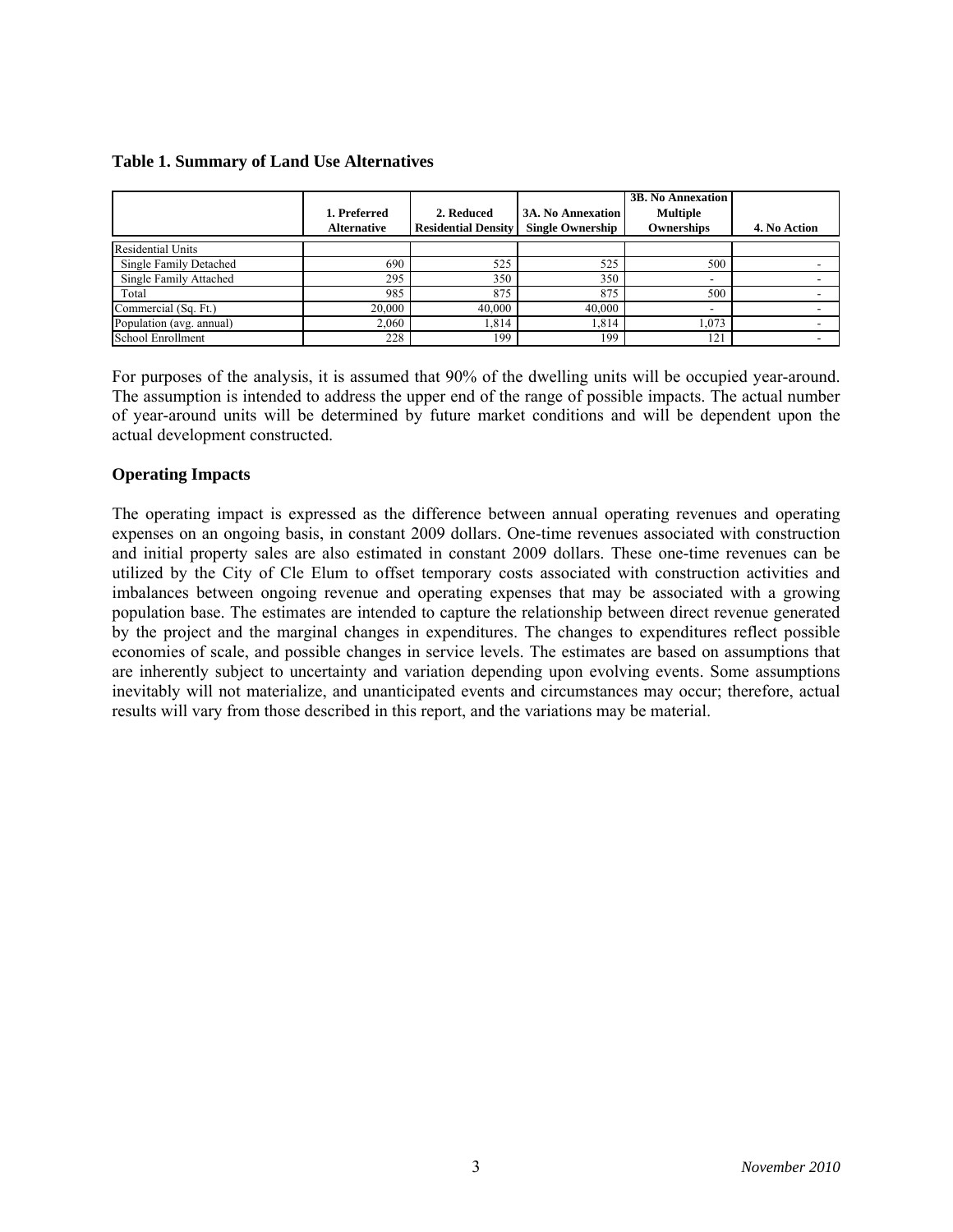# **Table 2. Summary of Operating Impacts (\$2009)**

|                                            | 1. Preferred       | 2. Reduced                 | 3A. No Annexation       | 3B. No Annexation<br><b>Multiple</b> |                          |
|--------------------------------------------|--------------------|----------------------------|-------------------------|--------------------------------------|--------------------------|
|                                            | <b>Alternative</b> | <b>Residential Density</b> | <b>Single Ownership</b> | Ownerships                           | 4. No Action             |
| <b>City of Cle Elum</b>                    |                    |                            |                         |                                      |                          |
| Recurring Annual Revenue                   | \$1,256,776        | \$1,085,728                | \$0                     | \$0                                  | \$0                      |
| Annual Operating Expense                   | 1,227,970          | 1,081,137                  |                         |                                      |                          |
| Net Annual Surplus/Deficit                 | 28,806             | 4,591                      |                         |                                      |                          |
| One-Time Revenue                           | 3,496,003          | 2.942,750                  |                         |                                      |                          |
| Avg Annual One-Time (over 10 yrs.)         | 349,600            | 294,275                    |                         |                                      |                          |
| <b>Kittitas County</b>                     |                    |                            |                         |                                      |                          |
| Recurring Annual Revenue                   | \$1,307.990        | \$1,142,754                | \$1,641.907             | \$1,047,322                          | \$0                      |
| Annual Operating Expense                   | 1,100,797          | 969,170                    | 1,432,242               | 847,558                              |                          |
| Net Annual Surplus/Deficit                 | 207,194            | 173,583                    | 209,666                 | 199,763                              | $\overline{a}$           |
| One-Time Revenue                           | 1,107,828          | 949,975                    | 3,892,725               | 2,725,500                            |                          |
| Avg Annual One-Time (over 10 yrs.)         | 110,783            | 94,998                     | 389,273                 | 272,550                              |                          |
| <b>Cle Elum Roslyn School District</b>     |                    |                            |                         |                                      |                          |
| Recurring Annual Revenue                   | \$2,123,515        | \$1,856,121                | \$1,856,121             | \$1,129,426                          | \$0                      |
| Annual Operating Expense                   | 2, 123, 515        | 1,856,121                  | 1,856,121               | 1,129,426                            |                          |
| Net Annual Surplus/Deficit <sup>1</sup>    |                    |                            |                         |                                      | $\overline{\phantom{0}}$ |
| Contribution to Bonds                      | 190,600            | 161,398                    | 161,398                 | 113,153                              |                          |
| <b>Kittitas County Hospital District 2</b> |                    |                            |                         |                                      |                          |
| Recurring Annual Revenue                   | \$195,658          | \$168,916                  | \$171,334               | \$112,033                            | \$0                      |
| Annual Operating Expense                   | 121.999            | 107,411                    | 110,480                 | 67,195                               | $\overline{\phantom{0}}$ |
| Net Annual Surplus/Deficit                 | 73,660             | 61,505                     | 60.855                  | 44,838                               | L.                       |
| <b>Kittitas County Fire District 7</b>     |                    |                            |                         |                                      |                          |
| Recurring Annual Revenue                   | \$0                | \$0                        | \$141,053               | \$98,890                             | \$0                      |
| Annual Operating Expense                   |                    |                            | 139,687                 | 82,662                               |                          |
| Net Annual Surplus/Deficit                 | $\overline{a}$     |                            | 1.367                   | 16,228                               |                          |

<sup>1.</sup> The fact that projected operating expenditures for the school district are equal to operating revenues is not coincidental. As explained in this report, the District will be able to raise revenues sufficiently to fund necessary expenditures.

The City of Cle Elum is projected to experience a modest surplus (2.3% of projected operating revenue) under Alternative 1 and a nominal surplus under Alternative 2 (.4% of projected operating revenue) between annual operating revenues and operating expenses at full build-out. The higher proportion of single-family detached units in Alternative 1 would result in greater revenues relative to the cost of services. Either alternative would contribute one-time tax revenues. Over an assumed 10 year construction period, the average annual one-time revenues would be approximately \$350,000 for Alternative 1 or approximately \$294,000 for Alternative 2.

Kittitas County will provide County-wide services such as assessor, prosecutor, courts and health, under all alternatives, and municipal services to unincorporated areas under Alternative 3A or 3B. The County is projected to experience a moderate annual surplus under Alternatives 1, 2, 3A, or 3B (10% to 15% of projected operating revenues). However, the surplus would be greater under Alternatives 3A or 3B. The cost of municipal services in unincorporated areas is less than the incremental revenues from the County's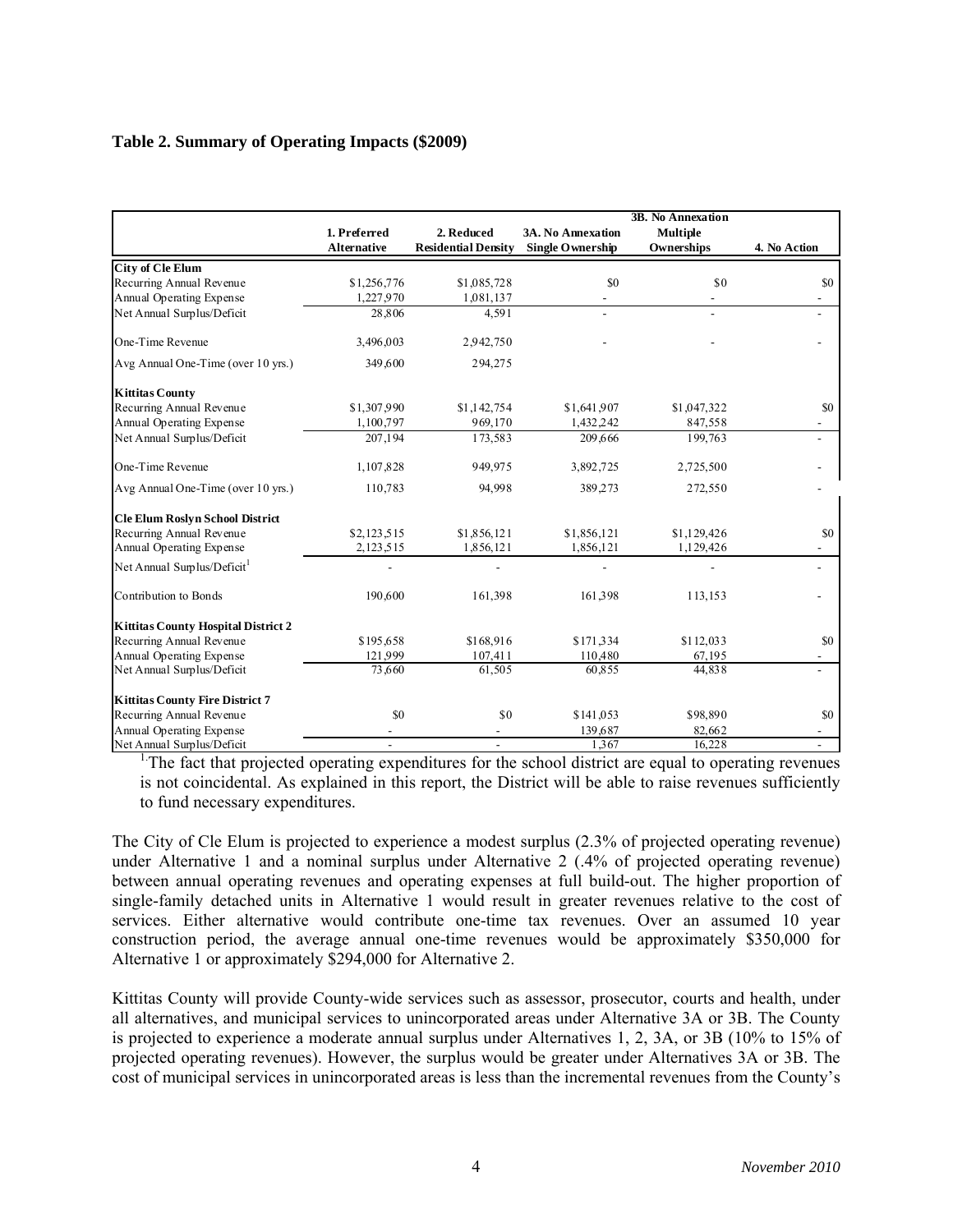road district tax levy. Any of the four alternatives would generate one-time revenues during construction ranging from an average of \$95,000 with Alternative 2 to \$389,000 with Alternative 3.

The Cle Elum-Roslyn School District would be able to collect sufficient revenue from State, Federal and local sources to cover additional operating expenses. There would be no net effect on operations. However, the District can spread the cost of current bond levies over a wider tax base, thereby lowering the impact on existing taxpayers.

Kittitas County Hospital District 2 provides emergency medical services in the upper Kittitas Valley and also provides a local clinic and urgent care center through a contract service. Additional tax revenues plus charges for ambulance service are projected to exceed the likely increased cost of services as a result of the City Height development.

Kittitas County Fire District 7 would serve the development under Alternative 3A or 3B. Increased property tax revenues are estimated to slightly exceed operating expenses in these scenarios.

Property tax collections for any alternative and all jurisdictions would be affected by the limit on annual increases in property tax collections. Property tax revenues would likely grow at a rate less than the increase in expenditures. In the absence of new development, property tax revenues can grow at no more than 1% per year (RCW 84.55.010), while expenditures will grow with inflation, likely to be 2% or more per year. This factor would affect the fiscal balance of jurisdictions over time. Jurisdictions like Fire District 7 that rely almost entirely on property tax revenues would be particularly affected. Eventually, a jurisdiction may choose to go to the voters for approval to lift the tax levy lid.

# **Enterprise Operating Impacts**

Additional wastewater flows would increase the utilization of the City's existing wastewater treatment plant. The additional operating cost of treating the development-related flows would be small (only 2% and 33% of revenues for treatment and collections, respectively). The projected increase in revenues at current rates would greatly exceed the projected increase in cost. The annual benefit (expressed in constant \$2009) would be approximately \$305,000 with Alternative 1, \$268,000 with Alternative 2 or 3A, or \$158,000 with Alternative 3B (if the City was willing to provide sewer service to Alternative 3A or 3B outside the City limits). The surplus could be used to fund reserves, pay for improvements or could allow the City to reduce rates to all sewer service customers.

There is likely a similar positive impact for the potable water treatment system. While some improvements will be required, the additional flows will increase the efficiency of the treatment facility. Further, the additional water required for the new development for the acreage currently within the UGA will be provided to the City by Northland Resources at no cost. Water system information provided by the City doesn't allow the same marginal cost analysis that was possible for the sewer system, so the fiscal benefits aren't quantified

# **Capital Cost Impact**

A discussion of capital costs associated with water and sewer service is provided in the *Grading, Drainage and Utilities Technical Engineering Report: City Heights, Cle Elum* (Encompass Engineering & Surveying, November 2009), outside of the scope of this report. The major capital cost impact of the City Heights development would be the cost of additional school facilities if and when any modifications or additions to existing facilities are determined to be required. While the Cle Elum-Roslyn School District currently has excess capacity at the elementary school level, and to a lesser extent at the middle school level, the District may at some time in the future have to add classroom and supporting facilities to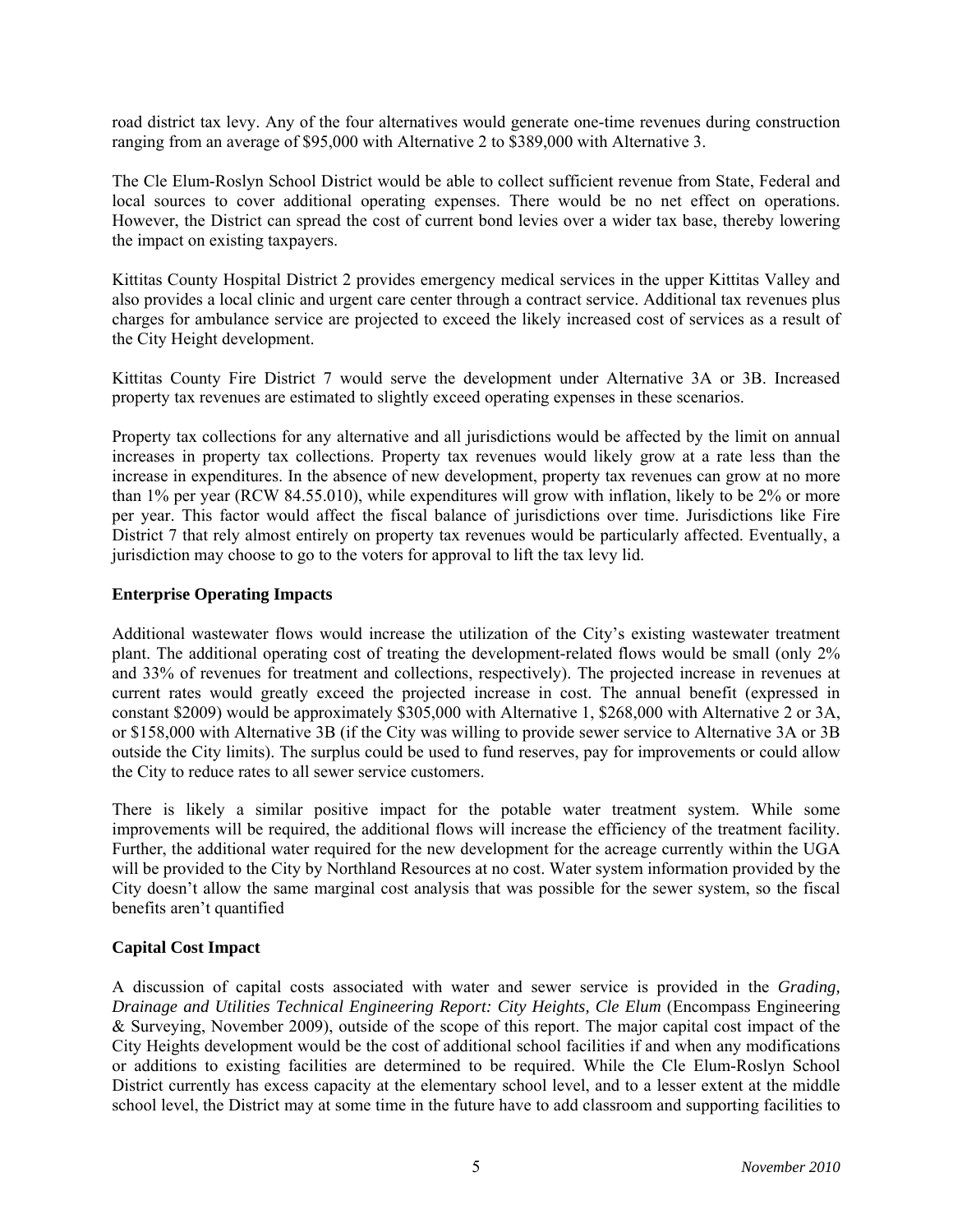serve the increased enrollment associated with the City Heights development. Several uncertainties exist at the time of this writing that make actual mitigation requirements difficult to determine. For example, there is uncertainty regarding the number of students that would be attending the elementary, junior high and high schools in the future, and the number of homes within City Heights that would be permanently occupied by families with children. There are options available for how to accommodate future facilities needs. As an offset to the total cost of new facilities or facilities expansion, varying levels of matching funds are available from the State. At the present time, the District is eligible for only nominal State matching funds. At the time that additional capacity is required, the District would likely be eligible for State funds for a larger portion of this cost.

If needed, classrooms and support facilities could be provided through the construction of new facilities, the expansion of exisiting facilities, or utilization of modular facilities. The School District's Capital Facilities Plan calls for, among other things, the construction of a new high school campus. Construction of a new campus (classrooms, offices, gymnasium, recreational facilities, etc) would need to be financed through the issuance of voter-approved bonds. The City School District has the ability to issue bonds approved by the voters (including new residents within City Heights) to complete a new campus and may choose to support such an initiative in the future; however, if bonds were not approved by the voters, options other than an entire new campus would need to be utilized to accommodate transitional growth in student enrollment.

The School District could choose to accommodate growth by expanding the existing facilities as and when needed, whether with permanent facilities or with modular units. These costs could be financed through impact fees. The City and County are authorized to impose school impact fees on behalf of the District; however at the present time, neither the City nor County does collect these fees from new development. These fees could take the form of a per lot payment or a per student payment at the time actual development occurs.

The Development Agreement to be negotiated between the City of Cle Elum, and the project proponent, and the School District will provide for funding options satisfactory to the School District to provide a means to finance the facilities needed to accommodate the growth in student population attributable to development of City Heights.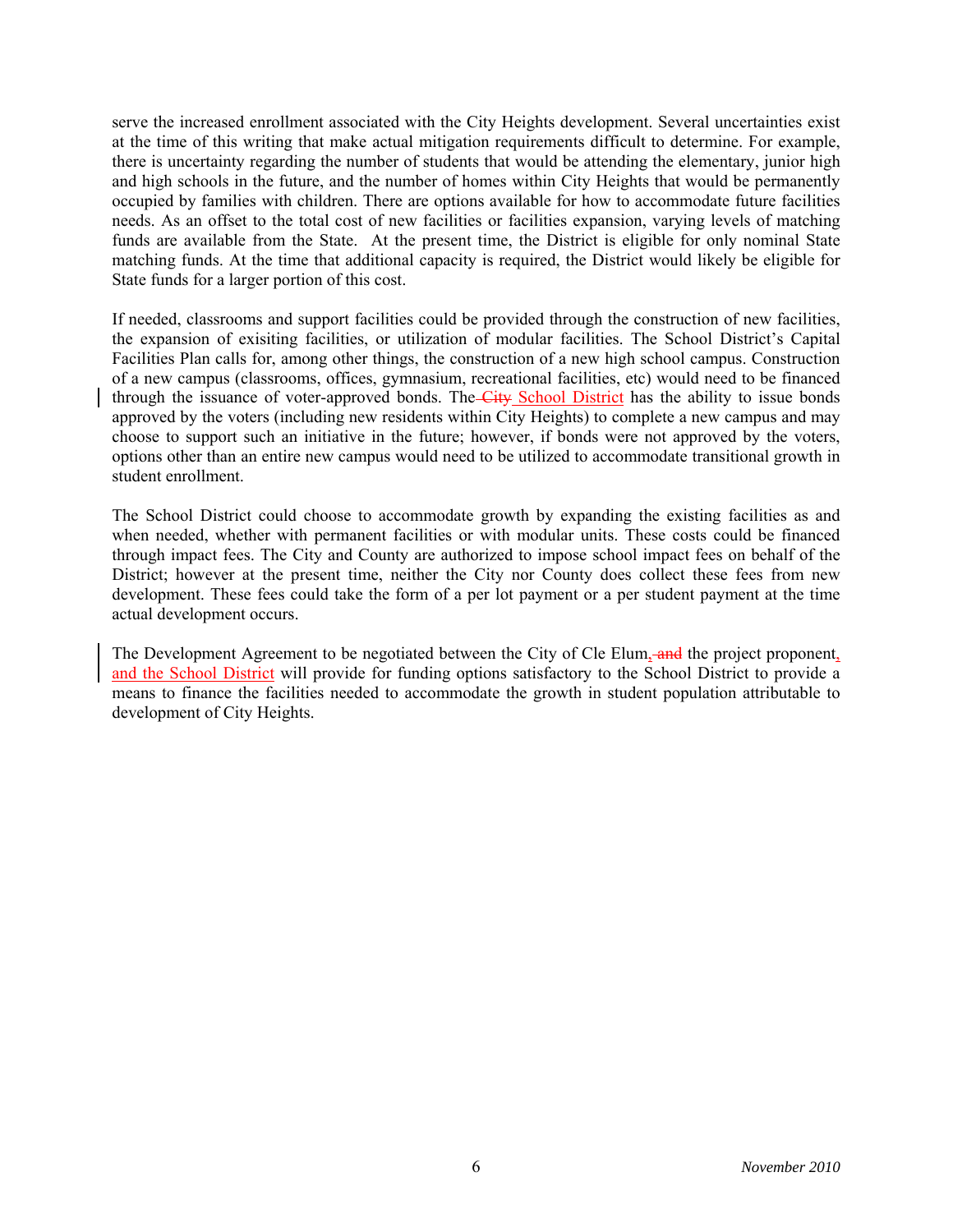# **Development Alternatives**

The Environmental Impact Statement (EIS) will evaluate two development scenarios under City regulations with the provision of City services, two alternatives in which there would be no annexation and the project would develop in the County, and no action.

 Alternative 1: Preferred Alternative (985 dwelling units and approximately 20,000 sf of neighborhood commercial use).

 Alternative 2: Reduced Residential Density (875 dwelling units and approximately 40,000 sf of neighborhood commercial use).

 Alternative 3A: No Annexation, Development within the County under Single Ownership (essentially the same conceptual land use plan as Alternative 2, different regulatory authority).

 Alternative 3B: No Annexation, Development within the County under Multiple Ownerships (approximately 500 single-family detached homes, no coordinated system of road improvements or utilities infrastructure).

 Alternative 4: No Action (no annexation, no development at this time, continuation of existing conditions).

The characteristics of the development alternatives are compared in Table 3. For purposes of the impact analysis, it is assumed that 90% of all dwelling units will be occupied year-around. This assumption is intended to address the upper end of the range of possible impacts. The actual number of year-around units will be determined by future market conditions and will be dependent upon the actual development constructed. Each alternative is described in this analysis at full build-out as well as at the midpoint of development. Analysis of fiscal conditions at the midpoint is intended to highlight construction period impacts and revenue lags.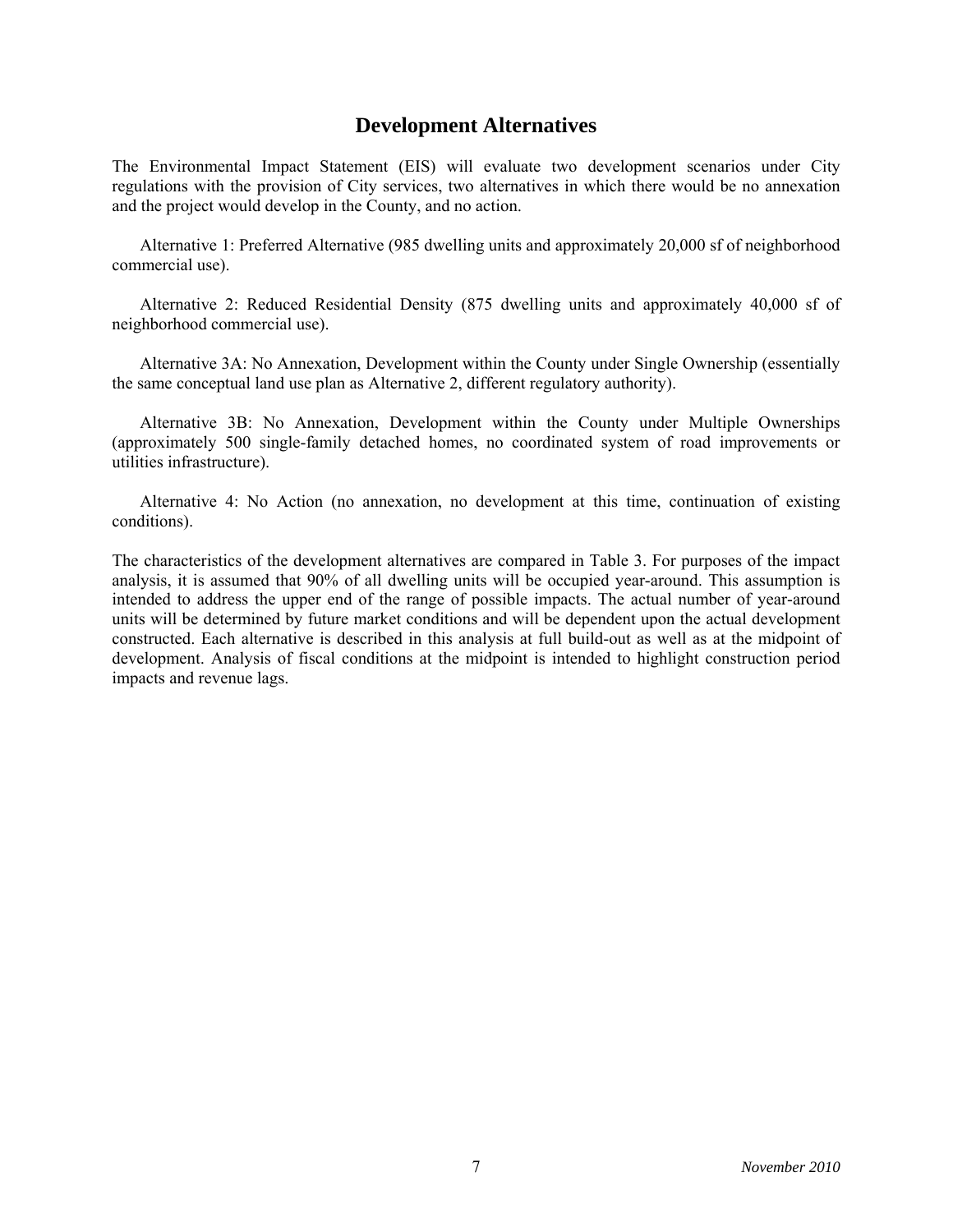#### **Table 3. Summary of Land Use Alternatives**

|                                   |                    |                            |                          | <b>3B. No Annexation</b> |              |
|-----------------------------------|--------------------|----------------------------|--------------------------|--------------------------|--------------|
|                                   | 1. Preferred       | 2. Reduced                 | <b>3A. No Annexation</b> | <b>Multiple</b>          |              |
|                                   | <b>Alternative</b> | <b>Residential Density</b> | <b>Single Ownership</b>  | Ownerships               | 4. No Action |
| <b>Description</b>                |                    |                            |                          |                          |              |
| Residential                       |                    |                            |                          |                          |              |
| Single Family-Detached Year-round | 621                | 473                        | 473                      | 450                      |              |
| Single Family-Detached Seasonal   | 69                 | 52                         | 52                       | 50                       |              |
| Single Family-Detached Subtotal   | 690                | 525                        | 525                      | 500                      |              |
| Single Family-Attached Year-round | 266                | 315                        | 315                      |                          |              |
| Single Family-Attached Seasonal   | 29                 | 35                         | 35                       | $\overline{\phantom{a}}$ |              |
| Single Family-Attached Subtotal   | 295                | 350                        | 350                      | $\overline{\phantom{a}}$ |              |
| Total                             | 985                | 875                        | 875                      | 500                      |              |
| Commercial (Sq. Ft.)              |                    |                            |                          |                          |              |
| Convenience Retail                | 10,000             | 10,000                     | 10,000                   |                          |              |
| Service                           | 10,000             | 30,000                     | 30,000                   |                          |              |
| Subtotal                          | 20,000             | 40,000                     | 40,000                   |                          |              |
| Population                        |                    |                            |                          |                          |              |
| Year-round Units                  | 1,987              | 1,749                      | 1,749                    | 1,035                    |              |
| <b>Seasonal Units</b>             | 220                | 193                        | 193                      | 115                      |              |
| Annual Average                    | 2,060              | 1,814                      | 1,814                    | 1,073                    |              |
| School Enrollment                 |                    |                            |                          |                          |              |
| Elementary                        | 92                 | 81                         | 81                       | 49                       |              |
| Middle                            | 55                 | 48                         | 48                       | 29                       |              |
| High                              | 81                 | 71                         | 71                       | 43                       |              |
| Total                             | 228                | 199                        | 199                      | 121                      |              |

The commercial development identified for Alternative 1, 2 or 3A is intended to serve residents of the development and is limited to small retail shops and services.

The population estimates are based on average population factors for each type of dwelling unit:

 Single-Family Detached: 2.3 persons/unit Single-Family Attached: 2.1 persons/unit

The year-around average population reflects the impact of seasonal units occupied four months per year.

The projected school enrollment is derived from enrollment factors per dwelling unit:

|                         | <b>Single Family</b> | <b>Single-Family</b> |
|-------------------------|----------------------|----------------------|
|                         | <b>Detached</b>      | <b>Attached</b>      |
| <b>Elementary</b> (K-5) | 0.109                | 0.092                |
| Middle $(6-8)$          | 0.068                | 0.055                |
| High $(9-12)$           | 0.095                | $0.081\,$            |
| <b>Total</b>            | 0.269                | 0.22                 |

The student population projection factors are derived from the Cle Elum-Roslyn School District current enrollment factors for all types of units with an adjustment to reflect the differing household mix with the two types of units. The enrollment estimates reflect the assumption that the school age demographic factors for the development would be similar to current demographics for the district.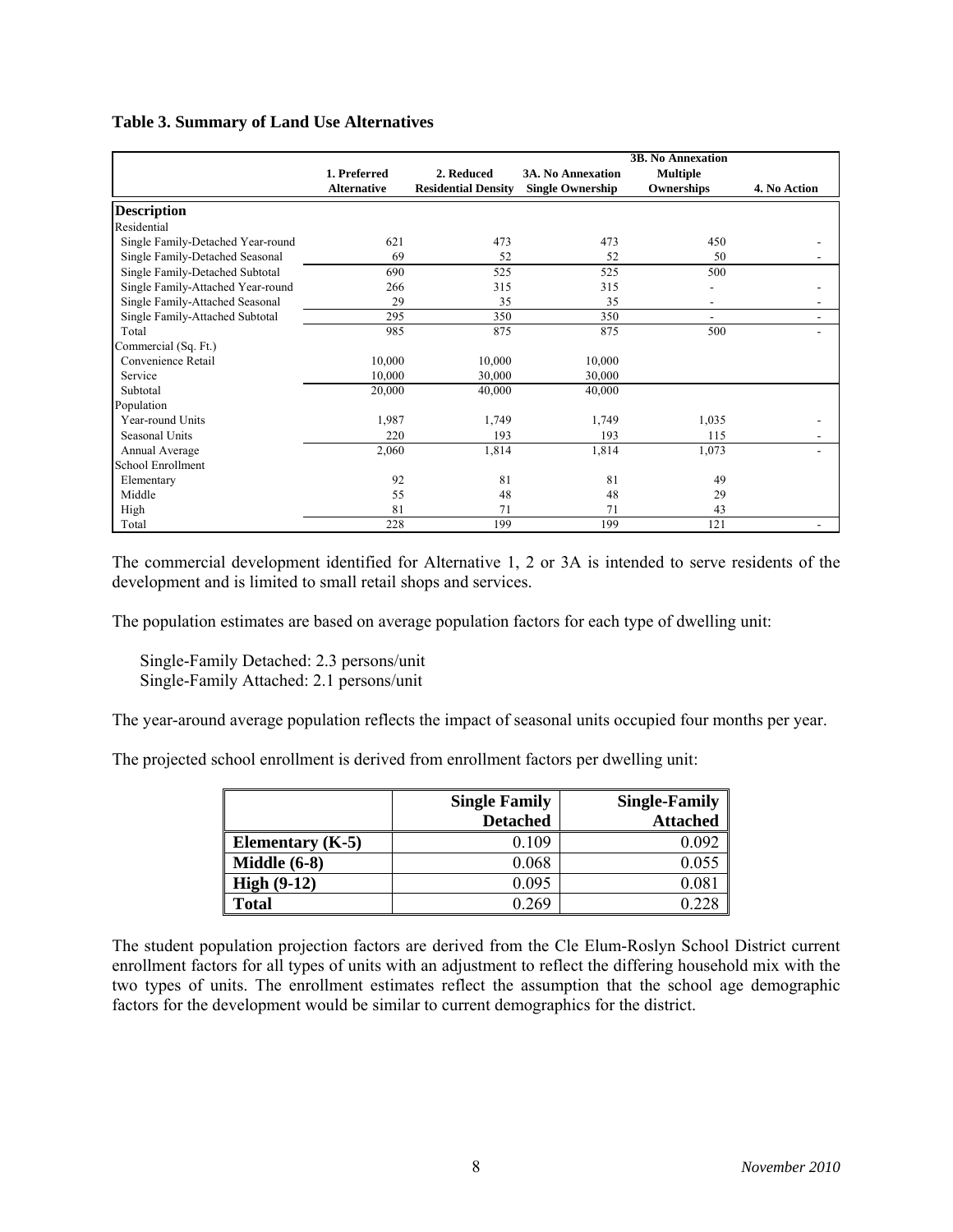# **Affected Environment and Current Fiscal Conditions**

# **TAXING DISTRICTS**

Five taxing districts currently collect property taxes within the City of Cle Elum. If the City Heights development were to remain under County jurisdiction, Kittitas County Fire District 7 and Kittitas County Road District 1 would replace the City as a provider of services. Taxing districts and their tax rates for 2009 taxes are summarized below.

# **Table 4. Taxing Districts and Tax Rates**

|                                        | <b>City Jurisdiction</b> | <b>County Jurisdiction</b> |
|----------------------------------------|--------------------------|----------------------------|
| <b>State</b>                           | \$2.018444               | \$2.018444                 |
| <b>Kittitas County</b>                 | 0.892025                 | 0.892025                   |
| <b>Current Expense</b>                 |                          |                            |
| <b>Kittitas County Road District</b>   |                          | 1.102931                   |
| <b>City of Cle Elum</b>                | 1.297042                 |                            |
| <b>Kittitas County Fire District 7</b> |                          | 0.54545                    |
| <b>Cle Elum Roslyn School-Levy</b>     | 0.624122                 | 0.624122                   |
| <b>Cle Elum Roslyn School-Bond</b>     | 0.254811                 | 0.254811                   |
| <b>Hospital District 2</b>             | 0.325838                 | 0.325838                   |
| <b>Total</b>                           | \$5.412282               | \$5.763621                 |

# **SERVICE PROVIDERS**

The City of Cle Elum provides the following governmental services:

 General Government Law Enforcement (including Municipal Court) Fire Protection (volunteer department) Community Development Services Street Maintenance Parks and Recreation

Under County jurisdiction, the same services are provided by:

 General Government by Kittitas County Law Enforcement by County Sheriff Fire Protection by KCFD #7 (volunteer department) Community Development Services by Kittitas County Road Maintenance by Kittitas County Road District Parks and Recreation by Kittitas County (limited)

In addition, the County provides County-wide services such as:

 General Government (including assessor and auditor) Criminal Justice Health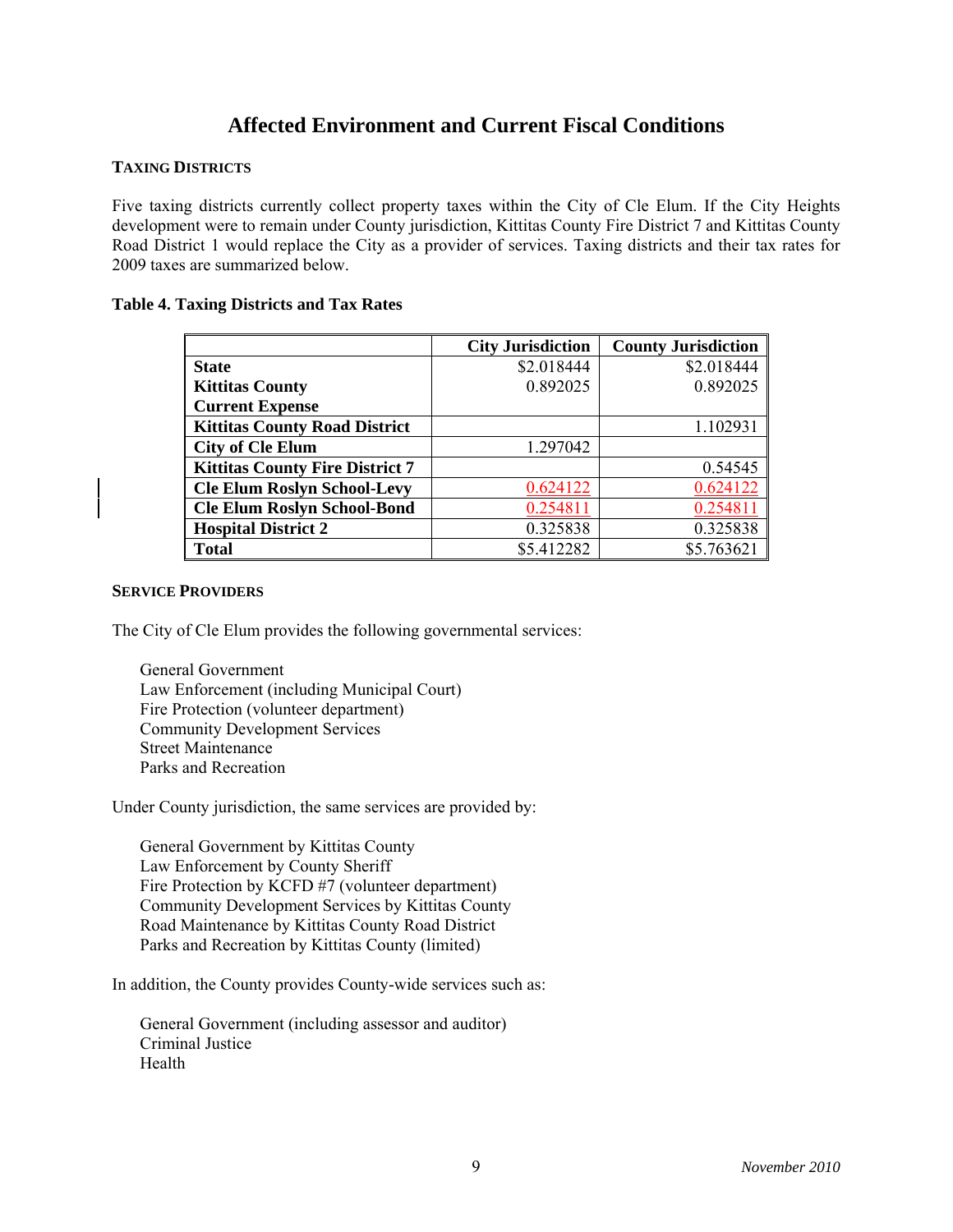Kittitas County Hospital District 2 serves the upper Kittitas Valley (roughly from Thorp to Snoqualmie Pass) provides the emergency medical services, and owns the community hospital and urgent care facilities with services provided by Hospital District 1.

Fiscal conditions for these jurisdictions are described below.

# **CITY OF CLE ELUM**

City revenues and expenditures are summarized in Table 5 for the years 2007 through 2009. The operating position of the City is reflected in a revenue and expense comparison for the General Fund and Special Revenue funds. (Special revenue funds are funds for operating functions, such as street maintenance, that are funded from sources other than general taxes.) The City's operating revenues increased by 20% between 2007 and 2008. Budgeted revenues for 2009 were 4.5% less than actual revenues in 2008. The City's actual revenues in 2009 have fallen short of budgeted levels. The City has reduced budgeted expenditures, but still faces a shortfall.

The City's budget challenges are related to the structure of the local tax base. The largest source is retail sales tax at approximately 30% of total operating revenues in 2008. Taxable retail sales are related to both household spending and construction activity. Table 6 summarizes the trends in retail sales activity over the last five years. (The sales data by sector are reported by the Washington Department of Revenue by the month of sale. Distributions to the City occur two months later. This lag creates some inconsistencies in the growth rates shown in Table 5 and Table 6.)

As shown, total taxable sales grew from \$65.5 million in 2005 to \$117.4 million in 2007, an average annual growth rate of 33.9%. Taxable sales declined by 4% in 2008, and declined further by 29.9% in the first nine months of 2009 compared to the same period in 2008. This decline represents a dramatic reduction in the City's major source of operating revenue. The major contributor to this decline is taxable sales in the construction sector. As shown, this sector grew from \$13.2 million in sales in 2005 to \$49.4 million in 2008, an average annual increase of 93%. Construction sales revenue then declined by 7% in 2008, and 49% in the first nine months of 2009 compared to the same period in 2008.

Other revenues are relatively stable, particularly property taxes that can grow at 1% per year (plus collections related to new construction) somewhat independent of any dramatic increases or decreases in underlying property values.

In summary, the primary cause of the City's budget shortfalls are related to the loss in revenues associated with the slowdown in development.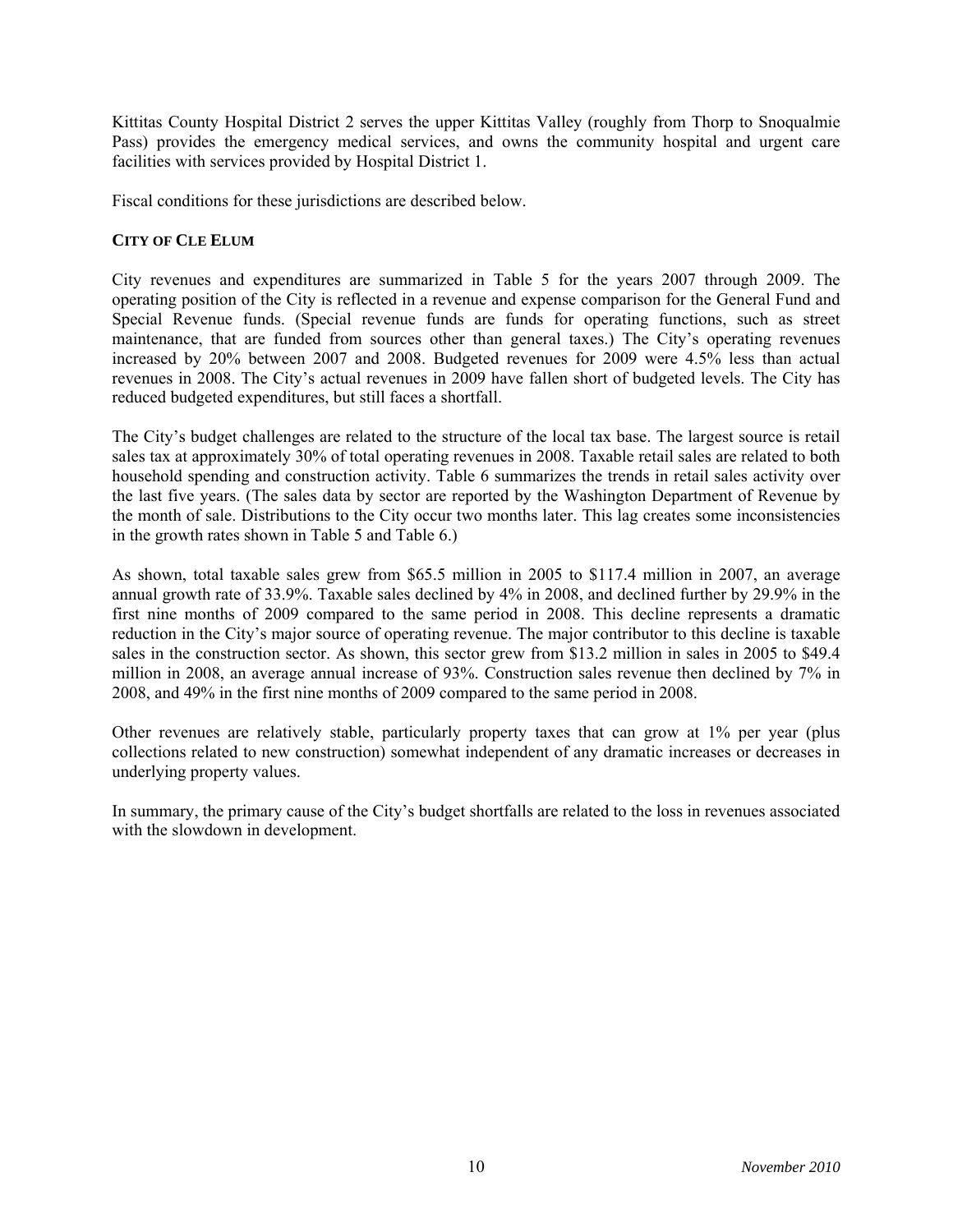# **Table 5. City of Cle Elum Operating Revenue and Expenditures General and Special Revenue Funds**

| <b>Operating Revenue</b>          |               |           |                        |
|-----------------------------------|---------------|-----------|------------------------|
|                                   | 2007          | 2008      | 2009                   |
|                                   | <b>Actual</b> | Actual    | <b>Budget</b>          |
| General Property Taxes            | 392,688       | 400,951   | 413,655                |
| Sales and Use Taxes               | 1,032,288     | 1,107,902 | 975,000                |
| <b>Business and Utility Taxes</b> | 297,190       | 325,481   | 338,900                |
| Other Local Taxes                 | 176,276       | 125,600   | 197,000                |
| Licenses and Permits              | 148,383       | 54,244    | 140,350                |
| Business Licenses and Permits     | 15,955        | 16,992    | 18,000                 |
| <b>Francise Fees</b>              |               |           | 37,290                 |
| <b>Building Permits</b>           | 131,117       | 36,204    | 120,850                |
| Animal Licenses/Other             | 1,311         | 3,446     | 1,500                  |
| Subtotal                          | 148,383       | 56,642    | 177,640                |
| Charges and Fees for Service      | 44,912        | 59,027    | 58,500                 |
| Development Fees/Charges          | 7,443         | 17,320    | 10,000                 |
| Other Fees/Charges                | 37,469        | 39,310    | 48,500                 |
| Subtotal                          | 44,912        | 56,630    | 58,500                 |
| Interest and Investment Earning   | 89,747        | 36,143    | 124,825                |
| Fines and Forfeits                | 73,322        | 68,454    | 78,000                 |
| Rents, Premiums, Other etc.       | 362,152       | 592,486   | 314,095                |
| Intergovernmental                 | 456,143       | 905,966   | 872,205                |
| Total                             | 3,073,101     | 3,676,255 | $\overline{3,512,530}$ |
|                                   |               |           |                        |
| <b>Operating Exenditures</b>      |               |           |                        |
|                                   | 2007          | 2008      | 2009                   |
| Law and Justice                   | \$776,310     | 918,343   | \$1,029,495            |
| Fire and Emergency Services       | 178,431       | 188,620   | 281,015                |
| Health and Human Services         |               |           | 0                      |
| Transportation                    | 291,139       | 439,438   | 352,825                |
| Physical Environment              | 40,550        | 50,372    | 46,700                 |
| Economic Environment              | 167,166       | 208,123   | 191,990                |
| Culture and Recreation            | 78,473        | 139,231   | 171,880                |
| General Government                | 319,931       | 496,527   | 541,200                |
| Capital                           | 1,205,215     | 1,024,832 | 558,900                |
| Other                             |               | 99,087    | 303,875                |
| Total                             | \$3,057,215   | 3,564,573 | \$3,477,880            |

Source: State Auditor's Office, Local Government Financial Reporting System. City of Cle Elum, Annual Financial Report 2008. City of Cle Elum, 2009 Budget.

The largest category of City expenditures is law and justice, followed by general government, transportation, and fire and emergency services.

# **Table 6. City of Cle Elum Taxable Retail Sales Trends**

|                            |            |            |             |             |            |            |           | Ann. Growth |                     |
|----------------------------|------------|------------|-------------|-------------|------------|------------|-----------|-------------|---------------------|
|                            | 2005       | 2006       | 2007        | 2008        | 2008 O1-3  | 2009 O1-3  | 2005-2007 |             | 2007-2008 2008-2009 |
| Total Retail Trade         | 23,604,490 | 26.966.914 | 31,337,526  | 31.974.048  | 23,708,029 | 20,284,244 | 15.2%     | $2.0\%$     | $-14.4%$            |
| Construction               | 13.226.675 | 26.464.021 | 49.424.608  | 45.974.048  | 34.839.529 | 17.656.461 | 93.3%     | $-7.0\%$    | $-49.3%$            |
| <b>Other Taxable Sales</b> | 28.679.050 | 30,610,598 | 36,661,022  | 34,726,352  | 27,537,759 | 22,439,919 | 13.1%     | $-5.3\%$    | $-18.5%$            |
| <b>Total Taxable Sales</b> | 65.510.215 | 84.041.533 | 117.423.156 | 112.674.448 | 86.085.317 | 60.380.624 | 33.9%     | $-4.0\%$    | $-29.9%$            |
| Construction as % of Total | 20.2%      | 31.5%      | 42.1%       | 40.8%       | 40.5%      | $29.2\%$   |           |             |                     |

Source: Washington Deprtment of Revenue, Quarterly Business Review, and Property Counselors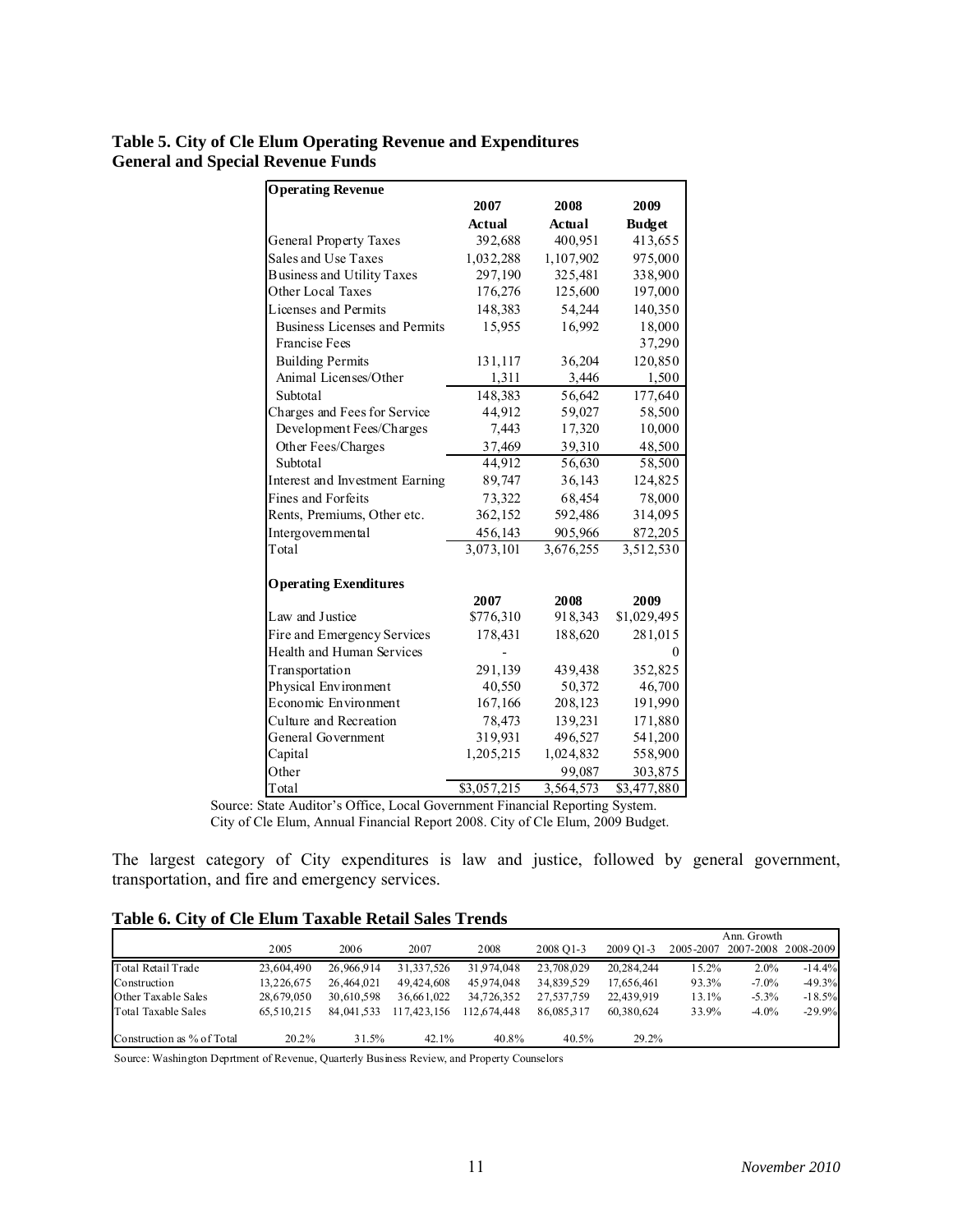There are two aspects of the City's current fiscal condition that are relevant to projecting future conditions. First, current conditions are largely a result of the slowdown in development activity, and increased development in projects like City Heights will lead to increased revenues. These revenues are estimated based on the characteristics of the projected development. Second, use of current expenditure factors for projecting the future understates the future cost of providing services. The fiscal analysis in this report is based on 2007 cost factors (with adjustments for inflation) for services related to the requirements of development like City Heights. Such service levels should be sustainable over time.

City of Cle Elum revenue and expenditure patterns can be compared to cities with similar profiles. The Association of Washington Cities (AWC) has classified all cities in the state according to their size, rate of growth, personal income, and amount of commercial activity. The various categories are shown in Figure 1. The revenue and expenditure patterns for 14 designated clusters are compared in Table 7. Cle Elum is presently classified as a Tourism Hub. The revenue and expense patterns for cities in this category are shown on a per capita basis in Table 8. The revenue and expense data in both tables are derived from a database called Local Government Financial Reporting System (LGFRS) compiled by the Washington State Auditor's office. The data in the system are adjusted to exclude any double counting, and are presented in a format that can be compared across jurisdictions. The most recent data available are from 2007.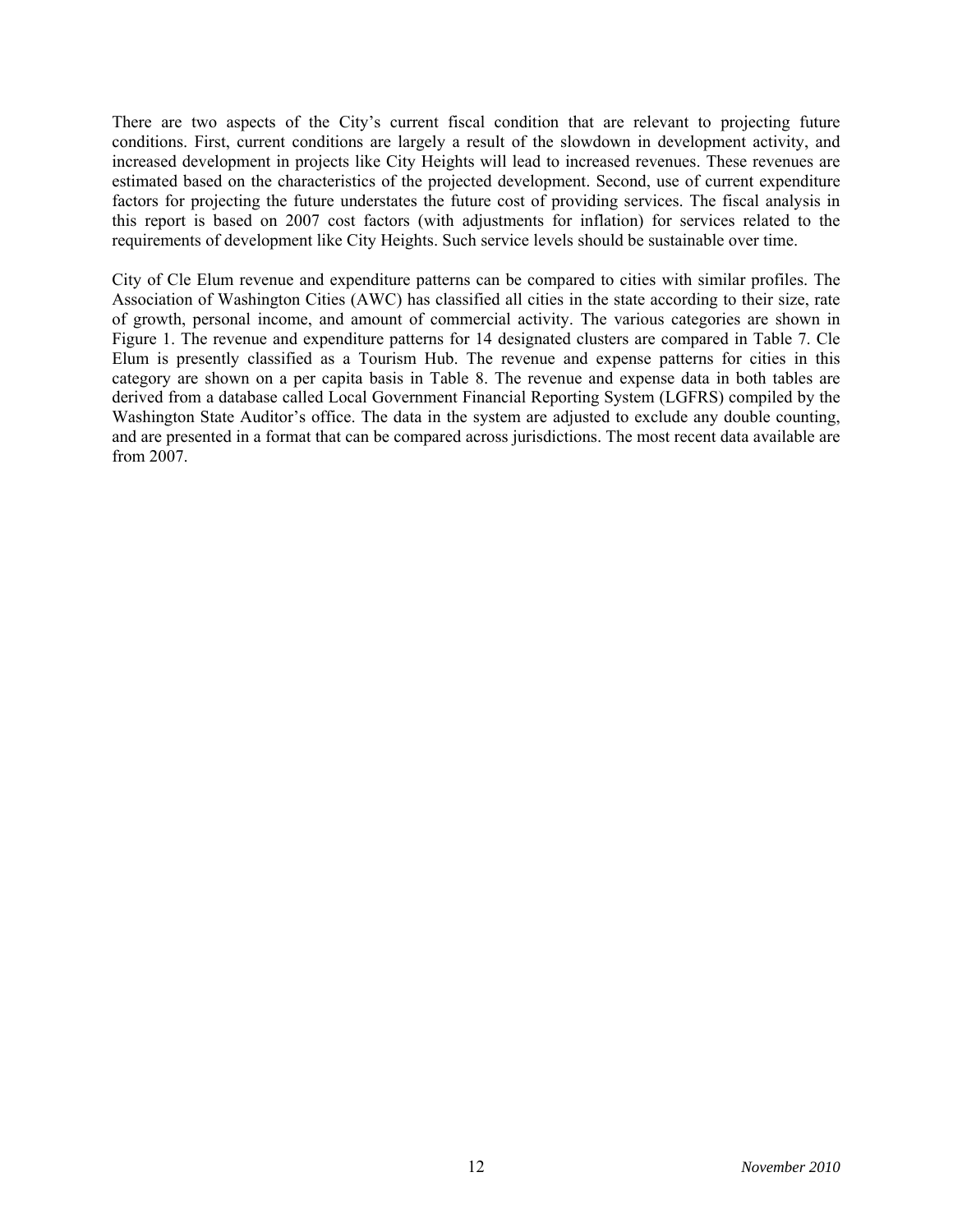# **Figure 1.**

# Key Economic Indicators in Washington City & Town Groupings

| <b>Metro Area Cities</b>                                                                                                                                                                                                                                                                                                                                                                   | <b>Non-Metro Area Cities</b>                                                                                                                                                                                         |
|--------------------------------------------------------------------------------------------------------------------------------------------------------------------------------------------------------------------------------------------------------------------------------------------------------------------------------------------------------------------------------------------|----------------------------------------------------------------------------------------------------------------------------------------------------------------------------------------------------------------------|
| <b>Central Cities</b><br>Size - Largest<br>Resident Income – Low to moderate<br>Commercial activity – Low to moderate<br>business and industrial activity (per capita)<br>Growth – Low to moderate<br>Geography – Mostly all west                                                                                                                                                          | <b>Regional Centers</b><br>Size - Largest ones in non-metro areas<br>Resident Income - Low<br>Commercial activity – High<br>Growth - Low to moderate<br>Geography - East and west<br>For example: Pullman, Centralia |
| For example: Tacoma, Spokane<br>Major Commercial Centers<br>Size - Large<br>Resident Income – Low to moderate<br>Commercial activity – High<br>Growth – Low to moderate<br>Geography - Mostly all west                                                                                                                                                                                     | <b>Rural Commercial Centers</b><br>Size - Small to medium<br>Resident Income – Low<br>Commercial activity – High<br>Growth - Low<br>Geography – Mostly east<br>For example: Omak, Shelton                            |
| For example: Richland, Tukwila<br><b>Small Commercial Centers</b><br>Size - Small<br>Resident Income – Low<br>Commercial activity – High<br>Growth – Moderate<br>Geography – Mostly all west                                                                                                                                                                                               | Moderate Commercial<br>Size - Small<br>Resident Income - Low<br>Commercial activity - Moderate<br>Growth – Low<br>Geography - East and west<br>For example: Newport, Pateros                                         |
| For example:Yeim, Union Gap<br><b>Medium Retail Hubs</b><br>Size - Medium<br>Resident Income – Low<br>Commercial activity – Moderate retail<br>Growth – Moderate<br>Geography – East and west                                                                                                                                                                                              | Tourism/Light Industrial Hub<br>Size - Small<br>Resident Income - Low<br>Commercial activity - High<br>Growth - Low<br>Geography - East and west<br>For example: Ocean Shores, Winthrop                              |
| For example: Pasco, Lacey<br><b>Mixed Resources</b><br>Size - Medium<br>Resident Income - High<br>Commercial activity - High<br>Growth - High<br>Geography – All west                                                                                                                                                                                                                      | <b>Small Residential</b><br>Size – Small to medium<br>Resident Income – Moderate<br>Commercial activity - Low<br>Growth – Low<br>Geography - Mostly east<br>For example: Entiat, South Cle Elum                      |
| For example: Kirkland, North Bend<br>High Income Residential<br>Size – Small to medium<br>Resident Income – Highest<br>Commercial activity - Low<br>Growth – Low<br>Geography - All west<br>For example: Hunts Point, Medina                                                                                                                                                               | <b>Rural Communities</b><br>Size – Small to medium<br>Resident Income – Low<br>Commercial activity - Low<br>Growth – Low<br>Geography – East and west<br>For example: Bridgeport, Pe Ell                             |
| Residential<br>Size – Small to medium<br>Resident Income – High<br>Commercial activity – Low<br>Growth - High<br>Geography - Mostly all west<br>For example: West Richland, Normandy Park<br>Urban Outskirts<br>Size – Small<br>Resident Income - Low to moderate<br>Commercial activity - Low<br>Growth – Low to moderate<br>Geography - East and west<br>For example: Eatonville, Zillah | Key<br>Indicates relationship between<br>characteristics of cities in metro and<br>non-metro areas<br>Notes groups of cities with<br>characteristics unique to metro and non-<br>metro areas                         |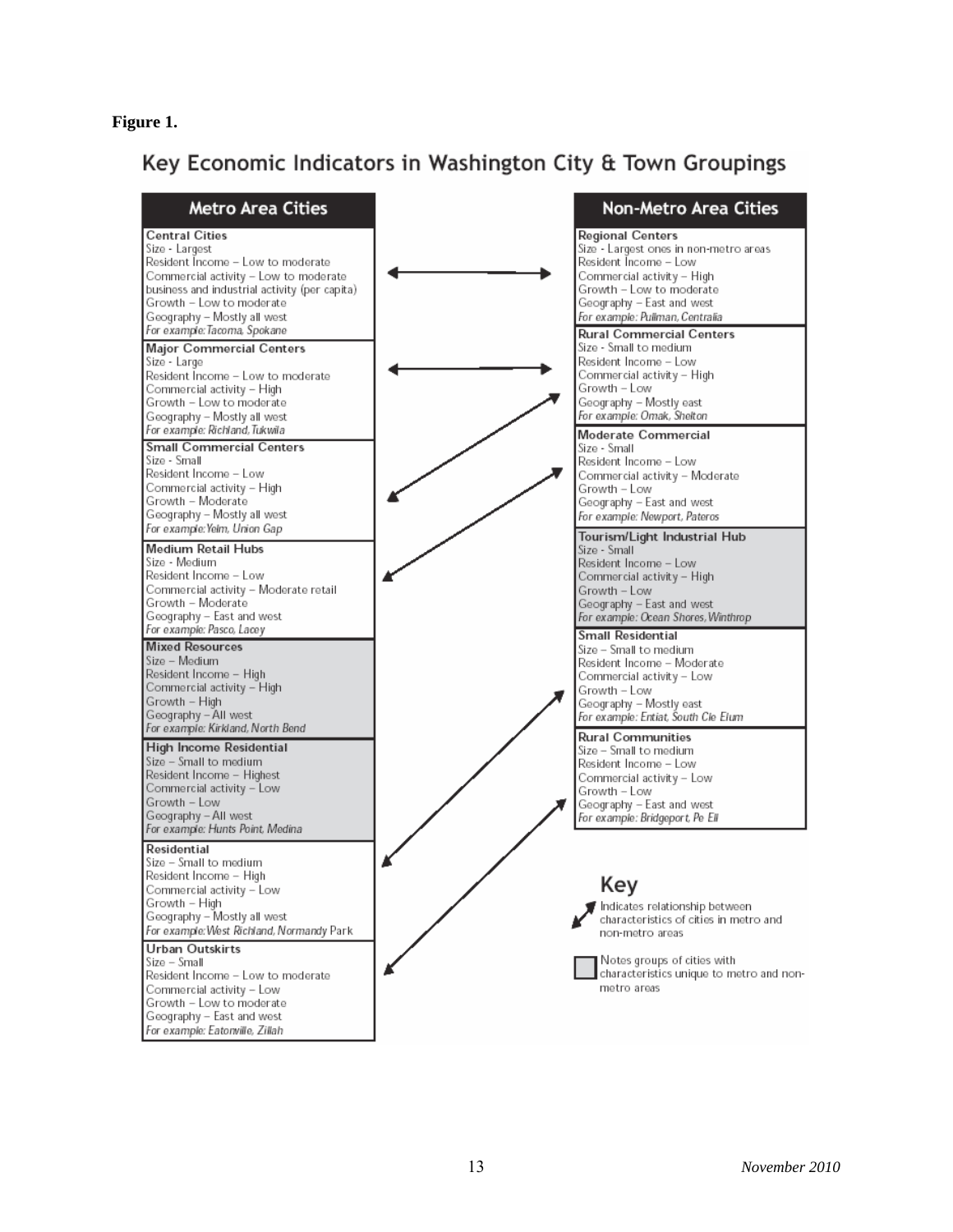|  | Table 7. Per Capita Revenue and Expenditures by AWC Cluster – 2007 |  |  |
|--|--------------------------------------------------------------------|--|--|
|  |                                                                    |  |  |

|                                                 |                          | Cluster 1 Cluster 2      | Cluster 3      | <b>Cluster 4</b>          | Cluster 5                | Cluster 6                      | Cluster 7                | <b>Cluster 8</b>                         | Cluster 9                |                 | Cluster 10 Cluster 11 |                | Cluster 12 Cluster 13 | <b>Cluster 14</b> |
|-------------------------------------------------|--------------------------|--------------------------|----------------|---------------------------|--------------------------|--------------------------------|--------------------------|------------------------------------------|--------------------------|-----------------|-----------------------|----------------|-----------------------|-------------------|
|                                                 |                          |                          |                | <b>Natural</b>            |                          |                                |                          |                                          |                          |                 |                       |                |                       |                   |
|                                                 |                          |                          |                | <b>Resources</b>          |                          |                                |                          |                                          |                          |                 |                       |                |                       |                   |
|                                                 |                          | Rural                    |                | /Light                    |                          |                                |                          |                                          | High                     | <b>Mixed</b>    | <b>Small</b>          | Medium         | Major                 |                   |
|                                                 |                          | Regional Commercia       |                | <b>Tourism Industrial</b> | <b>Small</b>             | Rural                          | Urban                    |                                          | <b>Income</b>            | <b>Resource</b> | Commercia             | Retail         | Commercia             | <b>Largest</b>    |
|                                                 | <b>Centers</b>           | 1 Centers                | <b>Hubs</b>    | <b>Hubs</b>               |                          | <b>Residential Communities</b> |                          | <b>Outskirts Residential Residential</b> |                          | <b>Cities</b>   | 1 Centers             | <b>Hubs</b>    | 1 Centers             | <b>Cities</b>     |
| <b>Average Population 2007</b>                  | 23,872                   | 9,322                    | 3,623          | 1,713                     | 1,058                    | 1,246                          | 3,668                    | 18,271                                   | 1,679                    | 20,907          | 6,291                 | 52,898         | 40,651                | 228,583           |
| <b>Average Operating Revenue - 2007</b>         |                          |                          |                |                           |                          |                                |                          |                                          |                          |                 |                       |                |                       |                   |
| <b>General Property Taxes</b>                   | \$189                    | \$155                    | \$254          | \$152                     | \$149                    | \$122                          | \$145                    | \$241                                    | \$505                    | \$325           | \$221                 | \$171          | \$334                 | \$342             |
| Sales & Use Taxes                               | 217                      | 277                      | 400            | 165                       | 120                      | 82                             | 141                      | 131                                      | 234                      | 397             | 387                   | 198            | 412                   | 262               |
| Business & Utility Taxes                        | 157                      | 162                      | 176            | 118                       | 100                      | 108                            | 126                      | 79                                       | 92                       | 229             | 147                   | 146            | 174                   | 409               |
| Other Local Taxes                               | 36                       | 23                       | 137            | 26                        | 21                       | 12                             | 22                       | 42                                       | 104                      | 113             | 57                    | 45             | 81                    | 94                |
| Licenses & Permits                              | 32                       | 33                       | 77             | 22                        | 23                       | 19                             | 35                       | 50                                       | 262                      | 115             | 71                    | 32             | 60                    | 46                |
| Charges & Fees for Services                     | 45                       | 60                       | 76             | 46                        | 18                       | 46                             | 56                       | 65                                       | 67                       | 113             | 91                    | 49             | 192                   | 109               |
| Interest & Investment Earnings                  | 24                       | 22                       | 45             | 25                        | 28                       | 22                             | 25                       | 23                                       | 101                      | 43              | 32                    | 20             | 41                    | 38                |
| Fines & Forfeits                                | 13                       | 16                       | 18             | 12                        | 9                        | 9                              | 16                       | 11                                       | 38                       | 15              | 18                    | 17             | 31                    | 29                |
| Rents, InsPrem, Internal, Contrib, Misc         | 73                       | 33                       | 86             | 53                        | 37                       | 31                             | 33                       | 19                                       | 67                       | 36              | 22                    | 28             | 49                    | 107               |
| <b>Intergovernmental Revenues</b>               | 92                       | 113                      | 98             | 124                       | 135                      | 114                            | 105                      | 73                                       | 70                       | 58              | 98                    | 95             | 108                   | 118               |
| Subtotal                                        | 879                      | 895                      | 1,367          | 743                       | 638                      | 566                            | 704                      | 734                                      | 1,540                    | 1,446           | 1,143                 | 800            | 1,482                 | 1,553             |
| Capital Contributions-Fed/State/Local           | $\overline{\phantom{a}}$ |                          | $\overline{a}$ | $\overline{\phantom{a}}$  | $\overline{\phantom{0}}$ |                                | $\overline{\phantom{a}}$ |                                          |                          |                 |                       |                |                       |                   |
| Debt Proceeds                                   | $\theta$                 | $\overline{\phantom{a}}$ | 13             | 6                         | 69                       | 11                             | 15                       | 8                                        |                          |                 | 5                     | 3              |                       | 3                 |
| <b>Total Revenues</b>                           | \$879                    | \$895                    | \$1,380        | \$749                     | \$706                    | $\overline{$}578$              | \$718                    | $\sqrt{$742}$                            | \$1,540                  | \$1,446         | \$1,148               | \$803          | \$1,495               | \$1,556           |
| <b>Average Operating Expenditures -</b><br>2007 |                          |                          |                |                           |                          |                                |                          |                                          |                          |                 |                       |                |                       |                   |
| Law & Justice Services                          | \$233                    | \$272                    | \$340          | \$242                     | \$178                    | \$160                          | \$235                    | \$206                                    | \$390                    | \$253           | \$345                 | \$243          | \$379                 | \$350             |
| Fire & Emergency Services                       | 147                      | 115                      | 110            | 73                        | 43                       | 79                             | 82                       | 81                                       | 233                      | 218             | 96                    | 87             | 250                   | 250               |
| Health & Human Services                         | $\overline{2}$           |                          | $\overline{2}$ | $\overline{2}$            | 6                        |                                | 3                        | $\overline{7}$                           | $\mathbf{0}$             | $\overline{2}$  | 8                     | 8              | 15                    | 58                |
| Transportation                                  | 58                       | 97                       | 136            | 61                        | 87                       | 56                             | 54                       | 57                                       | 124                      | 103             | 95                    | 61             | 74                    | 127               |
| <b>Natural Resources</b>                        | 127                      | 115                      | 305            | 71                        | 59                       | 50                             | 94                       | 131                                      | 254                      | 258             | 191                   | 125            | 244                   | 281               |
| General Government                              | 81                       | 78                       | 145            | 96                        | 78                       | 65                             | 87                       | 87                                       | 268                      | 161             | 148                   | 63             | 138                   | 119               |
| Utilities                                       | 16                       | $\overline{3}$           | 18             | 13                        | 8                        | 21                             | 11                       | 5                                        | $\overline{\phantom{0}}$ | 8               | $\tau$                | $\overline{3}$ | 3                     |                   |
| All Other                                       | 24                       | 15                       | 31             | $\overline{7}$            | 5                        | 5                              | $\mathbf Q$              | 3                                        |                          | $\Omega$        | 11                    | 10             | 12                    | 51                |
| Subtotal                                        | 689                      | 697                      | 1,087          | 566                       | 465                      | 437                            | 575                      | 577                                      | 1,268                    | 1,003           | 901                   | 600            | 1,114                 | 1,239             |
| Capital                                         | 69                       | 96                       | 196            | 162                       | 90                       | 69                             | 77                       | 79                                       | 341                      | 19              | 143                   | 94             | 90                    | 135               |
| Debt Service-Interest                           | 3                        | $\overline{2}$           | 3              | -1                        | 12                       |                                | 12                       | $\overline{2}$                           | $\overline{\phantom{0}}$ | $\overline{2}$  | $\overline{2}$        | $\overline{2}$ | 2                     | 5                 |
| Debt Service-Principal                          | 5                        | 18                       | 8              | 5                         | 23                       | $\overline{2}$                 | $\overline{2}$           | 5                                        |                          | $\overline{2}$  | $\overline{4}$        | $\overline{A}$ |                       | 3                 |
| <b>Total Expenditures</b>                       | \$766                    | \$812                    | \$1,295        | \$734                     | \$590                    | \$509                          | \$665                    | \$663                                    | \$1,609                  | \$1,027         | \$1,050               | \$700          | \$1,208               | \$1,382           |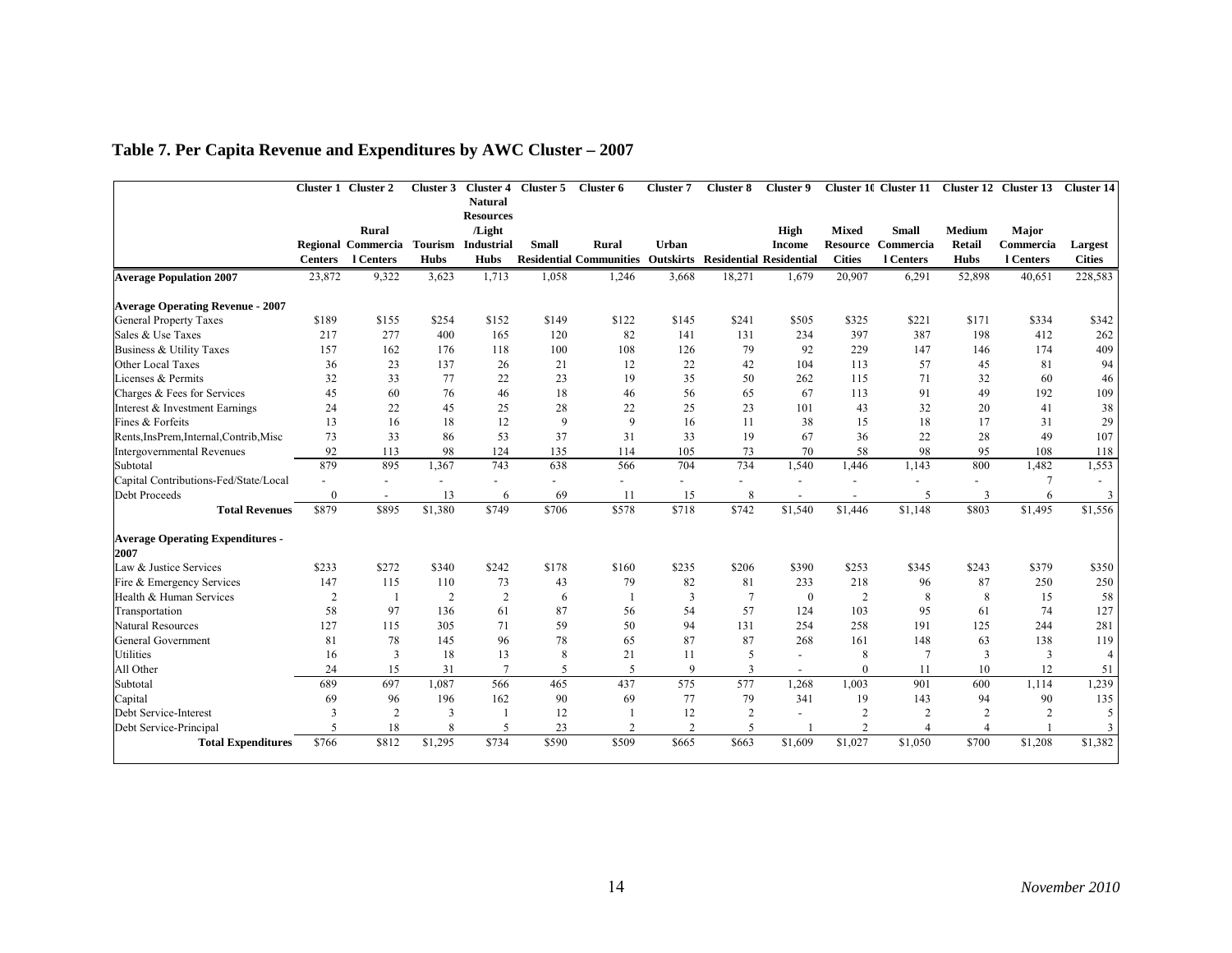#### **Table 8. Per Capita Revenue and Expenditures for City Cluster Type 3 Tourism Hubs – 2007 Tourism Hubs (Cluster 3)**

|                                       | Burlington | Chelan         | Cle Elum       | Friday Harbo: |         | La Conner Leavenworth Long Beach Ocean Shores' ort Townsen |         |         |       | Sequim  | Stevenson      | Westport  | Avg.           |
|---------------------------------------|------------|----------------|----------------|---------------|---------|------------------------------------------------------------|---------|---------|-------|---------|----------------|-----------|----------------|
| Population - 2007                     | 8,400      | 3,835          | 1,835          | 2,220         | 900     | 2,225                                                      | 1.460   | 4,705   | 8,865 | 5,330   | 1,370          | 2,335     | 3,623          |
| <b>Operating Revenues - 2007</b>      |            |                |                |               |         |                                                            |         |         |       |         |                | 2006 Data |                |
| <b>General Property Taxes</b>         | \$232      | \$265          | \$214          | \$171         | \$276   | \$184                                                      | \$324   | \$492   | \$224 | \$195   | \$256          | \$199     | \$254          |
| Sales & Use Taxes                     | 741        | 338            | 563            | 525           | 403     | 425                                                        | 346     | 185     | 200   | 504     | 155            | 145       | 400            |
| Business & Utility Taxes              | 86         | 165            | 162            |               | 170     | 164                                                        | 255     | 230     | 283   | 86      | 53             | 431       | 176            |
| Other Local Taxes                     | 49         | 179            | 96             | 214           | 107     | 438                                                        | 319     | 187     | 51    | 114     | 302            | 131       | 137            |
| Licenses & Permits                    | 51         | 65             | 81             | 93            | 47      | 60                                                         | 244     | 142     | 38    | 114     | 22             | 57        | 77             |
| Charges & Fees for Services           | 46         | 319            | 25             | 16            | 11      | 54                                                         | 6       | 161     | 30    | 65      | 13             | 31        | 76             |
| Interest & Investment Earnings        | 47         | 39             | 49             | 226           | 28      | 73                                                         | 29      | 31      | 8     | 45      | 69             | 26        | 45             |
| Fines & Forfeits                      | 16         | 15             | 40             | 45            | 3       |                                                            | 16      | 15      | 14    | 20      | 14             | 23        | 18             |
| Rents, InsPrem, Internal, Contrib, M  | 21         | 315            | 197            | 177           | 89      | 142                                                        | 46      | 49      | 44    | 58      | 3              | 93        | 86             |
| <b>Intergovernmental Revenues</b>     | 52         | 68             | 249            | 266           | 253     | 94                                                         | 65      | 56      | 50    | 140     | 57             | 201       | 98             |
| Subtotal                              | 1,341      | 1,768          | 1,676          | 1,733         | 1,387   | 1,634                                                      | 1,650   | 1,548   | 942   | 1,341   | 944            | 1,337     | 1,367          |
| Capital Contributions-Fed/State/Local |            |                |                |               |         |                                                            |         |         |       |         |                |           |                |
| Debt Proceeds                         |            |                | 252            | 45            |         |                                                            |         |         |       |         |                |           | 13             |
| <b>Total Revenues</b>                 | \$1,341    | \$1,768        | \$1,928        | \$1,778       | \$1,387 | \$1,634                                                    | \$1,650 | \$1,548 | \$942 | \$1,341 | \$944          | \$1,337   | \$1,380        |
| <b>Operating Expenditures - 2007</b>  |            |                |                |               |         |                                                            |         |         |       |         |                |           |                |
| Law & Justice Services                | 400        | 292            | 423            | 160           | \$501   | \$188                                                      | \$410   | \$372   | \$289 | \$446   | \$145          | \$352     | \$340          |
| Fire & Emergency Services             | 92         | $\overline{2}$ | 97             | 105           | 59      | 72                                                         | 80      | 314     | 138   | 46      | 45             | 100       | 110            |
| Health & Human Services               | 3          | $\overline{1}$ |                |               | 3       | $\overline{2}$                                             |         |         | 4     | 6       |                |           | $\overline{c}$ |
| Transportation                        | 117        | 174            | 159            | 227           | 148     | 190                                                        | 139     | 123     | 55    | 217     | 52             | 175       | 136            |
| <b>Natural Resources</b>              | 198        | 697            | 134            | 261           | 463     | 566                                                        | 441     | 382     | 189   | 242     | 406            | 198       | 305            |
| <b>General Government</b>             | 213        | 63             | 174            | 123           | 199     | 127                                                        | 132     | 351     | 62    | (3)     | 97             | 312       | 145            |
| <b>Utilities</b>                      | 8          |                | 22             | 123           |         | 20                                                         |         | 18      | 30    |         |                |           | 18             |
| All Other                             | 45         | $\overline{2}$ |                |               |         | (4)                                                        |         | 64      | 75    |         |                |           | 31             |
| Subtotal                              | 1.076      | 1,231          | 1,009          | 999           | 1,373   | 1,161                                                      | 1,202   | 1.624   | 842   | 954     | 745            | 1,137     | 1,087          |
| Capital                               | 325        | 77             | 657            | 307           | 141     | 172                                                        | (279)   | 63      | 18    | 444     | 30             | 285       | 196            |
| Debt Service-Interest                 |            |                | $\overline{3}$ |               |         | 41                                                         | 6       | 3       |       |         | $\overline{2}$ | 3         | 3              |
| Debt Service-Principal                |            |                |                |               |         | 26                                                         | 32      | 23      |       | 17      | 14             | 14        | 8              |
| <b>Total Expenditures</b>             | 2,477      | 2,539          | 2,678          | 2,305         | \$1,514 | \$1,400                                                    | \$961   | \$1,713 | \$860 | \$1,415 | \$791          | \$1,439   | \$1,295        |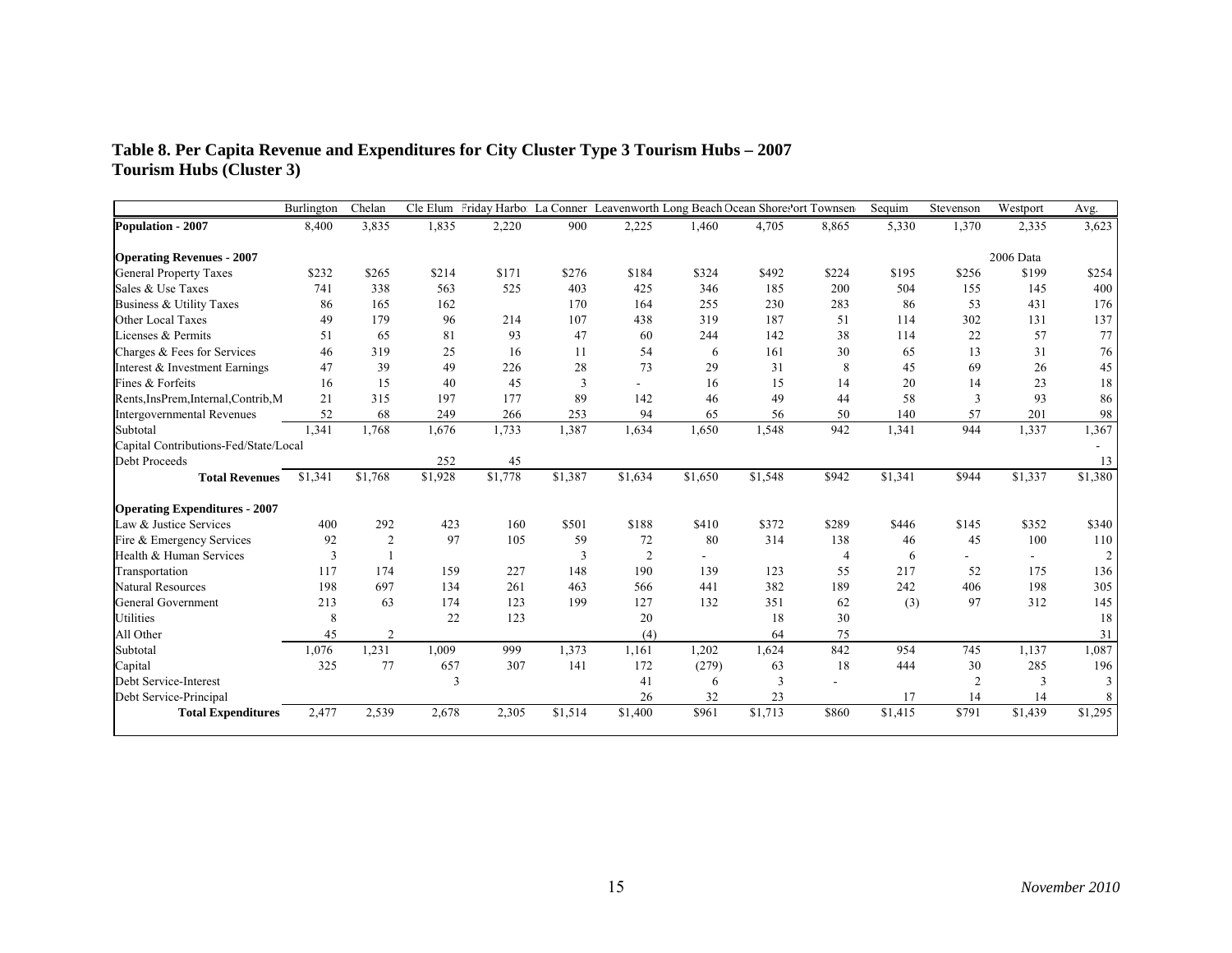Cle Elum is similar to the other cities in Cluster 3, in terms of both revenues and expenses on a per capita basis. The distinguishing characteristics of the Tourism Hub cities are the visitor traffic and commercial activity and associated demand for public services. The costs related to serving the residential population are only a part of the total service requirements. The per capita costs of service are inflated by the service demands by visitors and commercial activity. In the absence of the visitor and related commercial activity, the City would operate more like the Natural Resource/Light Industrial Hubs in Cluster 4 or the small residential community in Cluster 5. The City Heights conceptual land use alternatives considered are basically residential communities with a small amount of supporting commercial development. The per capita costs of service for the residential development should be more similar to the figures for "Resource Hub" cities than the figures for "Tourism Hub" cities.

The expenditure categories in Tables 7 and 8 are defined by the Washington State Auditors Office. They differ somewhat from service definitions used by the City. The expenditure categories and the associated City services are:

Law and Justice: Law enforcement, judicial, and corrections. Fire and Emergency Services: Fire control, emergency services and communications. Transportation: Street maintenance. Natural Resources: Environment/development and parks and recreation. General Government: Executive/legislative and administration.

The three major City departments are police, fire and public works. Current fiscal issues for these services are summarized below.

Police: The Police Department serves Cle Elum, Roslyn and South Cle Elum, and provides seven officers to serve a population of approximately 3,500, a ratio of 2 officers per 1,000 population. However, the department also responds to the demands of the recreation/tourist population and travelers on I-90 and state highways. With those responsibilities, demands for law enforcement are particularly high in the summer months. The department is dispatched through Kittcom, contracts with the County for jail services, operates its own District Court, and handles animal control.

Fire: The fire department is all-volunteer. There are currently 45 members of the department, with associated costs expenditures for liability insurance, equipment and training. There are no fulltime paid staff members. The current equipment is adequate for structure fires and small wildland fires, but may need to be expanded to meet the needs of the City Heights project.

Public Works: The department provides a wide array of street, water/sewer, storm, and park maintenance services. Public Works staff will be responsible for plan review, inspection, and repair during construction, as well as ongoing maintenance activities thereafter.

# **KITTITAS COUNTY**

Kittitas County provides a range of services to all County residents as well as municipal services in unincorporated areas. Table 9 summarizes the revenue and expense for General Fund and Special Revenue funds in 2007.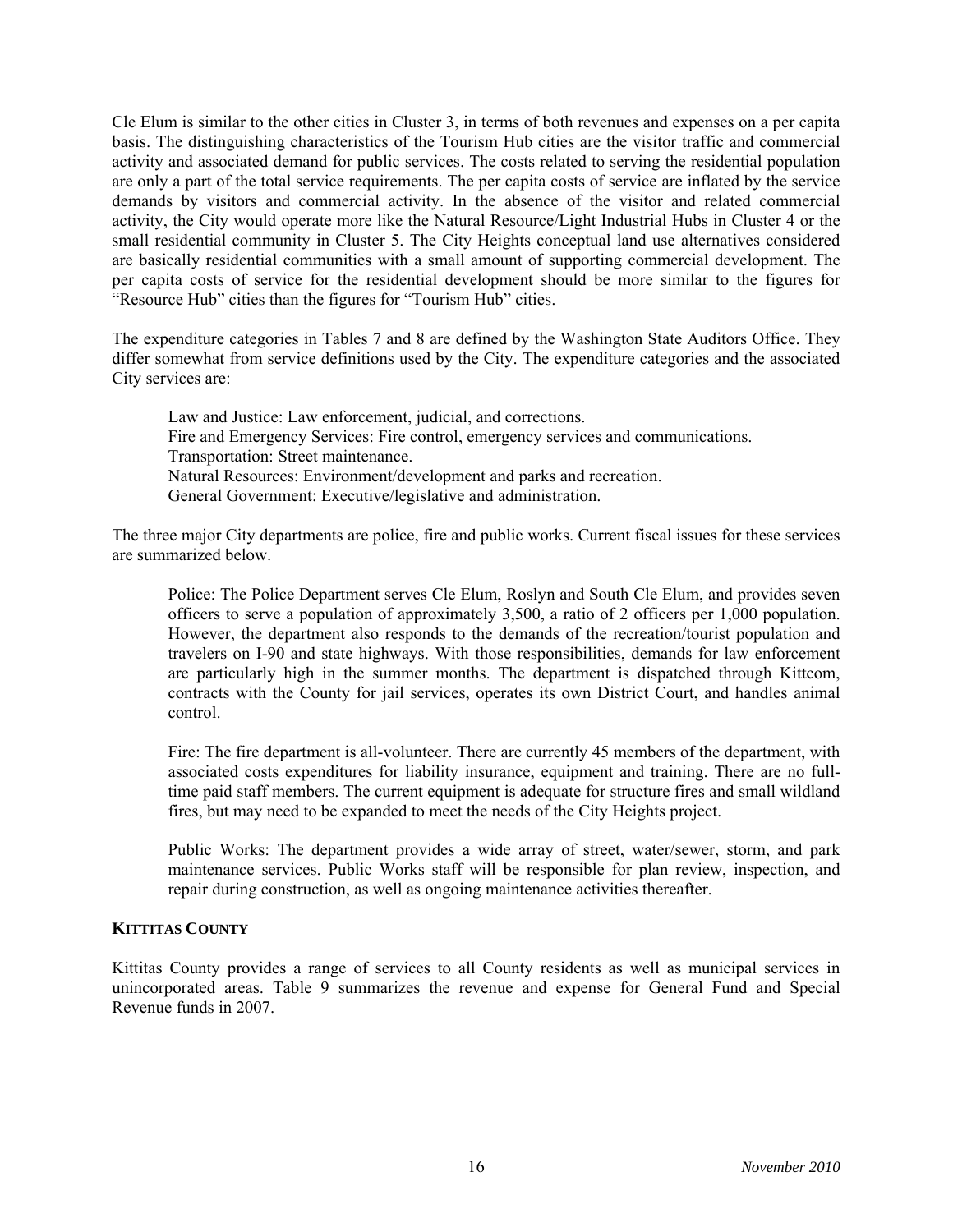### **Table 9. Kittitas County Operating Revenue and Expense General Fund and Special Revenue Funds – 2007**

| <b>Revenues</b>                         |              |            |
|-----------------------------------------|--------------|------------|
|                                         | 2007         | % of Total |
| <b>General Property Taxes</b>           | \$7,952,527  | 23.0%      |
| Sales and Use Taxes                     | 5,748,086    | 16.6%      |
| <b>Other Local Taxes</b>                | 449,402      | 1.3%       |
| Licenses and Permits                    | 2,468,163    | 7.1%       |
| Charges and Fees for Service            | 2,966,657    | 8.6%       |
| <b>Interest and Investment Earnings</b> | 1,782,498    | 5.2%       |
| <b>Fines and Forfeits</b>               | 1,966,935    | 5.7%       |
| Rents, Premiums etc.                    | 1,412,823    | 4.1%       |
| Intergovernmental                       | 9,831,781    | 28.4%      |
| Total                                   | 34,578,872   | 100%       |
| <b>Expenses</b>                         |              |            |
| Law and Justice                         | \$9,588,432  | 37.6%      |
| Fire and Emergency Services             | 1,195,696    | 4.7%       |
| <b>Health and Human Services</b>        | 2,896,622    | 11.4%      |
| Transportation                          | 5,041,198    | 19.8%      |
| <b>Natural Resources</b>                | 2,458,238    | 9.6%       |
| <b>General Government</b>               | 4,215,191    | 16.5%      |
| Other                                   | 121,953      | 0.5%       |
| Total                                   | \$25,517,330 | 100.0%     |

Source: Washington State Auditor's Office, Local Government Financial Reporting System.

The largest source of County revenue is general property taxes. This amount includes the property tax levy from all properties in the County and the road tax levy in the unincorporated areas. The retail sales and use tax is the next largest source and includes the 1.5% on taxable transactions in unincorporated areas and 0.6% on transactions in the incorporated areas. The County isn't authorized to collect business and utility taxes.

Law and Justice is the largest category of County expenditures. It includes the Sheriff's Department, courts, and detention facilities. The police operations expenditures are largely devoted to the unincorporated areas and total \$2,218,305 or 23% of total law and justice expenditures. Transportation expenditures represent street fund expenditures in unincorporated areas. Street fund expenditures totaled \$5.0 million in 2007.

Of the total expenditures, \$7.3 million was spent for direct services to unincorporated areas, at a cost equivalent to \$440 per capita; while \$18.3 million was spent on County-wide services, at a cost equivalent to \$477 per capita.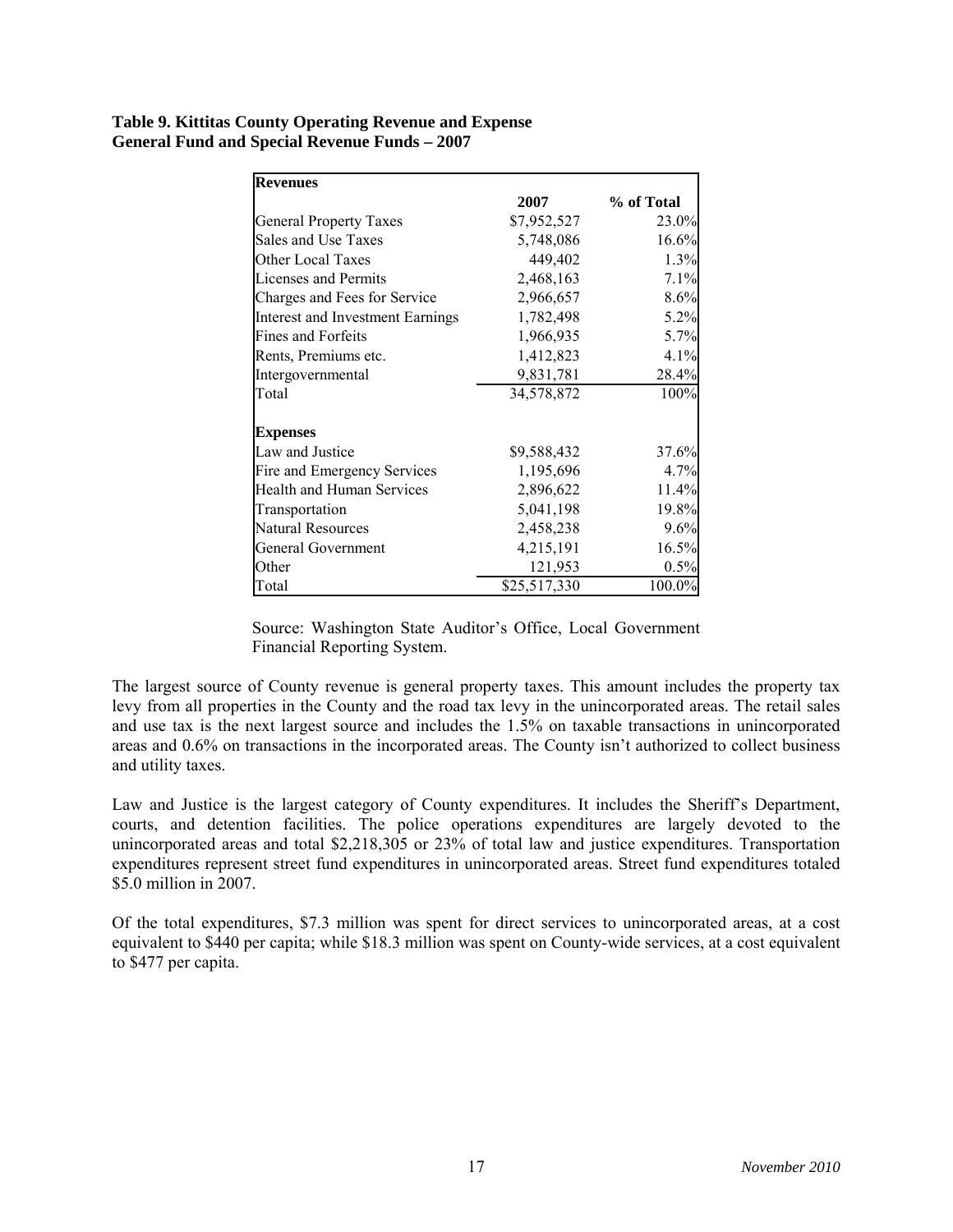#### **CLE ELUM-ROSLYN SCHOOL DISTRICT 404**

The Cle Elum-Roslyn School District serves a population of approximately 8,300 estimated by the State Office of Financial Management for 2008. The District enrollment for 2008/2009 was:

| Elementary | 363 |
|------------|-----|
| Middle     | 215 |
| High       | 317 |
| Total      | 895 |

District enrollment has declined during the past four years.

The District operating budget in 2008/2009 is summarized in Table 10.

| <b>Revenues</b>         |             |
|-------------------------|-------------|
| <b>Local Support</b>    | \$1,999,678 |
| <b>State Support</b>    | 6,169,778   |
| <b>Federal Support</b>  | 552,353     |
| Total                   | \$8,721,809 |
| <b>Expenditures</b>     |             |
| Instruction             | \$6,447,047 |
| <b>Support Services</b> | 2,199,447   |
| Total                   | \$8,646,494 |

#### **Table 10. Cle Elum Roslyn School District No. 404 Summary of General Fund Budget 2008/2009**

Source: State Office of Superintendent of Public Instruction, Form F 195.

State support includes apportionment dollars for basic and special education, as well as special purpose funding for specific programs and services. Federal support includes funding for various stimulus titles and special services and programs. State funding may be affected by the current State budget challenges, but any reductions will affect local revenues and expenses regardless of what happens with City Heights.

Most of the local support is from the District's operating levy. But the amount of additional taxes collected is determined more by the limits on local support, rather than increases in the local tax base. State law limits the portion of total District funding that is provided by local sources. In Cle Elum, the local sources can't exceed 24% of non-local revenues. As State funding increases with enrollment growth according to State apportionment formulas, the maximum amount of local support can increase proportionately. As long as the District has voter authorization to collect an operating levy, it will be able to collect sufficient local revenues to maintain operating expenditures. For example, with State and Federal funding in 2008/2009 at \$7,511 per each additional pupil, the 24% limitation allows for \$1,803 in local funding per additional pupil, thereby maintaining total expenditures at \$9,314 per pupil.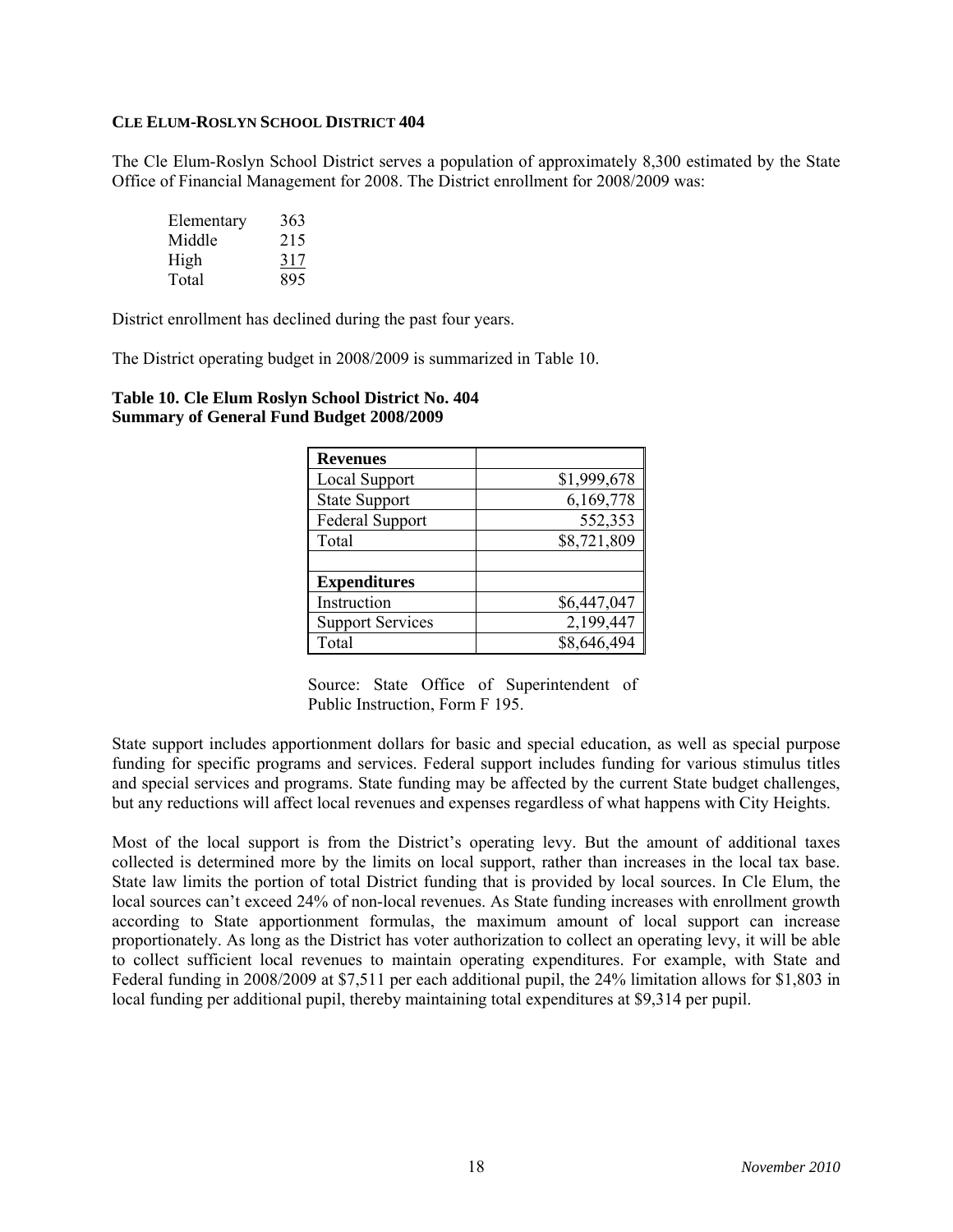### **KITTITAS COUNTY FIRE DISTRICT 7**

Fire District 7 serves an area roughly equivalent to the school district excluding the City of Cle Elum and the Town of Roslyn. Estimated population is 5,500. The District operates with a volunteer force out of three stations.

The District's primary source of revenue is property taxes. Total collections for 2009 are projected to be \$993,000.

# **KITTITAS COUNTY HOSPITAL DISTRICT 2**

The Hospital District provides emergency medical and ambulance service in the upper Kittitas Valley, and owns the community medical center and urgent care center, which is operated by Hospital District 1. The operating budget for the District is summarized in Table 11.

The Hospital District is funded largely by the general District levy and the Emergency Medical Services (EMS) levy, as well as charges for ambulance services. The District responds to approximately 1,000 calls per year. The service area population is approximately 10,000, but a portion of the calls are for visitors or travelers on interstate and state highways through the District's service area.

| <b>Revenues</b>              |             |
|------------------------------|-------------|
| <b>EMS</b> Tax Levy          | \$475,000   |
| General Tax Levy             | 530,000     |
| <b>Facility Rent</b>         | 271,097     |
| <b>Ambulance Revenue</b>     | 666,764     |
| Subtotal                     | 1,942,861   |
| <b>Less Deductions</b>       | (172,081)   |
| Total                        | \$1,770,780 |
|                              |             |
| <b>Expenditures</b>          |             |
| Salaries and Wages           | \$519,352   |
| <b>Benefits</b>              | 114,919     |
| Supplies                     | 75,810      |
| Utilities                    | 18,224      |
| <b>Professional Services</b> | 72,654      |
| Clinic Management & Subsidy  | 125,000     |
| Depreciation and Interest    | 464,183     |
| Other                        | 45,852      |
| Total                        | \$1,435,394 |

### **Table 11. Kittitas County Hospital District 2 Summary of 2009 Budget**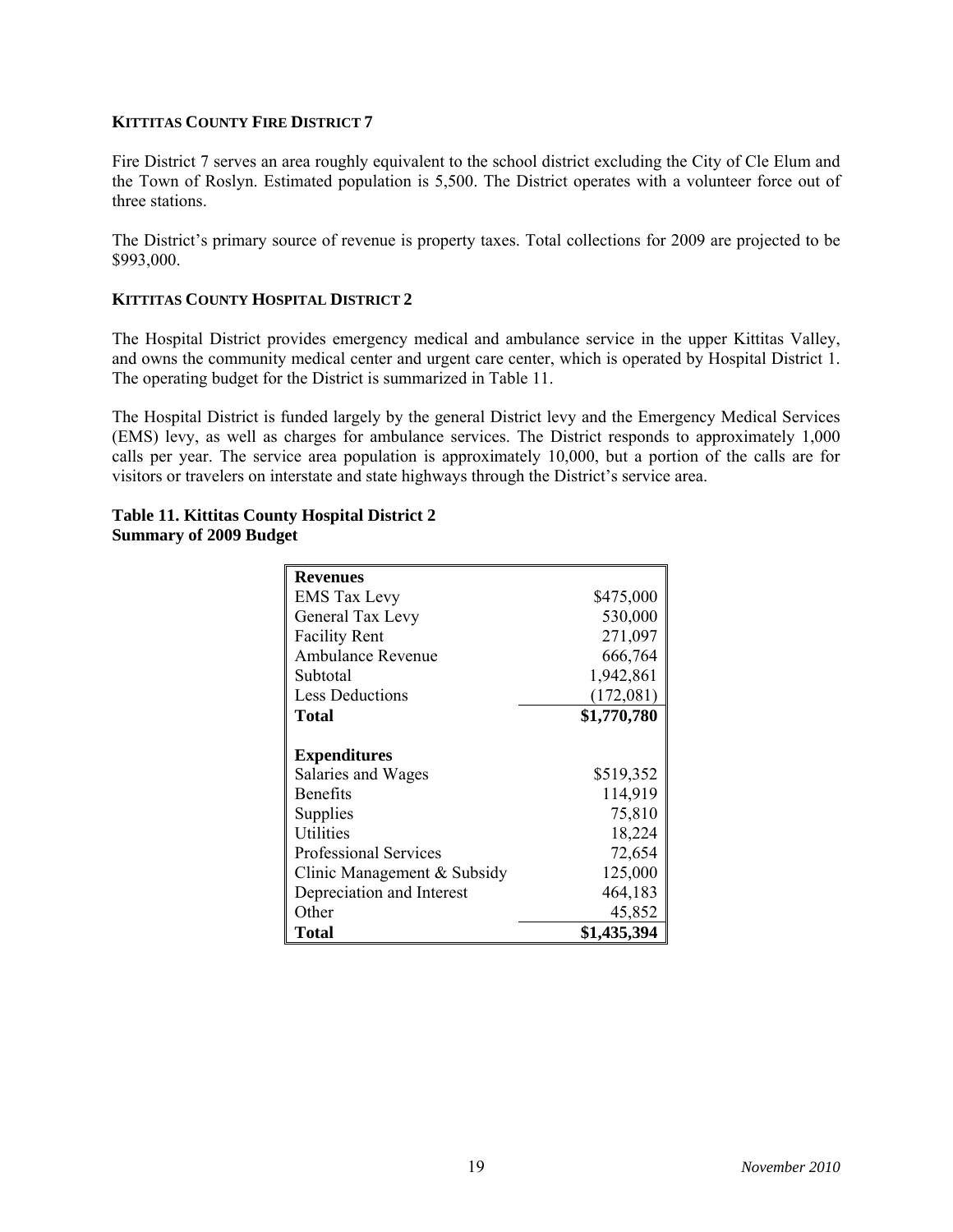# **Comparison of Operating Impacts**

#### **OVERVIEW OF OPERATING IMPACTS**

The fiscal impact analysis considers the impact of each of the prospective City Heights development alternatives at full build-out. The operating impact is expressed as the difference between annual operating revenues and operating expenses on an ongoing basis, in constant 2009 dollars. One-time revenues associated with construction are also expressed in 2009 dollars and are presented in both cumulative and average annual levels over the construction period. Impacts were also considered for the midpoint of construction in order to show the effect of lags in the receipt of revenues.

The estimates are intended to capture the relationship between direct revenue generated by the project and the marginal changes in expenditures. The changes to expenditures reflect possible economies of scale, and possible changes in service levels. The estimates are based on assumptions that are inherently subject to uncertainty and variation depending upon evolving events. Some assumptions inevitably will not materialize, and unanticipated events and circumstances may occur; therefore, actual results will vary from those described in this report, and the variations may be material.

There are some elements of operating impact that are difficult to fully quantify, both from a cost and a revenue perspective. No project occurs in a vacuum and there are often several factors that can influence both the revenue and cost side of a project's impact. The synergy between multiple concurrent projects can often result in more revenue and many of the benefits that are derived from a project are not easily quantifiable. Projects that are primarily business oriented (office or industrial) need homes and services within a community to attract employees. The cost of new upgrades for stormwater control may not be financially feasible for a population of 1,800 people but may become more feasible when a population of over 3,600 people can share in the cost. Similarly, public amentities (such as a swimming pool, trails or parks) become more affordable and more possible when the cost is spread over a larger population.

# **REVENUE ASSUMPTIONS**

The assumptions for any conceptual land use alternative are summarized below.

- The average sale price is assumed to be \$382,000 for single-family detached homes, \$186,000 for single-family attached, \$115,000 for single-family detached lots, and \$41,000 for attached unit lots, based on information provided by the proponent. These prices are similar to prices in recent new single-family detached home projects within the study area. Mechanisms for dealing with revised revenues as a result of project price points differing from assumptions will be negotiated in a development agreement between the City and the project proponent if Alternative 1 or 2 is selected, or as specified by the County in conditions of approval if Alternative 3A or 3B is selected.
- The average incremental assessed valuation beyond the existing value is assumed to be the full assessed value of the finished development. The incremental assessed value for the single-family detached and attached units is assumed at 95% of average sale price. Assessed values of recently sold homes varied from moderate discounts to premiums over assessed value. Assumed values are \$363,000 for single-family detached and \$177,000 for single-family attached units. The incremental assessed value for convenience retail and professional office is assumed at \$130 and \$165 per square foot respectively, based on comparable development.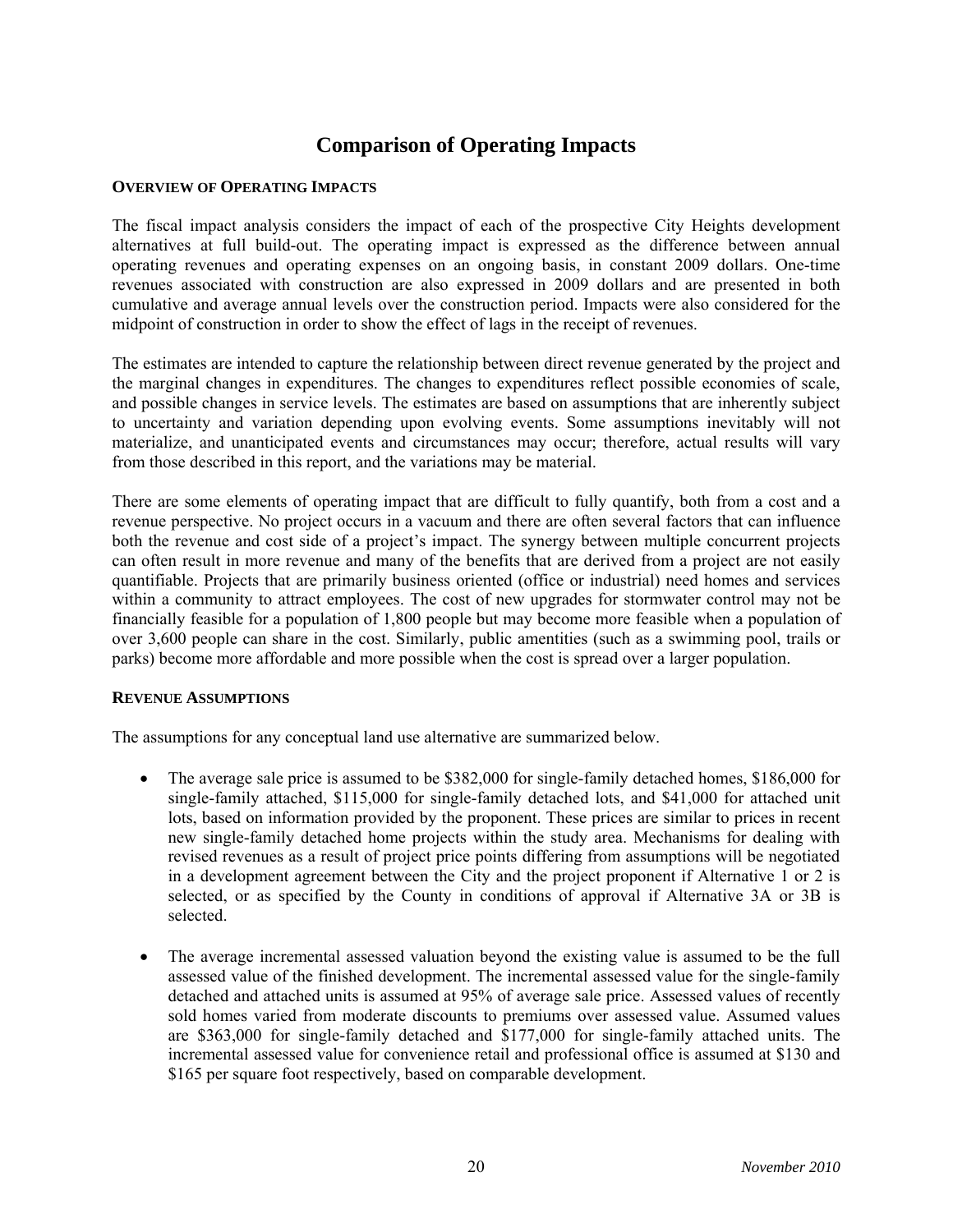- Taxable retail sales reflect likely purchases by project residents within the City. They are estimated by using Consumer Expenditure Survey data to adjust State-wide household spending figures to account for local income levels. Spending for retail goods and related services is estimated to be \$12,900 per household. Of that, \$7,900 is estimated to be taxable. Not all that spending will be captured locally, as spending for certain goods will leak outside the local area. Approximately \$6,900 per household is estimated to be captured locally for each year-around dwelling unit, and \$2,300 is estimated for each seasonal unit (assuming four months of use each year). The number of seasonal units is assumed at 10% of total units for these revenue estimates, consistent with all other estimates.
- Taxable construction cost is estimated at approximately 75% of the incremental assessed valuation for each use.
- Utility charges are based on estimates from US Census Consumer Expenditure Survey data of \$2,500 per unit for single-family detached and \$2,000 for single-family attached units. Utility charges are assumed at \$2.50 and \$2.00 per square foot for retail and office use based on Building Owners and Managers Association data (BOMA 2006).
- Per capita distributions (State shared revenues) are estimated at \$36 per capita for cities as estimated by the Municipal Research Services Center (MRSC 2009).

The estimated increased tax base for each of the conceptual land use alternatives is summarized in Table 12.

|                                      | 1. Preferred<br><b>Alternative</b> | 2. Reduced<br><b>Residential Density</b> | <b>3A. No Annexation</b><br><b>Single Ownership</b> | <b>3B. No Annexation</b><br><b>Multiple</b><br>Ownerships | 4. No Action |
|--------------------------------------|------------------------------------|------------------------------------------|-----------------------------------------------------|-----------------------------------------------------------|--------------|
| Assessed Value                       | 305,388,500                        | 258,600,000                              | 258,600,000                                         | 181,300,000                                               | -            |
| Taxable Retail Sales                 | 6.345.504                          | 5,637,126                                | 5,637,126                                           | 3,219,900                                                 | ٠            |
| Utilities Charges                    | 2,221,700                          | 1,977,500                                | 1.977.500                                           | 1,175,000                                                 |              |
| Property Sales (Cumulative)          |                                    |                                          |                                                     |                                                           |              |
| Lot Sales                            | 91.100.000                         | 74.462.500                               | 74.462.500                                          | 57,250,000                                                | ۰            |
| Home Sales                           | 318, 361, 000                      | 265,632,500                              | 265,632,500                                         | 190,850,000                                               |              |
| <b>Ongoing Annual Property Sales</b> | 39,795,125                         | 33,204,063                               | 33,204,063                                          | 23,856,250                                                | ۰            |
| <b>Taxable Construction Value</b>    | 170,435,000                        | 146,150,000                              | 146,150,000                                         | 99,000,000                                                |              |

#### **Table 12. Comparison of Estimated Tax Base Impacts (\$2009)**

The preferred alternative would provide the largest increase in tax base for all measures as a result of having the most housing units and population. Alternative 2 or 3A would have the same tax base impacts because the amount and type of development would be the same with either of these alternatives.

Tax rates are assumed at current levels for all taxes. All the jurisdictions considered in this analysis collect property tax. Cities and counties are also authorized to collect retail sales tax. Of the total 8.0% tax, 1.5% is collected by local jurisdictions. Within the City, 0.85% goes to the City, 0.15% goes to the County for general purposes, and 0.5% goes to the County for criminal justice. In unincorporated areas, the entire 1.5% goes to the County.

Cities are also authorized to collect a Business and Occupation (B&O) tax on gross business receipts, and a utility tax on public and private utility charges. The City of Cle Elum collects a 6% tax on utilities, but no B&O tax.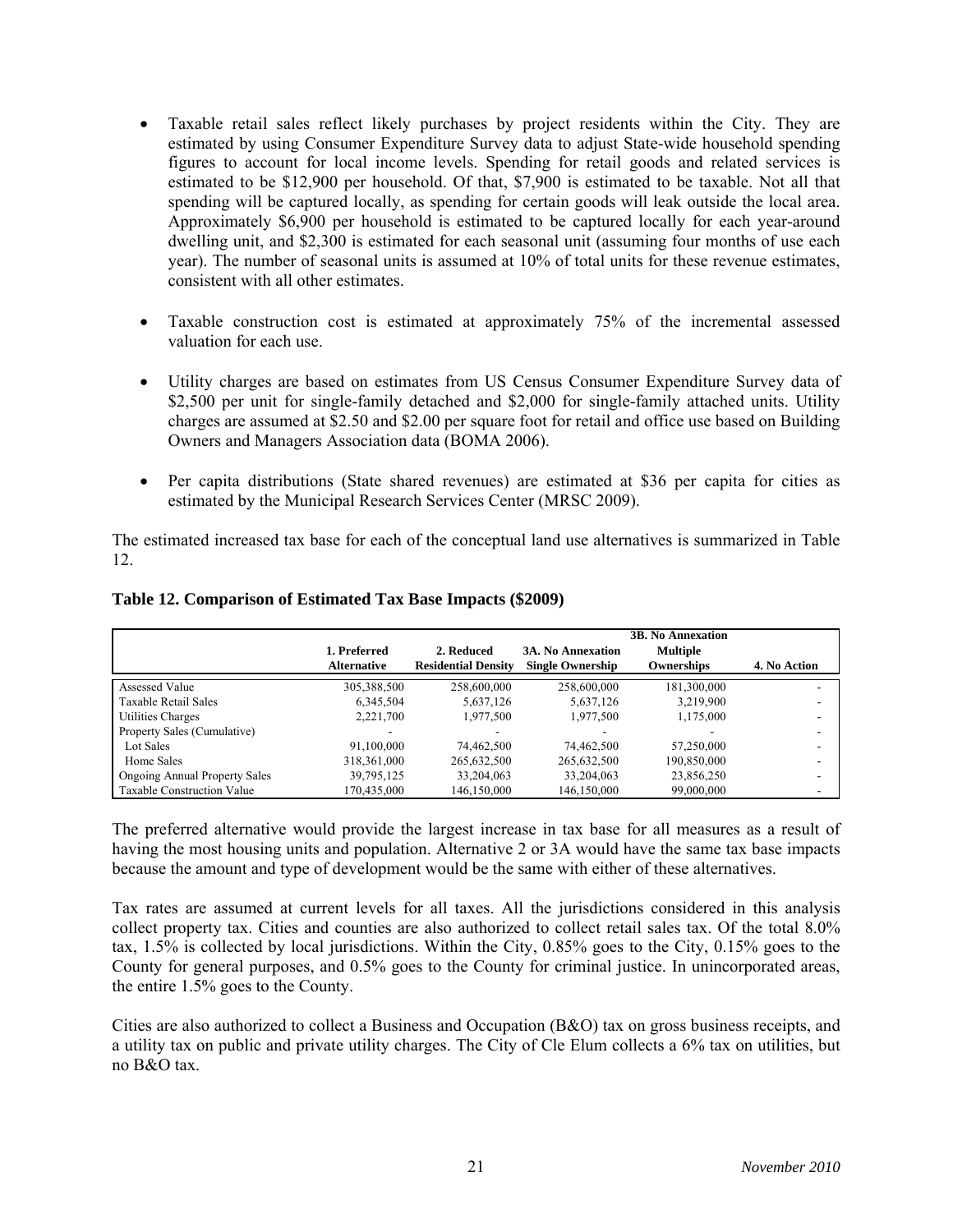Real estate sales are subject to a 1.28% State tax and 0.5% local tax. The local tax is restricted to capital facilities.

Tax rates are assumed at 2009 levels as summarized in Table 13.

#### **Table 13. Assumed Tax Rates**

| <b>State</b>                      | \$2.018444 |
|-----------------------------------|------------|
| Kittitas County – Current Expense | 0.892025   |
| Kittitas County Road District     |            |
| City of Cle Elum                  | 1.297042   |
| Kittitas County Fire District 7   |            |
| School District 404 - Levy        | 0.624122   |
| School District 404 – Bond        | 0.254811   |
| <b>Hospital District 2</b>        | 0.325838   |
| Total                             | \$5.412282 |
| <b>Gross Receipts Tax</b>         |            |
| <b>Retail Sales Tax</b>           |            |
| <b>State</b>                      | 6.5%       |
| <b>Kittitas County</b>            |            |
| Share of City/Unincorporated      | 0.15%      |
| Criminal Justice                  | 0.50%      |
| City of Cle Elum/Unincorporated   | $0.85\%$   |
| Juvenile Corrections              |            |
| Total                             | 8.00%      |
| <b>Utilities Tax</b>              | $6.00\%$   |
| <b>Hotel Tax</b>                  |            |
| <b>Real Estate Excise Tax</b>     |            |
| <b>State</b>                      | 1.28%      |
| City or County                    | $0.50\%$   |
| Total                             | 1.78%      |

#### **OPERATING EXPENSE AND OTHER REVENUE ASSUMPTIONS**

# **City of Cle Elum**

As presented in the Affected Environment section, the City of Cle Elum is classified as a Tourism Hub in the Association of Washington Cities scheme. As such, it serves a population much larger than its residents alone. Similar sized communities without a tourism base (Resource and Industrial Hubs) spend significantly less on services. Because the proposed City Heights development would be largely a yeararound residential development, its service requirements should match the operating cost patterns of the Resource cities. For purposes of this analysis, the per capita expense and certain non-development related revenue items are taken from the Resource cities category. The expenditure factors should reflect the range and level of services likely for the population of the size and type anticipated.

Table 14 summarizes the factors used in the analysis of operating expense and revenue assumptions for the City. The factors shown are derived from the 2007 figures for Resource cities by applying a 5.5% increase to reflect changes in the Consumer Price Index between 2007 and 2009. The total operating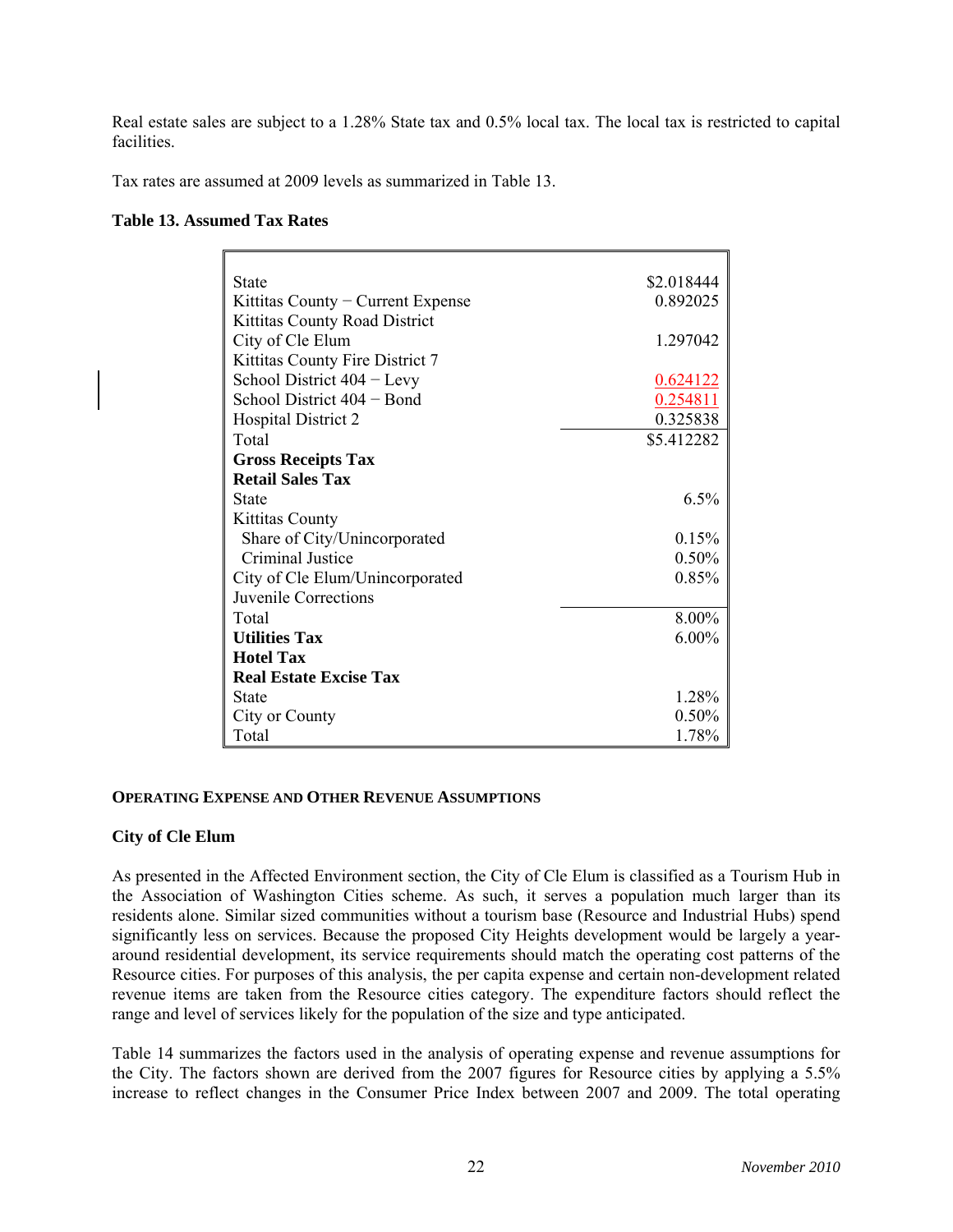expenditure factor is \$596 per capita, of which \$255 per capita is for law and justice. While there are few delivery standards for City services, a factor of 2.0 police officers per 1,000 population is a commonly accepted figure. With average salary of \$5,000 per month, a benefit rate of 43%, and an annual equipment allowance of \$10,000, the average cost of a police officer in Cle Elum is approximately \$95,000. Two officers per 1,000 population is equivalent to \$195,000 per 1,000 population, or \$195 per capita. This factor is less than the assumed rate of \$255, and indicates that the assumed rate should be adequate to cover the cost of the increased service requirements that would result from the City Heights project if developed under Alternative 1 or 2. Funding for increased staff will ramp up to the level at build-out.

| <b>Other Revenue Factors (\$/Capita)</b>   |          |
|--------------------------------------------|----------|
| Permits Non-Development                    | \$10.55  |
| <b>Charges Non-Development</b>             | 21.10    |
| Fines                                      | 12.66    |
| <b>State Distributions</b>                 | 35.00    |
| Other Intergovernmental                    | 95.00    |
| Earnings/Rents Etc.                        | 56.00    |
|                                            |          |
| <b>Operating Expense Factors (/Capita)</b> |          |
| Law and Justice                            | \$255.31 |
| Fire and Emergency Services                | 77.02    |
| Health and Human Services                  | 2.11     |
| Transportation                             | 64.36    |
| <b>Natural Resources</b>                   | 74.91    |
| <b>General Government</b>                  | 101.28   |
| Other                                      | 21.10    |
| Total                                      | 596.08   |

|  |  |  |  | Table 14. City of Cle Elum Revenue and Expense Factors |
|--|--|--|--|--------------------------------------------------------|
|--|--|--|--|--------------------------------------------------------|

The expenditure categories shown are the Budgeting Accounting and Reporting System (BARS) categories used by the State Auditors Office. The Natural Resources category includes Planning and Community Development and Parks. The Other category includes Libraries.

Costs for Planning and Community Development in the Natural Resources category do not include the costs associated with development review and permitting. These costs are assumed to be offset by permit fees and charges for service. These revenue items are also excluded in order to be consistent.

# **Kittitas County**

Revenue and expense factors are specified for both countywide functions and municipal services in the unincorporated area if Alternative 3A or 3B were selected for implementation. The countywide service factors are summarized in Table 15. These figures are derived from 2007 figures shown earlier in Table 9. The 2007 figures are escalated to 2009 levels using a 5.5% Consumer Price Index (CPI) increase.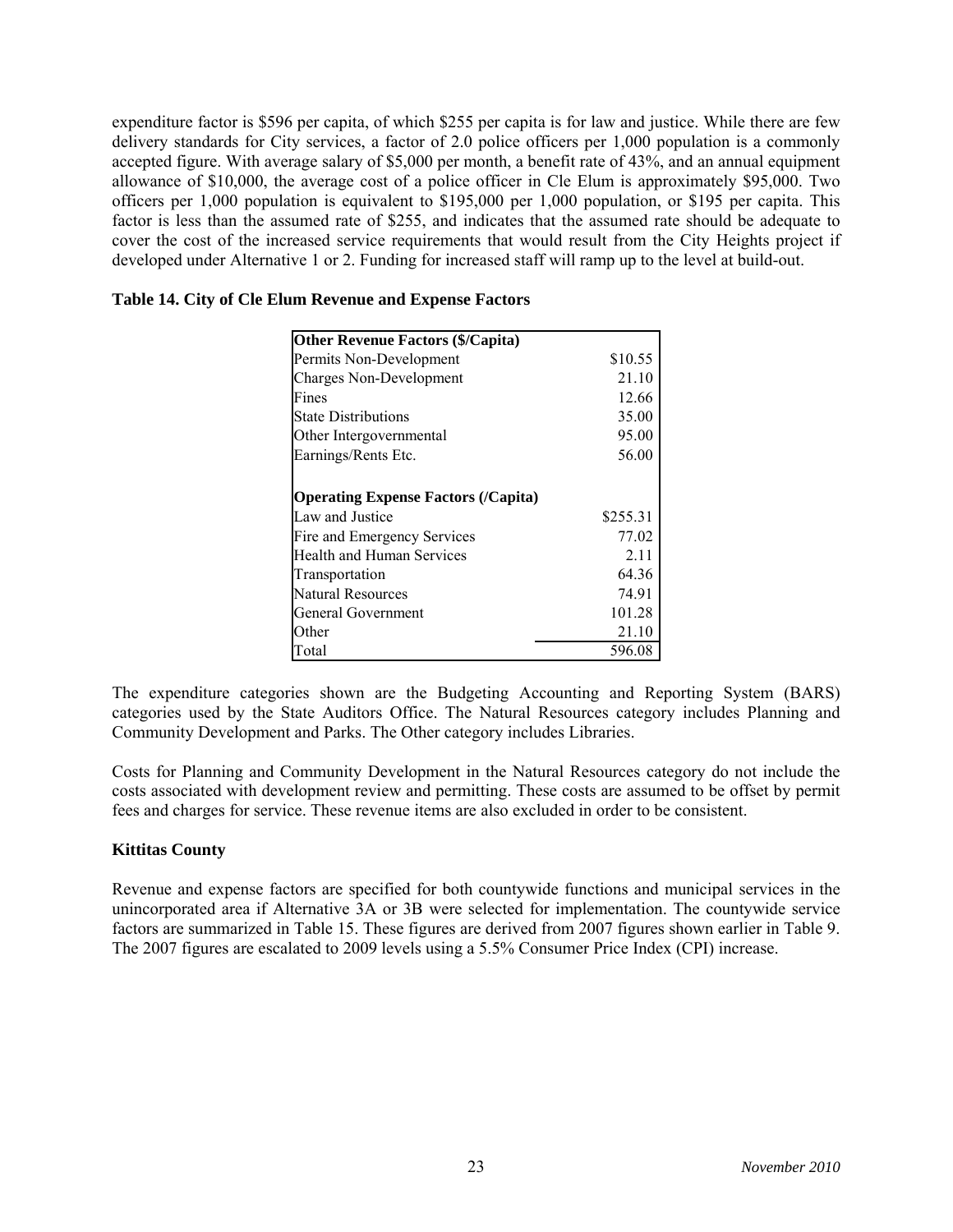# **Table 15. Kittitas County Revenue and Expense Factors**

| <b>Other Revenue Factors (\$/Capita)</b>   |          |
|--------------------------------------------|----------|
| Permits Non-Development                    | \$55.75  |
| Charges Non-Development                    | 13.89    |
| Fines                                      | 54.18    |
| Intergovernmental                          | 270.82   |
| Earnings/Rents Etc.                        | 88.02    |
| <b>Operating Expense Factors (/Capita)</b> |          |
| Law and Justice                            |          |
| County-wide                                | \$203.02 |
| Law Enforcement-Uninc.                     | 255.31   |
| Health and Human Services                  | 79.79    |
| Transportation                             | 64.36    |
| Natural Resources                          | 67.71    |
| General Government                         | 116.11   |
| Other                                      | 3.36     |

The expense factors for municipal services to the unincorporated area are assumed at the same levels as for City per capita expenditures for law enforcement and transportation. It is assumed that the level of service and the method of service delivery would not differ from that provided by the City for Alternative 1 or 2. The factors used are \$255 per capita for law enforcement (patrol only) and \$64.36 for transportation (road maintenance).

# **Cle Elum-Roslyn School District**

Future expenditures by the District will be determined by the level of non-local revenue with local funding at approximately 24% of that amount in order to keep the level of local support within the Statemandated limits. In effect, any new pupils will be funded by non-local sources as determined by the State and Federal governments, with local sources capped at a percentage of that amount. Expenditures per pupil will match available sources, with no incremental operating impacts.

# **Kittitas County Fire District 7**

Fire District 7 would serve the City Heights development under Alternative 3A or 3B. The cost of service is assumed at the same per capita amount as for City fire protection service to Alternative 1 or 2. The level of service and method of delivery should not differ. The assumed per capita factor is \$77.02 per capita in 2009 dollars.

# **Kittitas County Hospital District 2**

The Kittitas County Hospital District currently experiences a volume of approximately 100 calls per 1,000 population. Excluding expenditures for clinic management and subsidy, and depreciation and interest, the average cost per call can be estimated as \$846. The City Heights development under any conceptual land use alternative would likely generate calls at a rate lower than the current average of 100 calls per 1,000 population. As described for the City of Cle Elum, current service requirements are generated by visitors and through traffic as well as local residents. The District doesn't have figures on the break-out between resident and non-resident calls. Retail sales data for the City indicate that offseason economic activity is approximately 70% of the average for the entire year. Arguably, the resident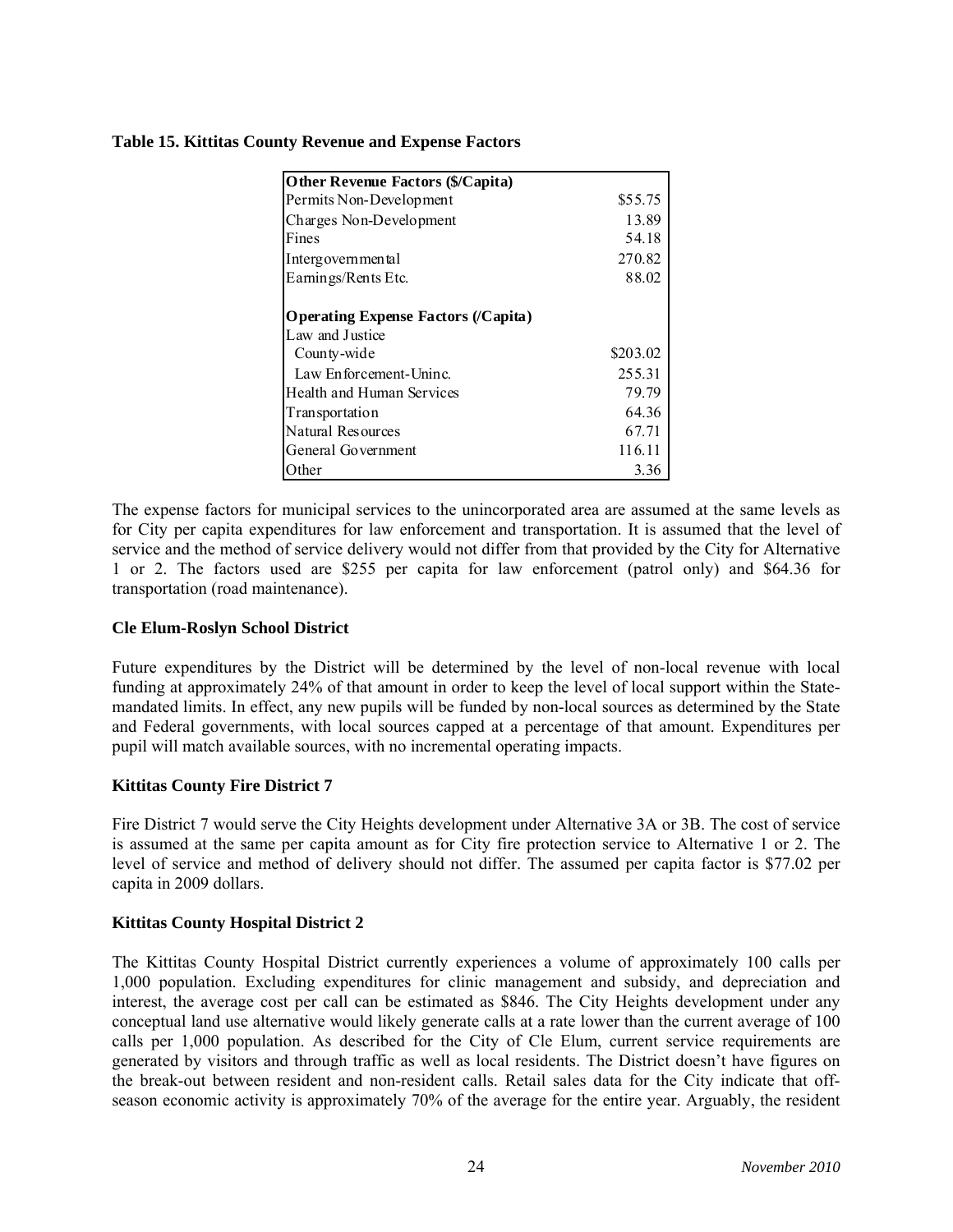service demands reflect no more than 70% of total demand. Accordingly, the service demand for the City Heights development would not be expected to exceed 70 calls per 1,000 population. While District staff does not have the data to confirm this assumption, they indicate that it appears reasonable (personal communication with Mark Raaka, EMT-P, Operations Manager, Upper Kittitas County Medic One, September 10, 2009). The mechanism for monitoring the level of year-round development and estimating actual service demands will be negotiated in a development agreement between the City and the project proponent if Alternative 1 or 2 is selected, or as specified by the County in conditions of approval if Alternative 3A or 3B is selected.

The District would recover a portion of its expenses through charges for ambulance services. This factor is assumed at the current annual average of \$667 in ambulance revenues per total call. Property tax collections are available to fund the remaining expenses.

# **COMPARISON OF OPERATING IMPACTS**

# **City of Cle Elum**

Table 16 summarizes the City of Cle Elum operating impact for the five City Heights conceptual land use alternatives. Since only Alternative 1 or 2 would be developed within the City limits, the City is projected to collect additional revenues, incur costs for public services, and collect an operating surplus for these two alternatives. Under Alternative 2, the surplus would be smaller because of the lower property values related to a larger number and proportion of single-family attached dwelling units. For either of these alternatives, the City would receive one-time tax revenues of \$2.9 million to \$3.5 million associated with construction and initial property sales. These one-time revenues would average \$350,000 per year over a 10 year construction period for Alternative 1 and \$294,000 for Alternative 2.

The largest sources of recurring revenues would be property taxes, intergovernmental revenue, recurring real estate excise taxes (from resales), and utility taxes. Retail sales taxes from resident purchases are a relatively small source of revenue.

Major City operating expenditures include Law and Justice, General Government, and Natural Resources. Under Alternative 1, the Law and Justice expenditures of \$526,000 are sufficient to fund four full-timeequivalent officers (at an annual cost of \$95,000 per officer for salary, benefits, and equipment), doubling the City's Municipl Court expenditures of \$40,800 (increase of staffing from .3 FTE to .6 FTE), as well as \$105,000 for jail and dispatch costs. The Fire and Emergency Services expenditures of \$159,000 of under Alternative 1 are sufficient to fund the additional cost of 20 additional members (at an annual cost of \$4,200 per member for insurance, equipment and training) and fund a portion of the cost of the salary of a full-time chief of approximately \$50,000 plus benefits. Transportation expenditures under Alternative 1 of \$138,000 could fund several additional staff at \$40,000 plus benefits.

Annual impacts during the development period would be higher than in the developed condition of the project. Property taxes lag development by an average of 18 months. At the midpoint of an assumed ten year construction period, the value of property on the tax rolls would be approximately 72% of the nominal value of construction in place. Further, there aren't likely to be many resales of property during the initial year, so there would not be much recurring real estate excise taxes. (There will be one-time taxes from initial sales, however.) The estimated operating deficit at the midpoint would be approximately \$140,000 per year for Alternative 1 or \$130,000 per year for Alternative 2. The estimated one-time revenues of \$350,000 and \$294,000 for Alternatives 1 and 2 respectively are reasonably calculated to be adequate to fund these early deficits, as well as one-time purchases for equipment, or any special construction period service demands.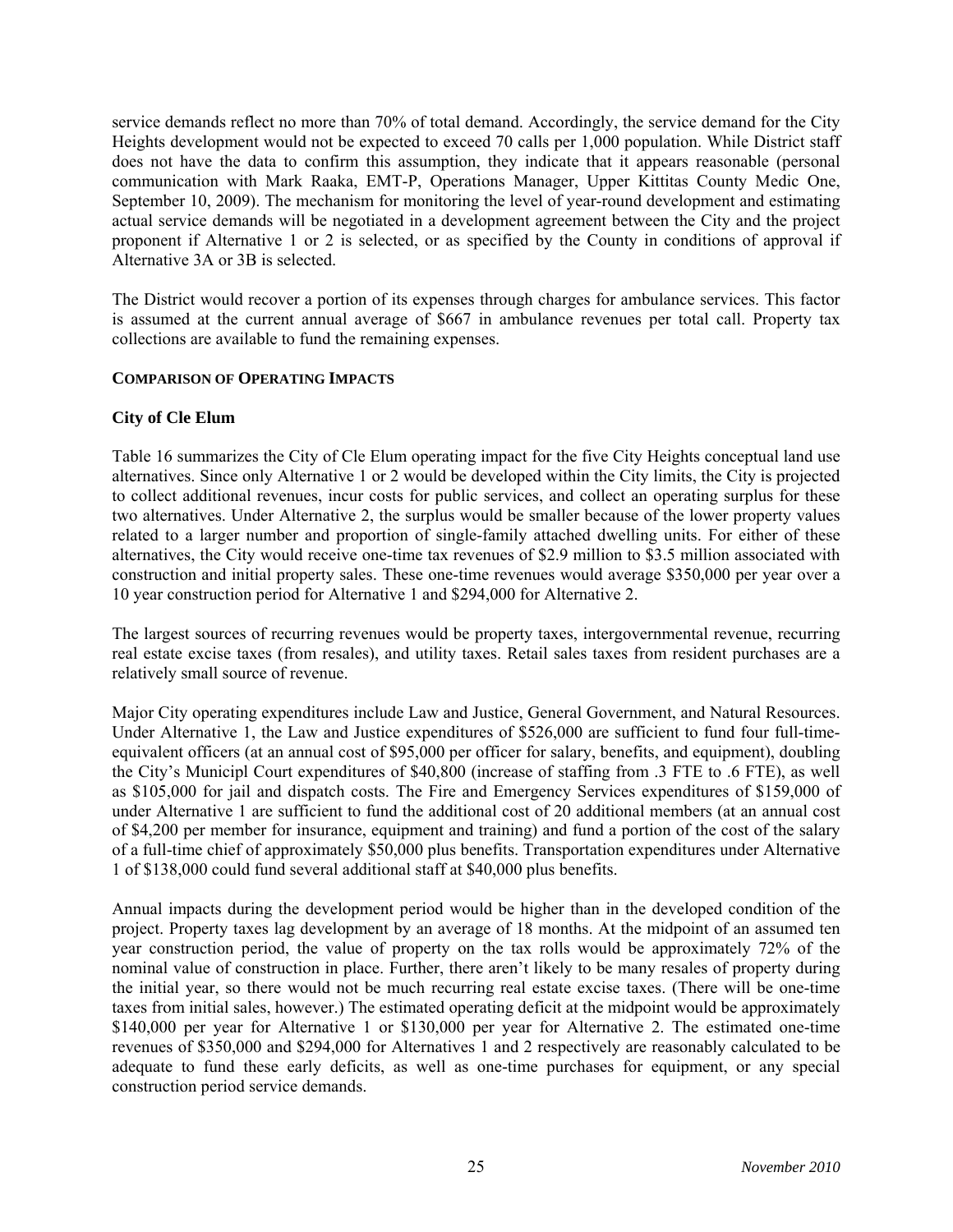It is important to note that the results of the operating impact analysis may vary over time. Property tax revenues are subject to a limit on annual increases. Voter-approved Initiative 747 limited annual increases to 1% plus taxes on new construction. While the courts found the initiative unconstitutional, the Legislature reinstated the 1% limit (RCW 84.55.010). Future property tax collections are likely to grow at a lower rate than expenses; thus, the fiscal balance may change over time. In the absence of new development, property tax revenues can grow at no more than 1% per year, while expenditures will grow with inflation, likely to be 2% or more per year. This factor would affect the fiscal balance of jurisdictions over time. Eventually, jurisdictions may choose to go to the voters for approval to lift the tax levy lid.

|                                     |                    |                            |                          | <b>3B.</b> No Annexation |              |
|-------------------------------------|--------------------|----------------------------|--------------------------|--------------------------|--------------|
|                                     | 1. Preferred       | 2. Reduced                 | <b>3A. No Annexation</b> | <b>Multiple</b>          |              |
|                                     | <b>Alternative</b> | <b>Residential Density</b> | Single Ownership         | Ownerships               | 4. No Action |
| <b>Recurring Tax Revenues</b>       |                    |                            |                          |                          |              |
| Property Tax                        | 396,102            | 335,415                    |                          |                          |              |
| Retail Sales Tax                    | 53.937             | 47,916                     |                          |                          |              |
| <b>Utilities Tax</b>                | 133,302            | 118,650                    |                          |                          |              |
| Real Estate Excise (recurring)      | 198,976            | 166,020                    |                          |                          |              |
| Permits Non-Development             | 21,734             | 19,135                     |                          |                          |              |
| Charges Non-Development             | 43,468             | 38,270                     |                          |                          |              |
| Fines                               | 26,081             | 22,962                     |                          |                          |              |
| <b>State Distributions</b>          | 72,103             | 63,482                     |                          |                          |              |
| Other Intergovernmental             | 195,709            | 172,307                    |                          |                          |              |
| Earnings/Rents Etc.                 | 115,365            | 101,571                    |                          |                          |              |
| Total                               | 1,256,776          | 1,085,728                  |                          |                          |              |
|                                     |                    |                            |                          |                          |              |
| <b>Operating Expenses</b>           |                    |                            |                          |                          |              |
| Law and Justice                     | 525.962            | 463,071                    |                          |                          |              |
| Fire and Emergency Services         | 158,658            | 139,687                    |                          |                          |              |
| Health and Human Services           | 4,347              | 3,827                      |                          |                          |              |
| Transportation                      | 132,577            | 116,725                    |                          |                          |              |
| Natural Resources                   | 154,311            | 135,860                    |                          |                          |              |
| General Government                  | 208,646            | 183,698                    |                          |                          |              |
| Other                               | 43,468             | 38,270                     |                          |                          |              |
| Total                               | 1,227,970          | 1,081,137                  |                          |                          |              |
| <b>Estimated Net Annual Surplus</b> | 28,806             | 4,591                      |                          |                          |              |
| <b>One-Time Revenues</b>            |                    |                            |                          |                          |              |
| Retail Sales on Construction        | 1,448,698          | 1,242,275                  |                          |                          |              |
| Real Estate Excise Tax on Sale      |                    |                            |                          |                          |              |
| Lots                                | 455,500            | 372,313                    |                          |                          |              |
| Homes                               | 1,591,805          | 1,328,163                  |                          |                          |              |
| Subtotal                            | 2,047,305          | 1,700,475                  |                          |                          |              |
| Total                               | 3,496,003          | 2,942,750                  |                          |                          |              |
| Avg Annual One-Time (over 10 yrs.)  | 349,600            | 294,275                    |                          |                          |              |

### **Table 16. Comparison of Operating Impacts, City of Cle Elum (\$2009)**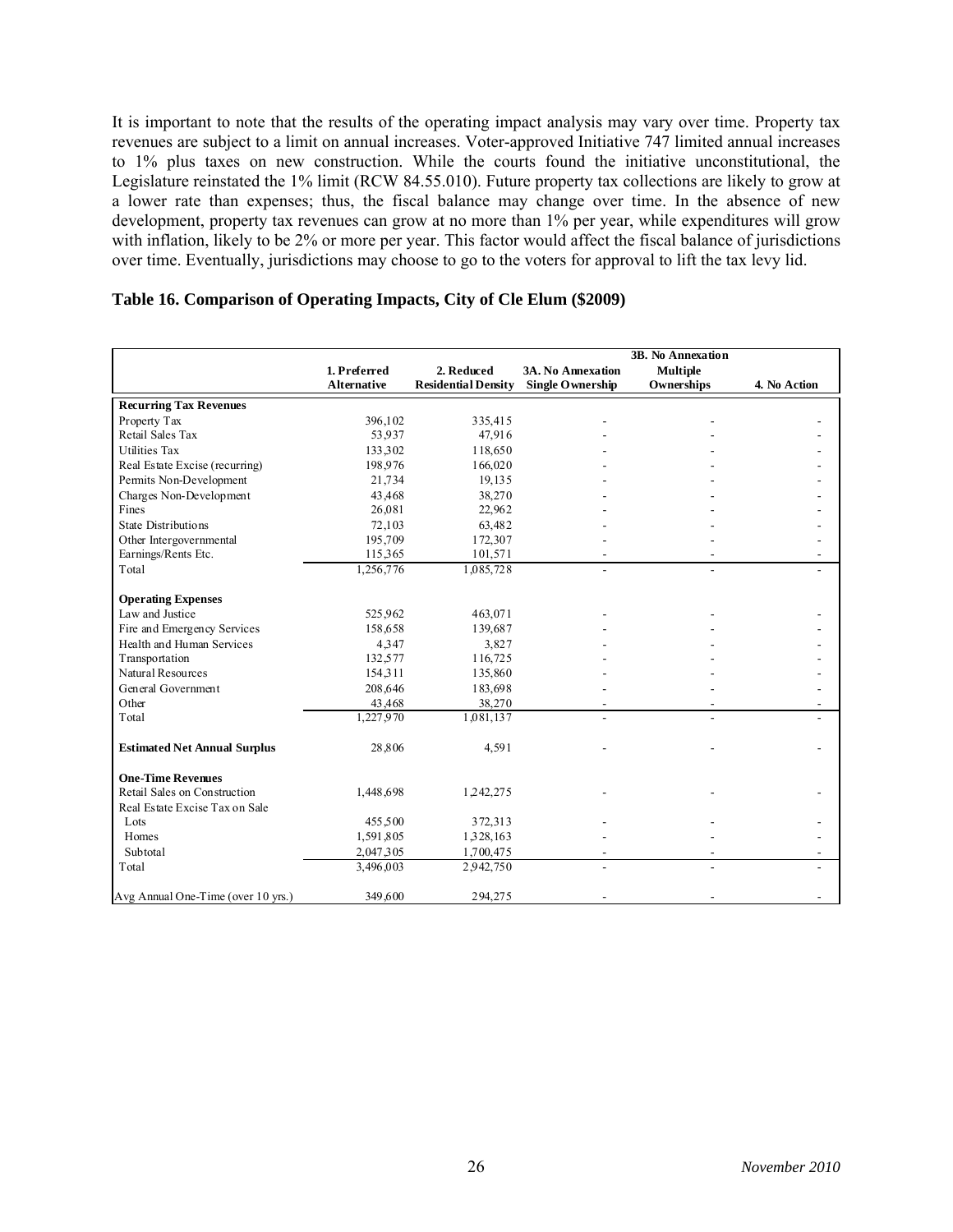# **Kittitas County**

Table 16 summarizes the Kittitas County operating impact for the five City Heights conceptual land use alternatives. Under any of the four build alternatives, the County would collect revenues and incur expenses for County-wide functions. Under Alternative 3A or 3B, the County would collect a road district property tax levy and incur additional expenses for Sheriff's patrol and road maintenance.

The County is likely to experience an annual surplus under Alternative 1, 2, 3A, or 3B. However, the surplus would be less under Alternative 1 or 2. The additional costs of municipal services in the unincorporated areas are lower than the incremental tax revenues from the roads levy.

The estimated cost of law enforcement under Alternative 3A would fund 3.4 additional officers at an annual rate of \$135,000 per officer, fully equipped − the rate reported by Sheriff Department staff (personal communication with Sergeant Steve Pannatoni, Kittitas County Sheriff's Department. November 23, 2009).

The County would receive one-time tax revenues from construction and property sales within the City Heights development. For Alternative 1 or 2, the County would receive a share of the local retail sales tax, while with Alternative 3A or 3B; it would receive the entire local share, as well as real estate excise tax on property sales.

The annual impact at the midpoint of construction would be less favorable to the County because of lags in property tax collection and property resales. The County would incur operating deficits at the midpoint under Alternative 3A or 3B. The estimated one-time revenues are more than adequate to fund these early deficits.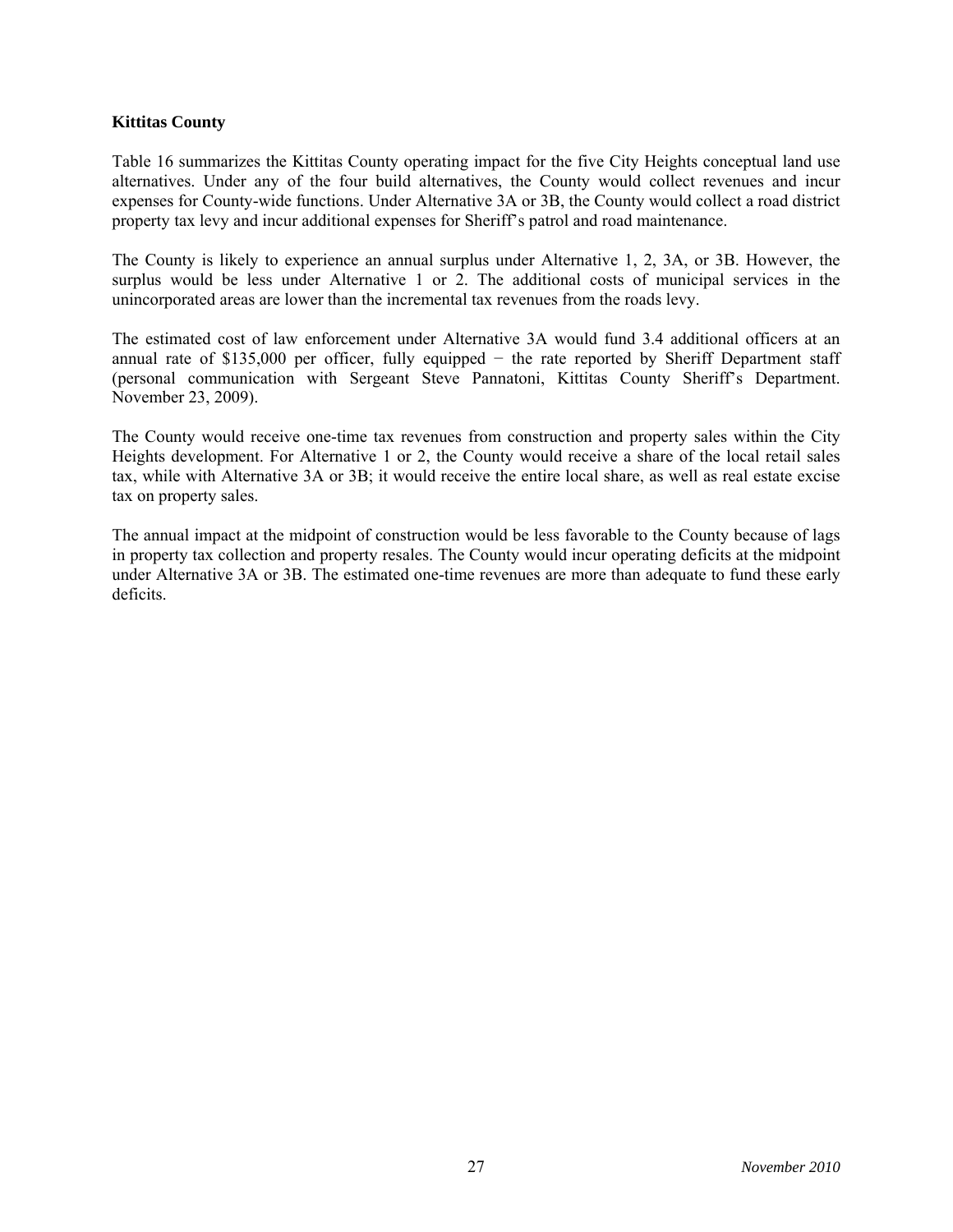# **Table 17. Comparison of Operating Impacts, Kittitas County (\$2009)**

|                                     |                    |                            |                          | <b>3B.</b> No Annexation |              |
|-------------------------------------|--------------------|----------------------------|--------------------------|--------------------------|--------------|
|                                     | 1. Preferred       | 2. Reduced                 | <b>3A. No Annexation</b> | <b>Multiple</b>          |              |
|                                     | <b>Alternative</b> | <b>Residential Density</b> | Single Ownership         | Ownerships               | 4. No Action |
|                                     |                    |                            |                          |                          |              |
| <b>Recurring Tax Revenues</b>       |                    |                            |                          |                          |              |
| Property Tax-Current Expense Fund   | 272,414            | 230,678                    | 230,678                  | 161,724                  |              |
| Property Tax-Street Fund            |                    |                            | 285,218                  | 199,961                  |              |
| Retail Sales Tax                    | 41,246             | 36,641                     | 84,557                   | 48,299                   |              |
| <b>Utilities Tax</b>                |                    |                            |                          |                          |              |
| Real Estate Excise (recurring)      |                    |                            | 166,020                  | 119,281                  |              |
| Permits Non-Development             | 114,849            | 101,116                    | 101,116                  | 59,838                   |              |
| Charges Non-Development             | 28,619             | 25,197                     | 25,197                   | 14,911                   |              |
| Fines                               | 111,617            | 98,271                     | 98,271                   | 58,154                   |              |
| Intergovernmental                   | 557,921            | 491,208                    | 491,208                  | 290,683                  |              |
| Earnings/Rents Etc.                 | 181,324            | 159,642                    | 159,642                  | 94,472                   |              |
| Total                               | 1,307,990          | 1,142,754                  | 1,641,907                | 1,047,322                |              |
| <b>Operating Expenses</b>           |                    |                            |                          |                          |              |
| Law and Justice                     |                    |                            |                          |                          |              |
| County-wide                         | 418,230            | 368,221                    | 368,221                  | 217,902                  |              |
| Law Enforcement                     |                    |                            | 463,071                  | 274,032                  |              |
| Health and Human Services           | 164,374            | 144,719                    | 144,719                  | 85,640                   |              |
| Transportation                      | 132,577            | 116,725                    | 116,725                  | 69,074                   |              |
| Natural Resources                   | 139,497            | 122,817                    | 122,817                  | 72,679                   |              |
| General Government                  | 239,198            | 210,596                    | 210,596                  | 124,625                  |              |
| Other                               | 6,920              | 6,093                      | 6,093                    | 3,606                    |              |
| Total                               | 1,100,797          | 969,170                    | 1,432,242                | 847,558                  |              |
| <b>Estimated Net Annual Surplus</b> | 207,194            | 173,583                    | 209,666                  | 199,763                  |              |
| <b>One-Time Revenues</b>            |                    |                            |                          |                          |              |
| Retail Sales on Construction        | 1,107,828          | 949,975                    | 2,192,250                | 1,485,000                |              |
| Real Estate Excise Tax on Sale      |                    |                            |                          |                          |              |
| Lots                                |                    |                            | 372,313                  | 286,250                  |              |
| Homes                               |                    |                            | 1,328,163                | 954,250                  |              |
| Subtotal                            |                    |                            | 1,700,475                | 1,240,500                |              |
| Total                               | 1,107,828          | 949,975                    | 3,892,725                | 2,725,500                |              |
| Avg Annual One-Time (over 10 yrs.)  | 110,783            | 94,998                     | 389,273                  | 272,550                  |              |

As with the City, the 1% restriction on the rate of growth in property tax revenues within the County (as a result of RCW 84.55.010) will likely result in revenues growing more slowly than expenditures. The fiscal balance may change over time.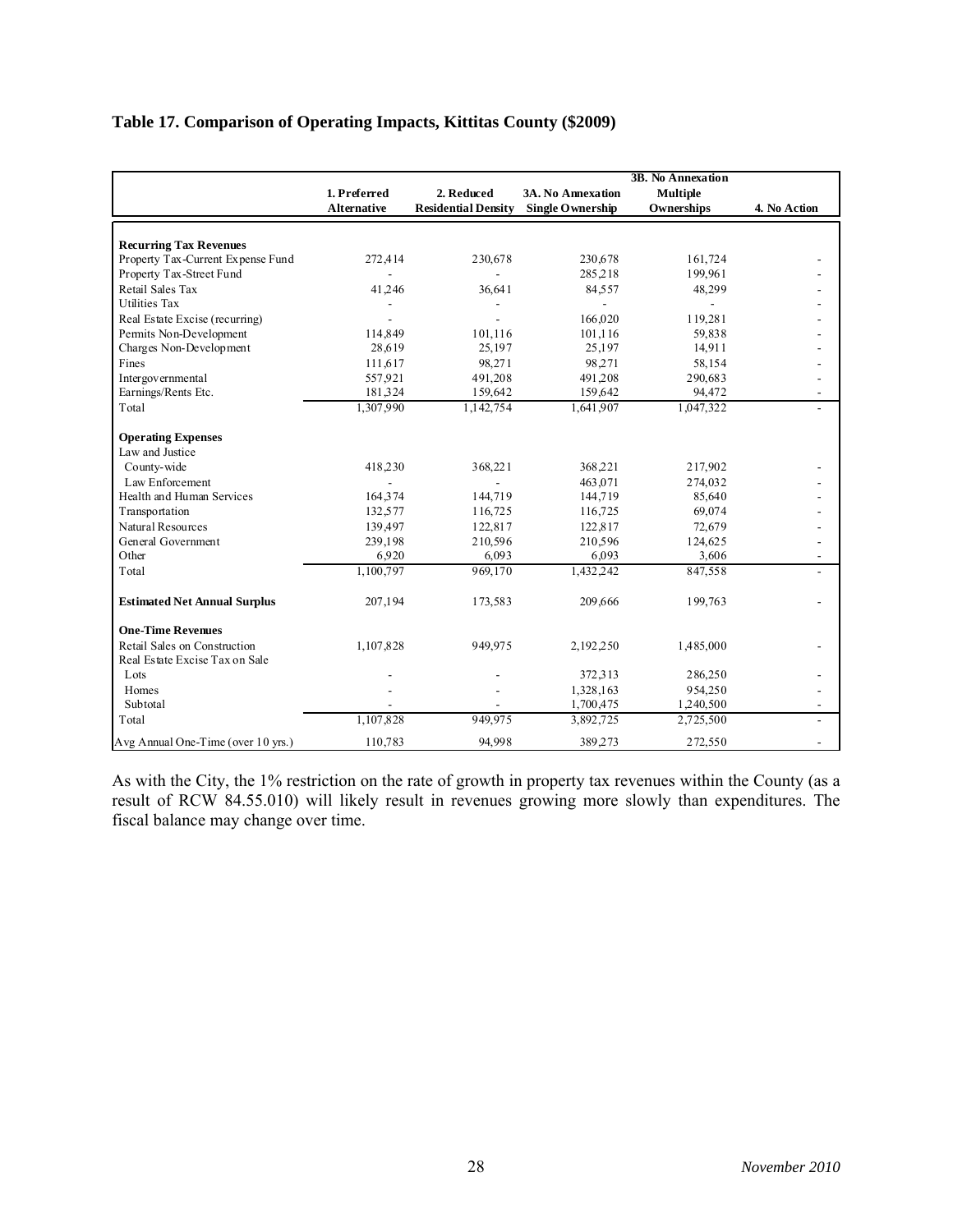### **Cle Elum-Roslyn School District**

Table 18 summarizes the operating impacts of the City Heights conceptual land use alternatives on the School District. Because of the lid on local tax revenues, the District can effectively fund the cost of additional pupils by collecting proportionately more funds locally to fill the gap between expenditures and non-local support. As enrollment grows, non-local support would grow by approximately \$1.7 million under Alternative 1, local funding would be allowed to increase by approximately \$400,000 under the lid, and total funding would be adequate to support the \$2.1 million in additional spending at existing spending levels. In addition, the District would have a larger tax base over which to spread the fixed cost of bond repayment. The Annual Contribution to Bond line in the table reflects the amount of money contributed by the development to lessen the debt service burden on the remainder of District taxpayers.

|                                                 | 1. Preferred<br><b>Alternative</b> | 2. Reduced<br><b>Residential</b><br><b>Density</b> | 3A. No<br><b>Annexation</b><br><b>Single</b><br>Ownership | 3B. No<br>Annexation<br><b>Multiple</b><br>Ownerships | 4. No Action |
|-------------------------------------------------|------------------------------------|----------------------------------------------------|-----------------------------------------------------------|-------------------------------------------------------|--------------|
| <b>Assumptions</b><br><b>Student Population</b> | 228                                | 199                                                | 199                                                       | 121                                                   |              |
|                                                 |                                    |                                                    |                                                           |                                                       |              |
| <b>Operating Cost per Student</b>               | \$9,314                            | \$9,314                                            | \$9,314                                                   | \$9,314                                               |              |
| State Funding per Student                       | \$6,894                            | \$6,894                                            | \$6,894                                                   | \$6,894                                               |              |
| Federal Funding per Student                     | \$617                              | \$617                                              | \$617                                                     | \$617                                                 |              |
| Local Share as Percent of Other                 | $\Omega$                           | 0                                                  | 0                                                         | $\Omega$                                              |              |
| Levy Rate $-$ Operating                         | 0.624122                           | 0.624122                                           | 0.624122                                                  | 0.624122                                              |              |
| Levy Rate – Bond                                | 0.254811                           | 0.254811                                           | 0.254811                                                  | 0.254811                                              |              |
| <b>Projected Operating Revenue</b>              |                                    |                                                    |                                                           |                                                       |              |
| Local Funding                                   | \$411,003                          | \$359,249                                          | \$359,249                                                 | \$218,599                                             |              |
| <b>State Funding</b>                            | \$1,571,836                        | \$1,373,909                                        | \$1,373,909                                               | \$836,007                                             |              |
| Federal Funding                                 | \$140,676                          | \$122,962                                          | \$122,962                                                 | \$74,821                                              |              |
| Total                                           | \$2,123,515                        | \$1,856,121                                        | \$1,856,121                                               | \$1,129,426                                           |              |
| <b>Operating Expense</b>                        | \$2,123,515                        | \$1,856,121                                        | \$1,856,121                                               | \$1,129,426                                           |              |
| <b>Estimated Net Annual Surplus</b>             |                                    |                                                    |                                                           |                                                       |              |
| <b>Annual Contribution to Bond</b>              | \$190,600                          | \$161,398                                          | \$161,398                                                 | \$113,153                                             |              |

#### **Table 18. Comparison of Operating Impacts, Cle Elum-Roslyn School District (\$2009)**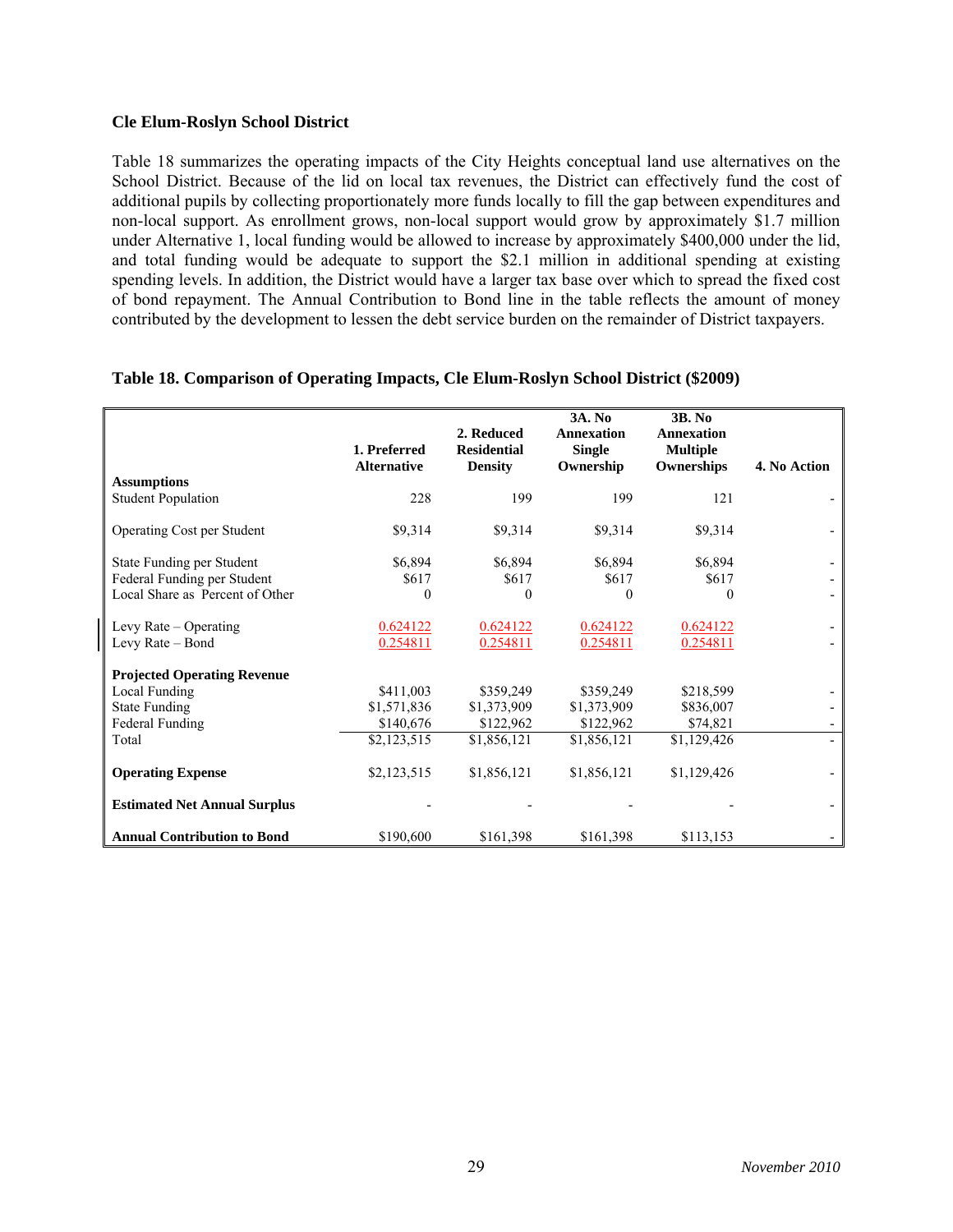# **Kittitas County Fire District 7**

Table 19 summarizes the operating impacts on the Fire District to serve City Heights Alternative 3A or 3B. Increased property tax revenues are estimated to slightly exceed operating expenses (projected surplus equivalent to 1% of projected revenues). Property tax revenues will probably grow more slowly than expenditures. The impact of restrictions on the growth in property tax collections is particularly great on jurisdictions that rely almost exclusively on those revenues. Eventually, the District may choose to go to the voters for approval to lift the tax levy lid.

|                                                         | 1. Preferred<br><b>Alternative</b> | 2. Reduced<br><b>Residential Density</b> | <b>3A. No Annexation</b><br><b>Single Ownership</b> | <b>3B. No Annexation</b><br><b>Multiple</b><br>Ownerships | 4. No Action |
|---------------------------------------------------------|------------------------------------|------------------------------------------|-----------------------------------------------------|-----------------------------------------------------------|--------------|
| <b>Resource Assumptions</b>                             |                                    |                                          |                                                     |                                                           |              |
| <b>Assessed Valuation</b>                               |                                    |                                          | 258,600,000                                         | 181,300,000                                               |              |
| Property Tax Rate                                       | 0.54545                            | 0.54545                                  | 0.54545                                             | 0.54545                                                   |              |
| <b>Expenditure Assumptions</b>                          |                                    |                                          |                                                     |                                                           |              |
| Expenditure Per Capita                                  | 77                                 | 77                                       | 77                                                  | 77                                                        |              |
| Population                                              |                                    |                                          | 1,814                                               | 1,073                                                     |              |
| <b>Projected Revenue</b><br>Property Tax Revenue        |                                    |                                          | 141,053                                             | 98,890                                                    |              |
| <b>Operating Expense</b><br>Fire and Emergency Services |                                    |                                          | 139,687                                             | 82,662                                                    |              |
| <b>Estimated Net Annual Surplus</b>                     |                                    |                                          | 1,367                                               | 16,228                                                    |              |

# **Table 19. Comparison of Operating Impacts, Kittitas County Fire District 7 (\$2009)**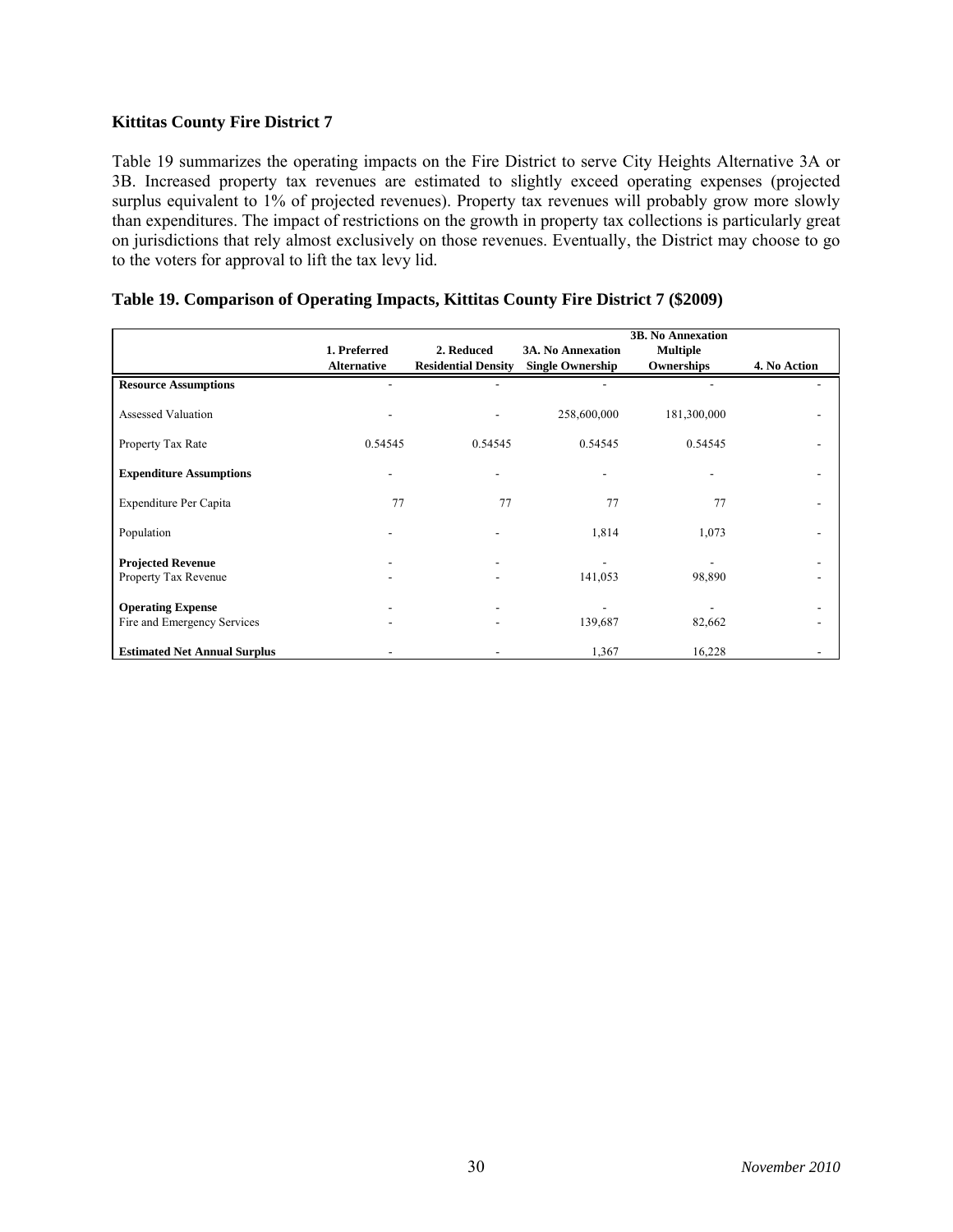# **Kittitas County Hospital District 2**

Table 20 summarizes the operating impacts of the City Heights conceptual land use alternatives on the Hospital District. The District would be likely to experience an operating surplus as increased tax collections and ambulance charges should exceed the incremental costs of services. However, because of the restrictions on the rate of growth in property tax revenues, revenues may grow more slowly than expenditures, and the fiscal balance may change over time. Eventually, the District may choose to go to the voters for approval to lift the tax levy lid.

| Table 20. Comparison of Operating Impacts, Kittitas County Hospital District and |  |  |
|----------------------------------------------------------------------------------|--|--|
| <b>Emergency Medical Services (\$2009)</b>                                       |  |  |

|                                     |                    |                            |                          | <b>3B. No Annexation</b> |                          |
|-------------------------------------|--------------------|----------------------------|--------------------------|--------------------------|--------------------------|
|                                     | 1. Preferred       | 2. Reduced                 | <b>3A. No Annexation</b> | <b>Multiple</b>          |                          |
|                                     | <b>Alternative</b> | <b>Residential Density</b> | <b>Single Ownership</b>  | Ownerships               | 4. No Action             |
| <b>Revenue and Expense Factors</b>  |                    |                            |                          |                          |                          |
| Avg Annual Year-round Population    | 2,060              | 1,814                      | 1,814                    | 1,073                    |                          |
| Average Calls per 1000 population   | 70                 | 70                         | 72                       | 74                       |                          |
| Projected Calls                     | 144                | 127                        | 131                      | 79                       | -                        |
| Average cost per Call               | 846                | 846                        | 846                      | 846                      | $\overline{\phantom{0}}$ |
| <b>Incremental Assessed Value</b>   | 305,388,500        | 258,600,000                | 258,600,000              | 181,300,000              | -                        |
| Tax Rate (\$/\$1000)                | 0.325838           | 0.325838                   | 0.325838                 | 0.325838                 | -                        |
| Ambulance Revenues (/call)          | 667                | 667                        | 667                      | 667                      | -                        |
| <b>Projected Revenue</b>            |                    |                            |                          |                          |                          |
| Property Tax Revenue                | 99,507             | 84,262                     | 84,262                   | 59,074                   | -                        |
| Ambulance Revenue                   | 96,151             | 84,654                     | 87,073                   | 52,958                   |                          |
| Subtotal                            | 195,658            | 168,916                    | 171,334                  | 112,033                  | $\overline{\phantom{0}}$ |
| <b>Projected Expenditures</b>       |                    |                            |                          |                          |                          |
| <b>EMS</b> and Transport            | 121,999            | 107,411                    | 110,480                  | 67,195                   | -                        |
| <b>Estimated Net Annual Surplus</b> | 73,660             | 61,505                     | 60,855                   | 44,838                   | -                        |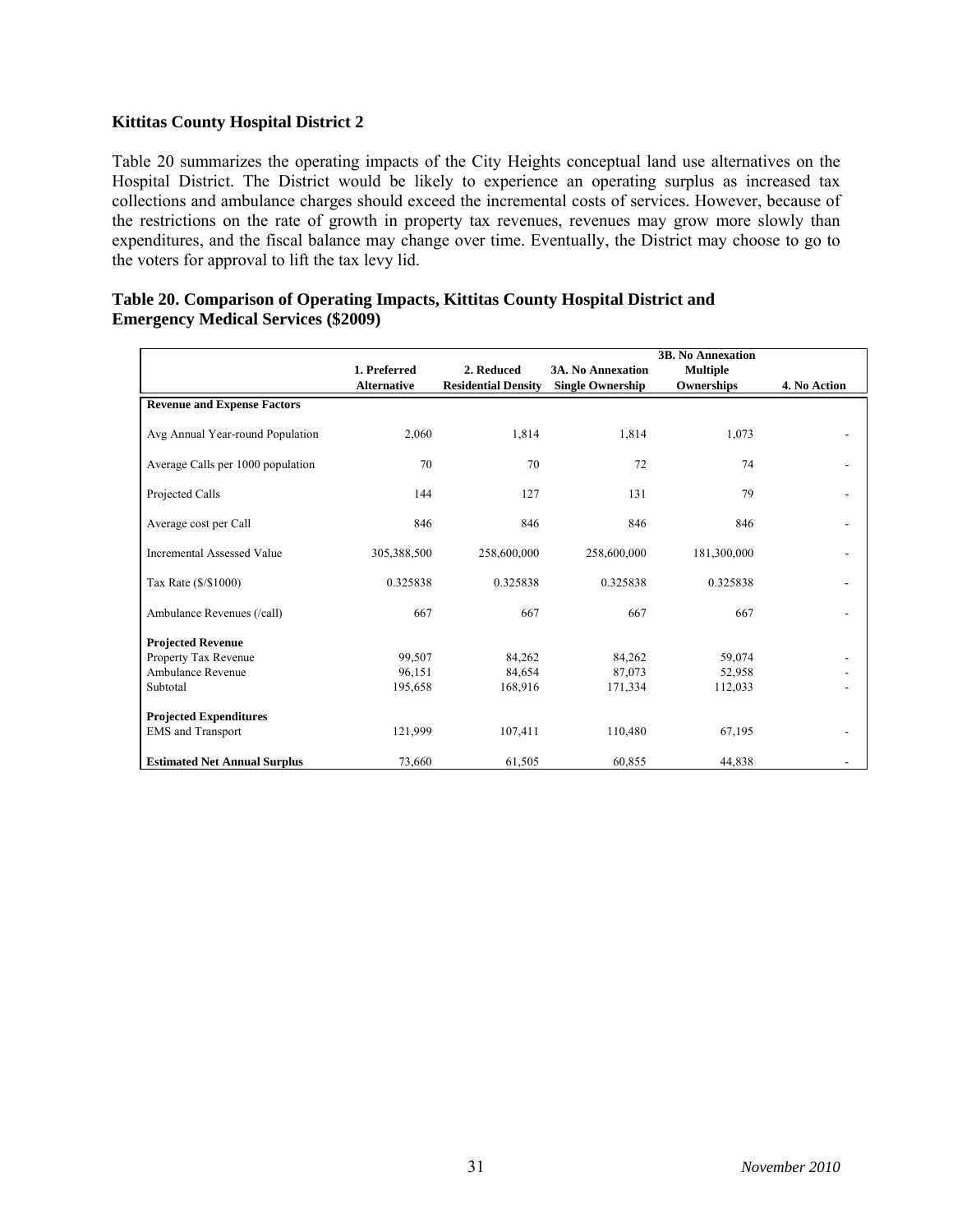# **Comparison of Enterprise Function Operating Impacts**

Enterprise functions are the public services such as utilities that are intended to be funded by charges for service. These functions are accounted for in separate funds, and rates are set to assure that operating costs are funded, and capital costs are recovered. The City of Cle Elum operates a water treatment and distribution system, and a sewer treatment facility (through a contractor). Both facilities are paid for, but both currently operate below capacity. While Suncadia pays for 69% of the hookups under the terms of their agreement to fund the original facility, the additional hookups resulting from City Heights would spread the fixed operating costs over a larger base.

According to the City Heights *Grading, Drainage, and Utilities Technical Report* (Encompass Engineering and Surveying [EES] 2009), there is capacity in Cle Elum's sewer collection and treatment system to accommodate the proposed City Heights development if agreement could be reached with one of the Sewer Parties not presently using all of the capacity allocated to it for development that has not yet occurred. Current flows to the wastewater treatment facility are approximately 630,000 gallons per day based on an average of flows generated in 2006, 2007, and 2008. (Data provided by Gregg Hall, City Administrator). The capacity of the trunk line and treatment plant is reported in the EES Technical Report to be 10.5 million gallons per day. *Peak volumes* for City Heights projected in the Technical Report range from 931,000 gallons per day with Alternative 1 (8% of design flows for the facility), to 454,000 gallons per day (4.3% of design flow) with Alternative 3B (if Alternative 3B could be served by City sewer outside the City limits). The corresponding *average flows* are projected to range from 213,000 gallons per day with Alternative 1 to 104,000 gallons per day with Alternative 3B.

The additional flows from City Heights would significantly increase the efficiencies of the treatment plant. According to projections (spreadsheet provided by Gregg Hall, City Administrator) by Veolia, the contract operator for the plant, an increase of 230,000 gallons per day in average flows between 2009 and 2012 would result in only \$46,650 in increased cost of operation. Of that, only \$8,600 would be a real increase (after subtracting an assumed 3% annual inflation). That increased volume is approximately equal to the increased flows that would be associated with City Heights Alternative 1. Using that figure as a base, the incremental treatment cost is interpolated for the other alternatives. Based on 2008 cost data with an adjustment to 2009 levels, the average cost of collection and clerical is \$.74 per gallon per day. Assuming the entire collection and clerical cost is variable (a conservative assumption), increased collection and clerical costs can be estimated for each alternative. Applying current utility rates, the net revenue impact on the system is estimated as shown in Table 21.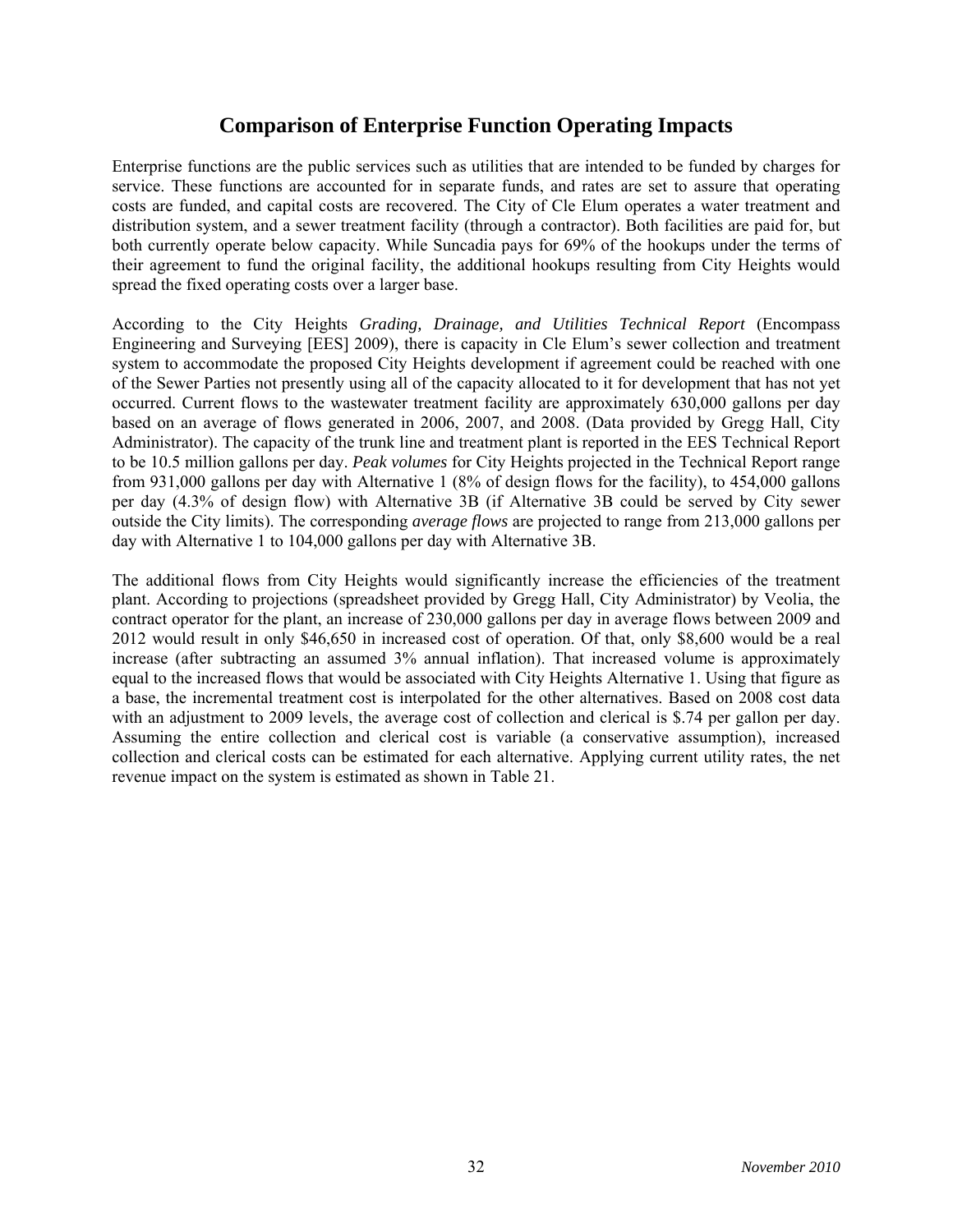|                                                                    | 1. Preferred<br><b>Alternative</b> | 2. Reduced<br><b>Residential</b><br><b>Density</b> | <b>3A. No</b><br><b>Annexation Single</b><br>Ownership | <b>3B. No Annexation</b><br><b>Multiple</b><br>Ownerships | 4. No Action |
|--------------------------------------------------------------------|------------------------------------|----------------------------------------------------|--------------------------------------------------------|-----------------------------------------------------------|--------------|
| <b>Residential Units</b>                                           | 985                                | 875                                                | 875                                                    | 500                                                       |              |
| <b>Total Estimated Daily Flow</b>                                  | 212,834                            | 192,834                                            | 192,834                                                | 103,758                                                   |              |
| Average Monthly Charge                                             | 39.82                              | 39.82                                              | 39.82                                                  | 39.82                                                     |              |
| Annual Cost Increase-Treatment                                     | 8,001                              | 7,249                                              | 7,249                                                  | 3,900                                                     |              |
| Cost/GD Collection and Clerical                                    | 0.74                               | 0.74                                               | 0.74                                                   | 0.74                                                      | 0.74         |
| <b>Increased Annual Revenue</b><br><b>Increased Annual Expense</b> | 470,672                            | 418,110                                            | 418,110                                                | 238,920                                                   |              |
| Treatment                                                          | 8,001                              | 7,249                                              | 7,249                                                  | 3,900                                                     |              |
| Collection and Clerical                                            | 157,430                            | 142,636                                            | 142,636                                                | 76,748                                                    |              |
| Total                                                              | 165,430                            | 149,885                                            | 149,885                                                | 80,648                                                    |              |
| Net Operating Income                                               | 305,242                            | 268,225                                            | 268,225                                                | 158,272                                                   |              |

# **Table 21. Projected Operating Impact of City Heights Alternatives to the City of Cle Elum Wastewater Treatment Facility**

The projected increase in revenues at current rates would greatly exceed the projected increase in cost. The surplus could be used to fund reserves, pay for improvements or could allow the City to reduce rates to all sewer service customers.

There would likely be a similar positive impact for the water treatment system. The City's existing water distribution, storage, and treatment system would require expansion to serve City Heights. The additional flows will increase the efficiency of the treatment facility. Further, the water required for the new development will be provided to the City by Northland at no cost. Information provided by the City does not allow the same marginal cost analysis as for the sewer system. The net impact to water system operations is not quantified.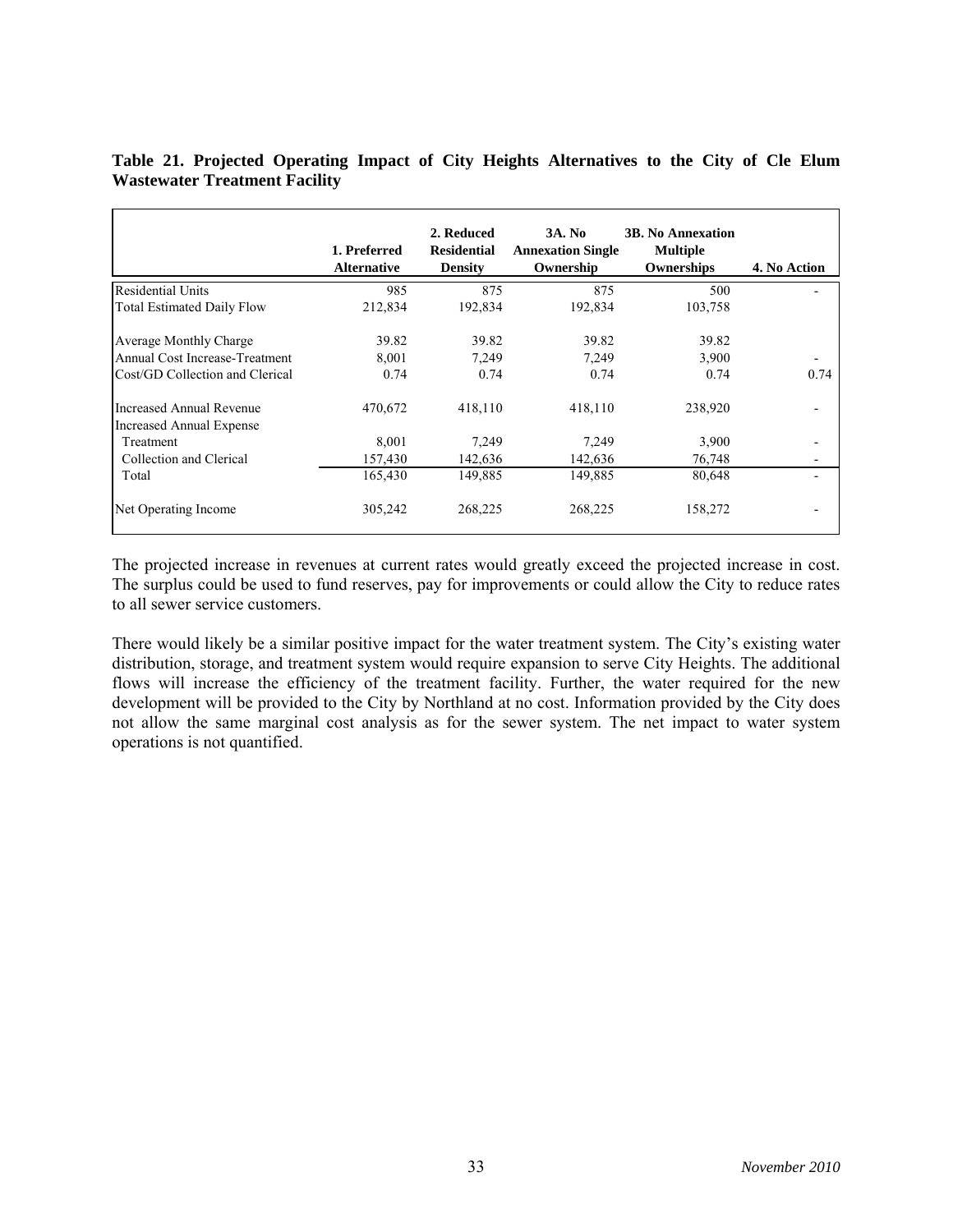# **Comparison of Capital Impacts and Possible Funding Sources**

### **OVERVIEW OF CAPITAL IMPACTS**

Comparison of the capital impacts of the City Heights conceptual land use alternatives is based on estimates of facility needs, available funding sources, and any funding gaps. The impacts are discussed in general terms in this section, with the exception that the impact on the School District is quantified. Ultimately, the mechanisms for funding capital cost impacts will be negotiated between the City and project proponent.

#### **CITY OF CLE ELUM**

In the case of Alternative 1 or 2, the City would experience growth in staff as well as demands for facilities such as parks. The City is authorized to impose impact fees for roads, parks, schools, and fire facilities, but does not currently impose such fees. The project will include parks and open space in amounts that exceed the project's proportionate share suggested by City's proposed Level of Service standards.

#### **KITTITAS COUNTY**

The County would experience increased demands for County-wide services as well as Sheriff's protection and road maintenance in unincorporated areas if Alternative 3A or 3B were selected for implementation. The increased staff associated with the County-wide services would be small in comparison to total staffing, and could be accommodated in existing facilities. Additional law enforcement services would require approximately four additional officers, but fewer officers at any one time. Additional road maintenance services could be provided out of existing facilities.

# **CLE ELUM-ROSLYN SCHOOL DISTRICT**

The School District is currently under-utilized on an overall basis with 895 students and a capacity for 970, according to the Washington State Office of the Superintendant of Public Instruction formula. Further, the District anticipates enrollment to remain relatively constant in the next few years. Therefore, there would be available capacity to accommodate the additional school enrollment resulting from City Heights under any of the development alternatives in the initial years.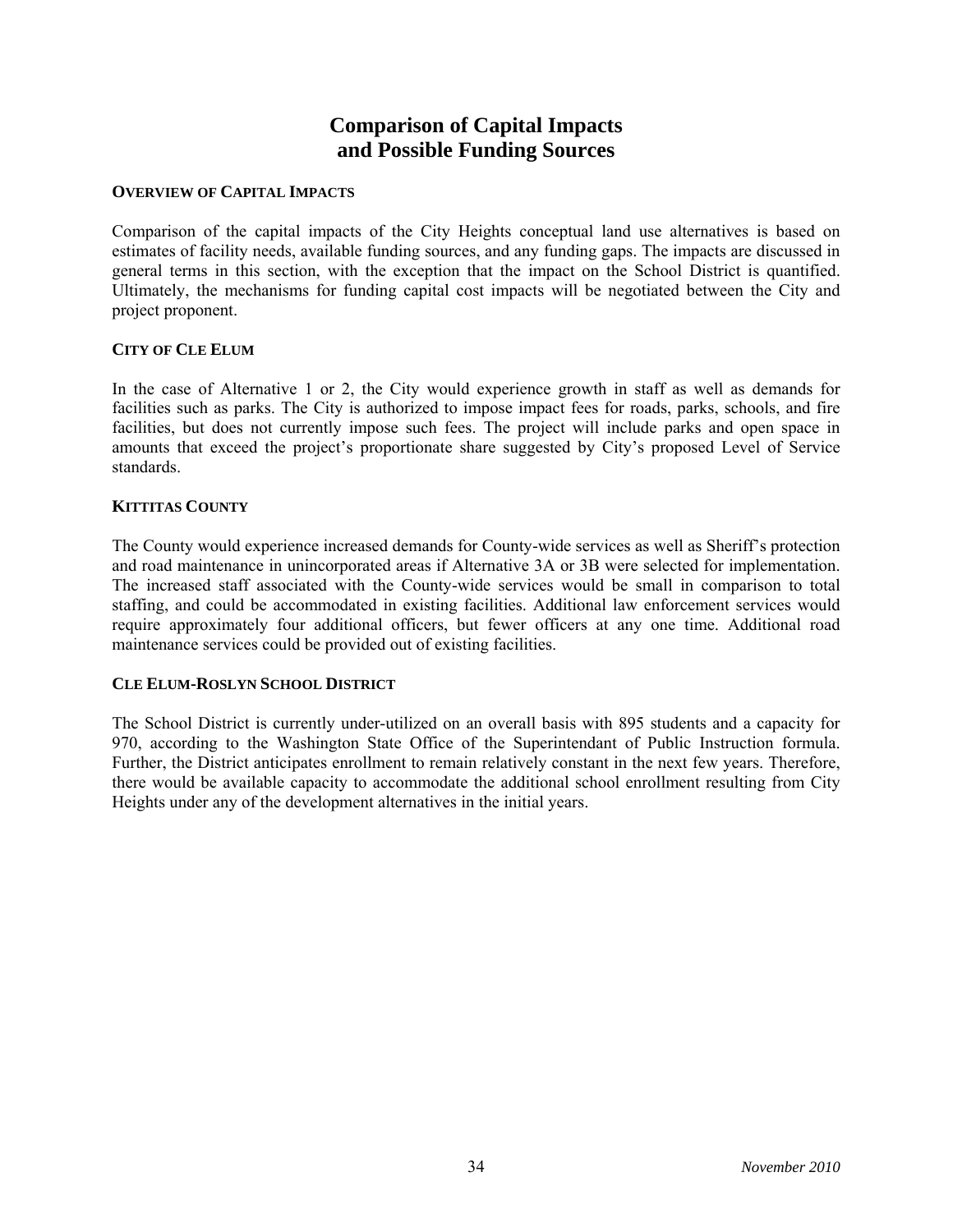Over the longer term, the City Heights student population under any of the conceptual land use alternatives may create the need for additional capacity depending on demographic patterns that develop over time, both within City Heights and within the School District as a whole. If needed, classrooms and support facilities could be provided through the construction of new facilities, the expansion of existing facilities, or utilization of modular facilities. The School District's Capital Facilities Plan calls for, among other things, the construction of a new high school campus. Construction of a new full campus facility (classrooms, offices, gymnasium, recreational facilities, etc) would most likely need to be financed through the issuance of voter-approved bonds. Table 22 provides a comparison of the City Heights alternatives proportionate-share capital cost of creating a new campus to accommodate additional student enrollment under each alternative. The estimated enrollment represents facility capacity in a range of 8.3% of the capacity of a middle school in Alternative 3B to 20.5% of the capacity for an elementary school in Alternative  $1<sup>1</sup>$ 

Requirements for additional buses are estimated assuming that the elementary, middle, and high schools would continue on the same bell schedule, and that buses would not make multiple runs.

As shown in Table 22, the capital cost share of new facilities would be approximately \$7.7 million for Alternative 1, \$6.7 million for Alternative 2 or 3A, and \$4.1 million for Alternative 3B. At this time, the District has the lowest factor for State matching funds. District representatives estimate the effective match rate under current conditions would be 8% (e-mail from Brian Twardoski, July 14, 2009).

<sup>&</sup>lt;sup>1</sup> The capacities of elementary, middle, and high schools are assumed at 450, 350, and 500 students, respectively.) It is assumed that the new facilities could be developed on the existing District properties adjacent to SR 903. The average square footage requirements are taken from the factors used by the State Office of Public Instruction with an adjustment of 30% to account for circulation. The cost per square foot figures were taken from McGraw Hill Construction estimates for National Clearinghouse for Educational Facilities. District staff have commented that the cost factors used are low and should be in a range of \$250 to \$300 per square foot for construction. Further, the most recent bus purchased by the District cost \$120,000. (e-mail from Brian Twardoski, March 29, 2010).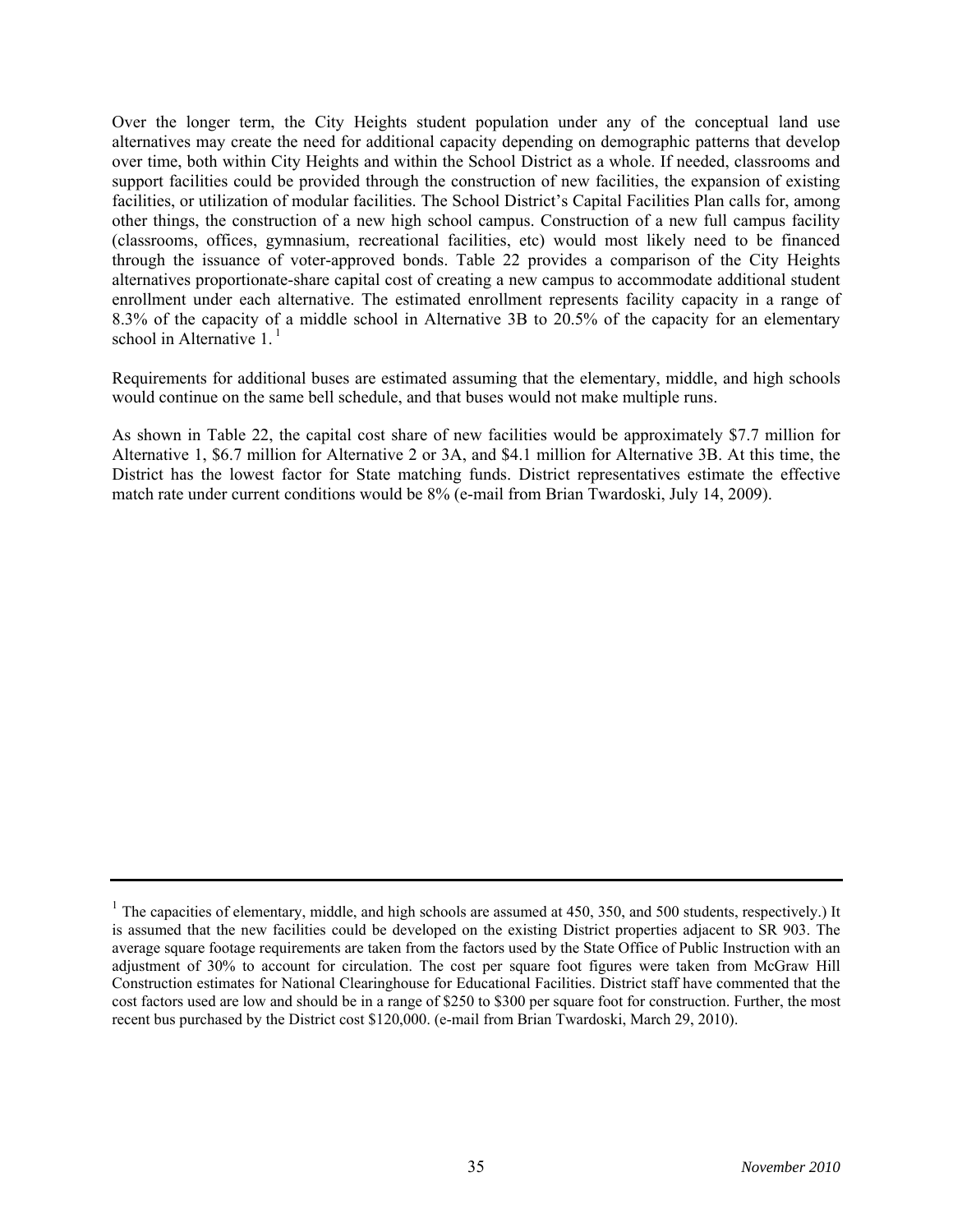|                                 | 1. Preferred       | 2. Reduced         | 3a. No Annex        | 3b. No Annex        | 4. No         |
|---------------------------------|--------------------|--------------------|---------------------|---------------------|---------------|
|                                 | <b>Alternative</b> | <b>Residential</b> | <b>Single Owner</b> | <b>Multi-Owners</b> | <b>Action</b> |
| <b>School Enrollment</b>        |                    |                    |                     |                     |               |
| Elementary                      | 92                 | 81                 | 81                  | 49                  |               |
| Middle                          | 55                 | 48                 | 48                  | 29                  |               |
| High                            | 81                 | 71                 | 71                  | 43                  |               |
| % of School Capacity            |                    |                    |                     |                     |               |
| Elementary                      | 20.5%              | 17.9%              | 17.9%               | 10.9%               |               |
| Middle                          | 15.7%              | 13.7%              | 13.7%               | 8.3%                |               |
| High                            | 16.1%              | 14.1%              | 14.1%               | 8.6%                |               |
| <b>Square Feet Required</b>     |                    |                    |                     |                     |               |
| Elementary $(a)$ 117 sq.        | 10,810             | 9,449              | 9,449               | 5,749               |               |
| Middle $(Q)$ 157 sq. ft.)       | 8,618              | 7,533              | 7,533               | 4,584               |               |
| High $(\omega)$ 161 sq. ft.)    | 12,995             | 11,359             | 11,359              | 6,912               |               |
| <b>Cost per Square Foot</b>     |                    |                    |                     |                     |               |
| Elementary                      | \$210              | \$210              | \$210               | \$210               |               |
| Middle                          | \$210              | \$210              | \$210               | \$210               |               |
| High                            | \$255              | \$255              | \$255               | \$255               |               |
| <b>Additional Buses (@ 65</b>   | 3.5                | 3.1                | 3.1                 | 1.9                 |               |
| Average Cost per Bus            | \$85,000           | \$85,000           | \$85,000            | \$85,000            |               |
| <b>Estimated Capital Impact</b> |                    |                    |                     |                     |               |
| <b>Buildings</b>                |                    |                    |                     |                     |               |
| Elementary                      | \$2,270,082        | \$1,984,232        | \$1,984,232         | \$1,207,381         |               |
| Middle                          | 1,809,750          | 1,581,865          | 1,581,865           | 962,545             |               |
| High                            | 3,313,848          | 2,896,566          | 2,896,566           | 1,762,525           |               |
| Subtotal                        | 7,393,680          | 6,462,664          | 6,462,664           | 3,932,451           |               |
| School Buses                    | 298,155            | 260,611            | 260,611             | 158,578             |               |
| Total                           | 7,691,835          | 6,723,275          | 6,723,275           | 4,091,029           |               |

**Table 22. Comparison of Capital Impacts-Share of Cost of New Schools, Cle Elum-Roslyn School District (\$2009)** 

Given that the actual student population generated by the City Heights development will differ somewhat from these projections, and that phased development of the project is proposed over 6 to 12 years, it may be necessary to evaluate the actual projected impact on classroom capacity on an annual basis. Further, The School District capital impact estimate is directly related to the assumption regarding the percentage of dwelling units occupied on a year-around basis. For purposes of the impact analysis, 90% of units are assumed to be occupied year-around. Once it is clear that school building capacities will be reached, the optimal solution will be to implement the District's Long-Range Facilities Plan; specifically, embark on a capital improvement and expansion plan with voter approval of a bond measure (personal communication with Brian Twardoski, Director of Operations and Finance, Cle Elum-Roslyn School District, December 10, 2009).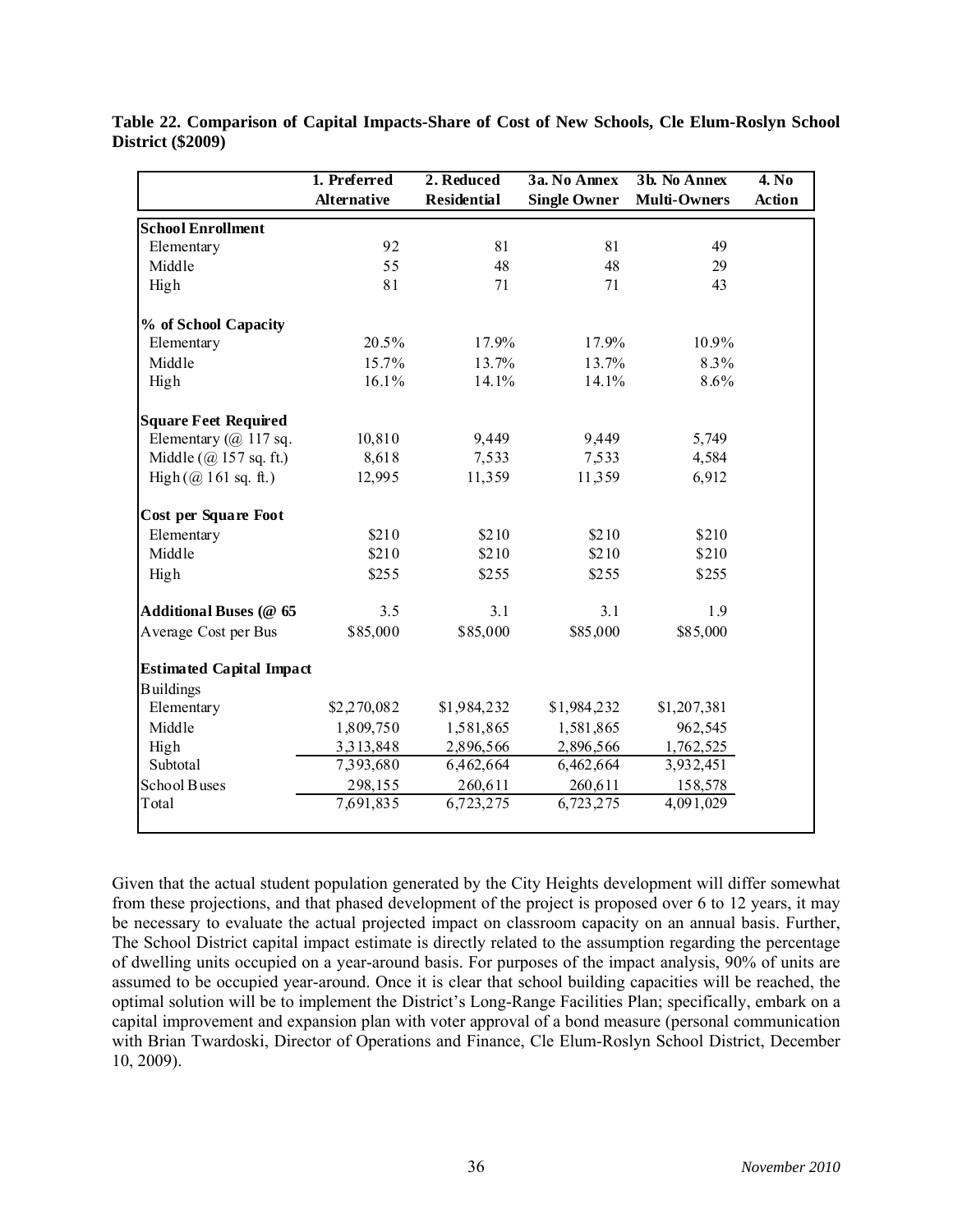Other options to accommodate the additional students such as adding additional classrooms to the existing facilities or utilizing modular units to accommodate expansion would result in lower costs. The cost impact of adding additional classrooms is compared for alternatives in Table 23. The average cost per classroom is assumed at \$300,000 reflecting 1,425 square feet plus a 20% circulation factor, and a unit cost of \$175 per square foot. It is assumed that the new facilities could be developed on the existing District properties adjacent to SR 903. As shown in the table, the capital cost impact would be approximately \$2.4 million for Alternative 1, \$2.1 million for Alternative 2 or 3A, and \$1.3 million for Alternative 3B. As with the estimates in Table 22, the impacts would be lower if the share of year-round housing units is less than 90%, and if the match factor is higher at the time of construction.

|                                 | 1. Preferred       | 2. Reduced         | 3a. No Annex        | 3b. No Annex        | 4. No  |
|---------------------------------|--------------------|--------------------|---------------------|---------------------|--------|
|                                 | <b>Alternative</b> | <b>Residential</b> | <b>Single Owner</b> | <b>Multi-Owners</b> | Action |
| <b>School Enrollment</b>        |                    |                    |                     |                     |        |
| Elementary                      | 92                 | 81                 | 81                  | 49                  |        |
| Middle                          | 55                 | 48                 | 48                  | 29                  |        |
| High                            | 81                 | 71                 | 71                  | 43                  |        |
| % of School Capacity            |                    |                    |                     |                     |        |
| Elementary                      | 20.5%              | 17.9%              | 17.9%               | 10.9%               | 0.0%   |
| Middle                          | 15.7%              | 13.7%              | 13.7%               | 8.3%                | 0.0%   |
| High                            | $16.1\%$           | 14.1%              | 14.1%               | 8.6%                | 0.0%   |
| <b>Classroom Cost Factors</b>   | \$300,000          | \$300,000          | \$300,000           | \$300,000           |        |
| Additional Buses $(a)$ 65:      | 3.5                | 3.1                | 3.1                 | 1.9                 |        |
| Average Cost per Bus            | \$85,000           | \$85,000           | \$85,000            | \$85,000            |        |
| Match Percentage                | $8\%$              | 8%                 | 8%                  | 8%                  |        |
| <b>Estimated Capital Impact</b> |                    |                    |                     |                     |        |
| <b>Buildings</b>                | \$2,097,605        | \$1,833,473        | \$1,833,473         | \$1,115,646         |        |
| School Buses                    | 298,155            | 260,611            | 260,611             | 158,578             |        |
| Total                           | 2,395,759          | 2,094,084          | 2,094,084           | 1,274,224           |        |

| Table 23. Comparison of Capital Impacts-Cost of Additional Classrooms, Cle Elum-Roslyn School |  |  |  |
|-----------------------------------------------------------------------------------------------|--|--|--|
| <b>District (\$2009)</b>                                                                      |  |  |  |

The costs under this option could be financed through impact fees. The City and County are authorized to impose school impact fees on behalf of the District; however at the present time, neither the City nor County does collect these fees from new development. These fees could take the form of a per lot payment or a per student payment at the time actual development occurs.

The Development Agreement to be negotiated between the City of Cle Elum, and the project proponent, and the School District will provide for funding options satisfactory to the School District to provide a means to finance the facilities needed to accommodate the growth in student population attributable to development of City Heights.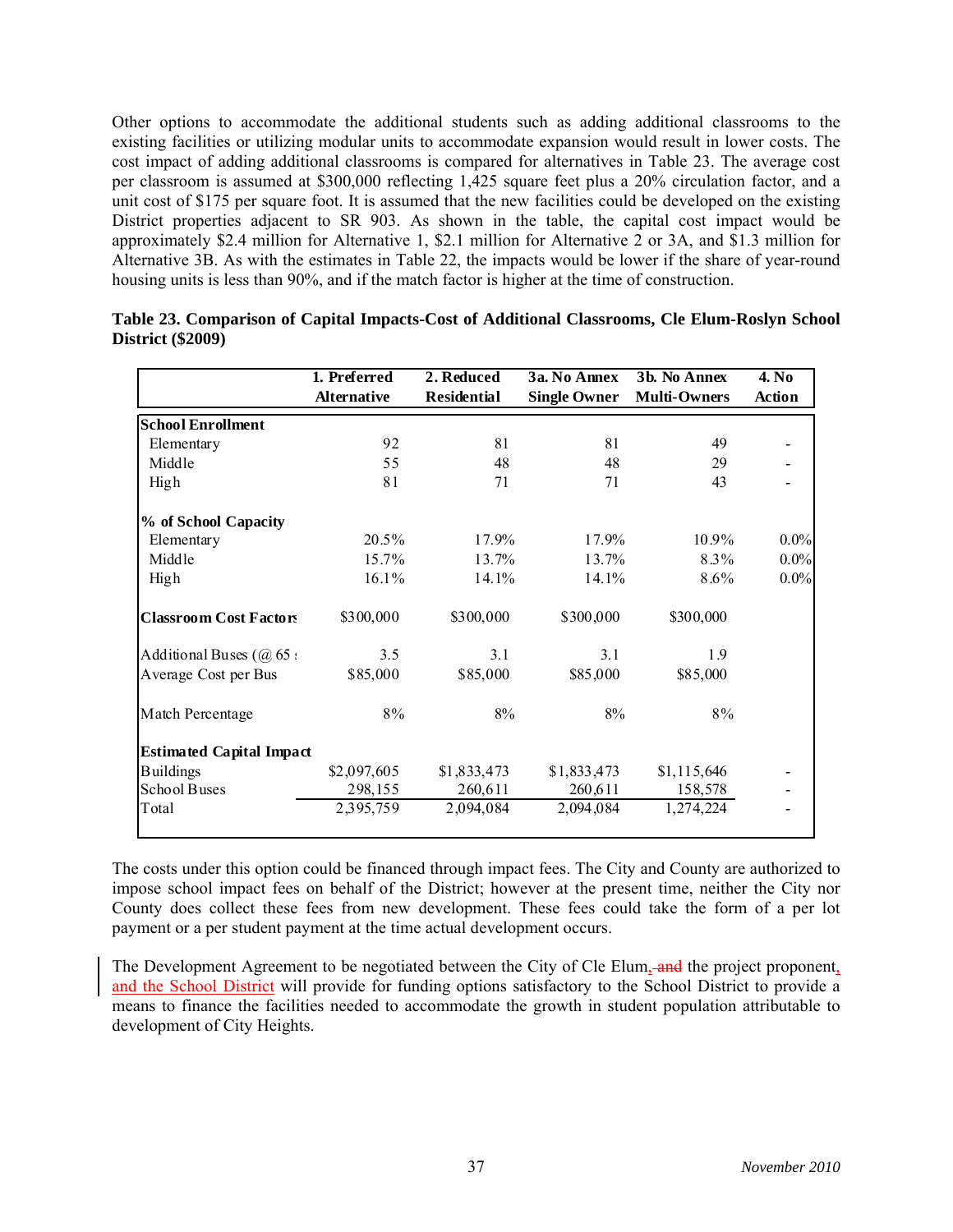#### **KITTITAS COUNTY FIRE DISTRICT 7**

Fire District 7 currently operates seven stations and responded to 488 calls in 2008. Assuming a service area population of approximately 5,500, the number of calls per 1,000 population was 89. Applying that factor, the number of additional calls attributable to City Heights would range from approximately 160 annually under Alternative 3A, to 93 under Alternative 3B. The District's the three existing stations that would provide immediate response (Bullfrog Road, Upper Peoh Point, and Airport Road) have adequate capacity to serve this increased volume of calls.

# **KITTITAS COUNTY HOSPITAL DISTRICT**

The additional demand for services under any of the City Heights conceptual land use alternatives could be accommodated in existing Hospital District facilities.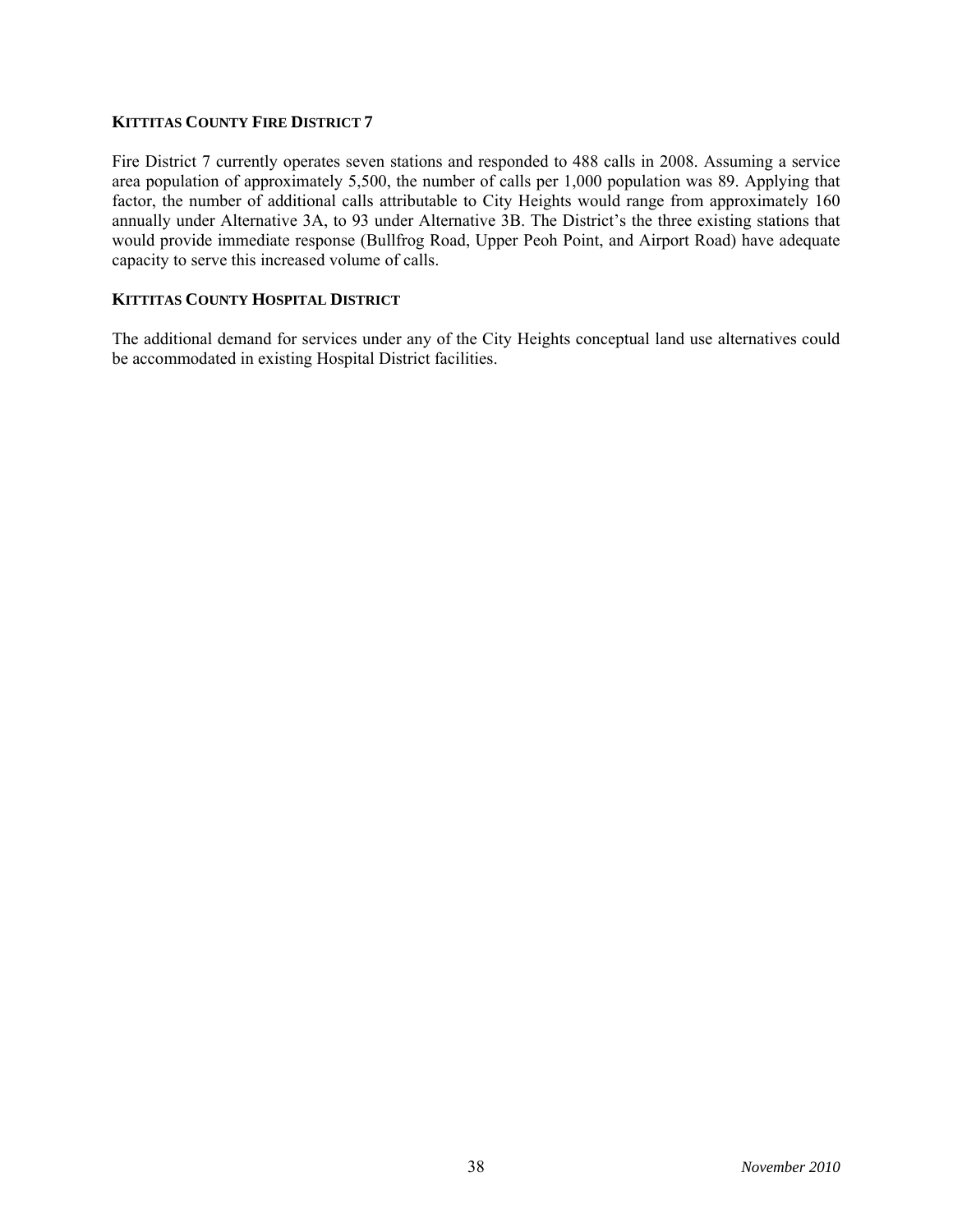# **References**

Building Owners and Managers Association. June 2006. *2006 Experience Exchange Report.* 

Campbell, Dave. Chief, City of Cle Elum Volunteer Fire Department. November 30, 2009 and January 11, 2010. Narrative information and response to questions regarding the manpower, equipment, and services of the City of Cle Elum Volunteer Fire Department, and the potential impacts of the City Heights conceptual land use alternatives.

City of Cle Elum. 2008. Annual Financial Report.

City of Cle Elum. 2009. Budget.

Cle Elum-Roslyn School District. 2009. 2008/2009 Budget.

- Ferguson, Steve. Chief, Cle Elum/Roslyn Police Department. July 29, 2009. Response to questions submitted during City Heights EIS scoping regarding police protection and law enforcement services provided by the Cle Elum/Roslyn Police Department, and the potential impacts of the City Heights conceptual land use alternatives.
- Ferguson, Steve. Chief, Cle Elum/Roslyn Police Department. January 11, 2010. Additional information regarding police protection and law enforcement services provided by the Cle Elum/Roslyn Police Department, and the potential impacts of the City Heights conceptual land use alternatives.
- Hall, Gregg, City Administrator. City of Cle Elum. September 15, 2009 Personal communication with Greg Easton, Property Counselors, re: existing and projected wastewater flows with and without the City Heights development at the City of Cle Elum wastewater treatment plant.

Municipal Research and Services Center. August 2008. *Budget Suggestions for 2009*.

National Clearinghouse for Education Facilities, *McGraw-Hill Construction Data Update*, October 2009.

- Panattoni, Steve. Sergeant, Kittitas County Sheriff's Department. July 15, 2009. Response to questions submitted during City Heights EIS scoping regarding law enforcement services provided by the Kittitas County Sheriff's Department, and the potential impacts of the City Heights conceptual land use alternatives.
- Panattoni, Steve. Sergeant, Kittitas County Sheriff's Department. July 22, 2009. Statistics regarding population within the unincorporated Kittitas County service area, number of calls received in 2008, and average response time per call. Transmitted as an e-mail communication with attachments to Vicki Morris, Vicki Morris Consulting Services (EIS Consultant).
- Pannatoni, Steve. Sergeant, Kittitas County Sheriff's Department. November 23, 2009. Personal communication with Greg Easton, Property Counselors, re: staffing and resource impacts to Sheriff's Department.
- Raaka, Mark. EMT-P, Operations Manager, Upper Kittitas County Medic One. July 16, 2009. Response to questions submitted during City Heights EIS scoping regarding services provided by Kittitas County Hospital District 2, Medic One, and the Emergency Medical Care and Trauma Council.